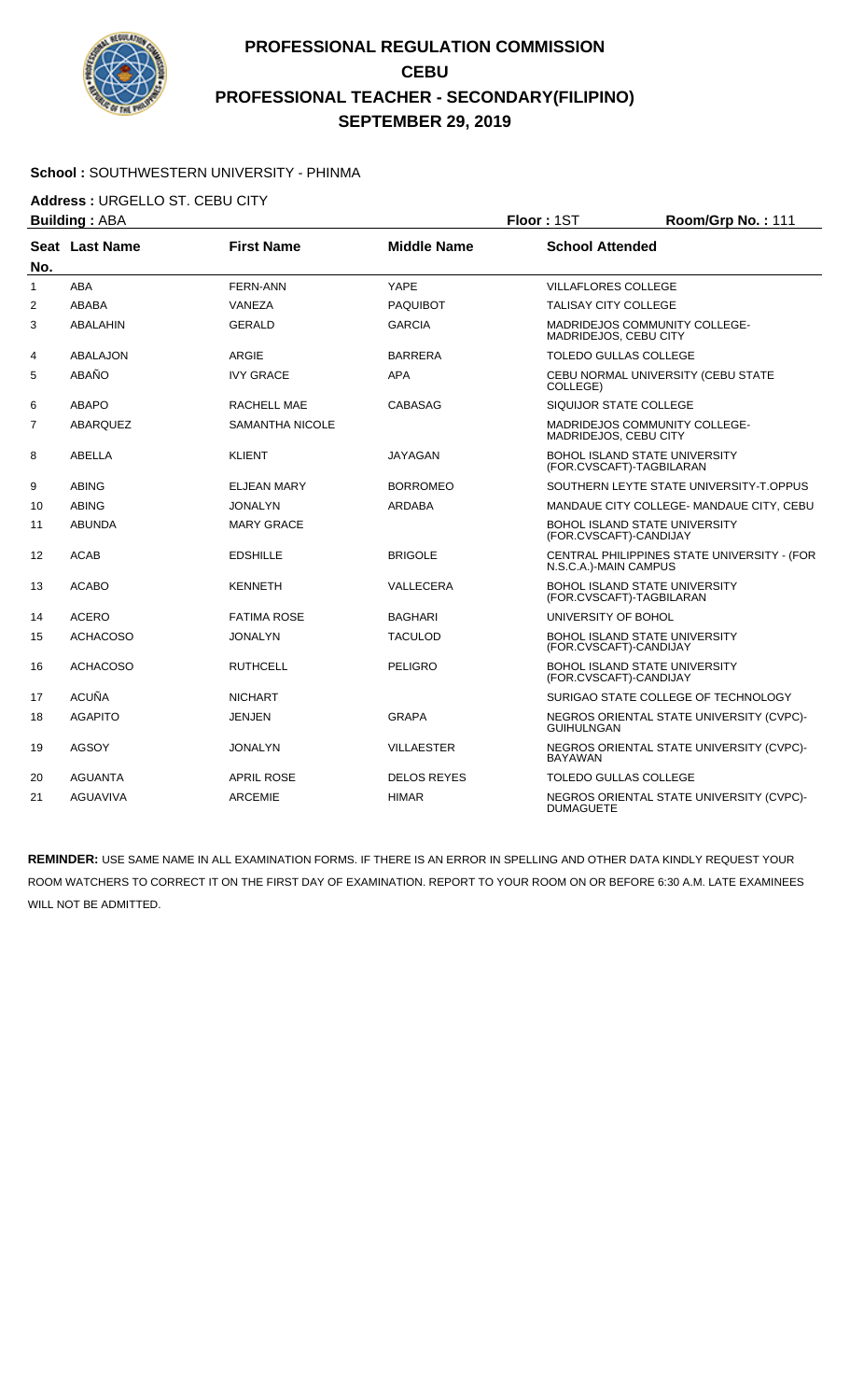

#### **School :** SOUTHWESTERN UNIVERSITY - PHINMA

**Address :** URGELLO ST. CEBU CITY

| <b>Building: ABA</b> |                  | Floor: 1ST             | Room/Grp No.: 112  |                             |                                          |
|----------------------|------------------|------------------------|--------------------|-----------------------------|------------------------------------------|
|                      | Seat Last Name   | <b>First Name</b>      | <b>Middle Name</b> | <b>School Attended</b>      |                                          |
| No.                  |                  |                        |                    |                             |                                          |
| $\mathbf{1}$         | <b>AGUILAR</b>   | <b>IAN</b>             | <b>VILLAFLORES</b> | <b>VILLAFLORES COLLEGE</b>  |                                          |
| 2                    | <b>AGUILAR</b>   | <b>JEZEL</b>           | <b>ORELLAN</b>     | <b>BAYAWAN</b>              | NEGROS ORIENTAL STATE UNIVERSITY (CVPC)- |
| 3                    | <b>AGUINID</b>   | <b>MARIE ANTONETTE</b> | <b>BOHOL</b>       | SIQUIJOR STATE COLLEGE      |                                          |
| 4                    | AHON             | <b>KISSELYN</b>        |                    | UNIVERSITY OF BOHOL         |                                          |
| 5                    | <b>ALABA</b>     | <b>JOHN DEAN</b>       | <b>ZAMORAS</b>     | <b>TALISAY CITY COLLEGE</b> |                                          |
| 6                    | <b>ALAMPAYAN</b> | <b>CRISELLE</b>        | LAPAY              |                             | <b>BOHOL NORTHWESTERN COLLEGE</b>        |
| $\overline{7}$       | <b>ALAZAS</b>    | <b>FARRAH AILAIN</b>   |                    |                             | SOUTHERN LEYTE STATE UNIVERSITY-T.OPPUS  |
| 8                    | <b>ALBISO</b>    | <b>GREFYL</b>          | <b>ALBOROTO</b>    | LAPU-LAPU CITY COLLEGE      |                                          |
| 9                    | <b>ALBISO</b>    | <b>MARY GRACE</b>      | <b>SUAREZ</b>      | UNIVERSITY OF CEBU          |                                          |
| 10                   | <b>ALBOS</b>     | <b>BRIGIDO</b>         | <b>RAMIREZ</b>     | <b>BAYAWAN</b>              | NEGROS ORIENTAL STATE UNIVERSITY (CVPC)- |
| 11                   | <b>ALBURO</b>    | MA, XENA               | <b>ALFAFARA</b>    | NORTHERN CEBU COLLEGE       |                                          |
| 12                   | <b>ALCE</b>      | <b>CHRISTINE FAITH</b> | <b>ANICO</b>       | <b>BAYAWAN</b>              | NEGROS ORIENTAL STATE UNIVERSITY (CVPC)- |
| 13                   | <b>ALERIA</b>    | <b>MARIA FE</b>        | <b>BONCALES</b>    | UNIVERSITY OF BOHOL         |                                          |
| 14                   | ALINGASA         | <b>JHON CHUALY</b>     | <b>MANGANOHOY</b>  | COLEGIO DE STA, RITA        |                                          |
| 15                   | <b>ALLEGO</b>    | <b>RUDYLYN</b>         | <b>BAYOG</b>       | LAPU-LAPU CITY COLLEGE      |                                          |
| 16                   | <b>ALMUALLAS</b> | <b>PRECIOUS RICA</b>   | CARAMELO           | MADRIDEJOS, CEBU CITY       | <b>MADRIDEJOS COMMUNITY COLLEGE-</b>     |
| 17                   | <b>ALO</b>       | <b>JONEL</b>           | <b>BALILI</b>      | (FOR.CVSCAFT)-TAGBILARAN    | BOHOL ISLAND STATE UNIVERSITY            |
| 18                   | <b>ALOJACIN</b>  | ANGELICA               | <b>GIDUCOS</b>     | MADRIDEJOS, CEBU CITY       | <b>MADRIDEJOS COMMUNITY COLLEGE-</b>     |
| 19                   | <b>ALONG</b>     | <b>MICHEL</b>          |                    | LAPU-LAPU CITY COLLEGE      |                                          |
| 20                   | <b>ALOTA</b>     | <b>CARA BONITA</b>     | <b>TORBISO</b>     | COLLEGE)                    | CEBU NORMAL UNIVERSITY (CEBU STATE       |
| 21                   | <b>ALOTA</b>     | JAY-AR                 | <b>RIVERA</b>      | MADRIDEJOS, CEBU CITY       | <b>MADRIDEJOS COMMUNITY COLLEGE-</b>     |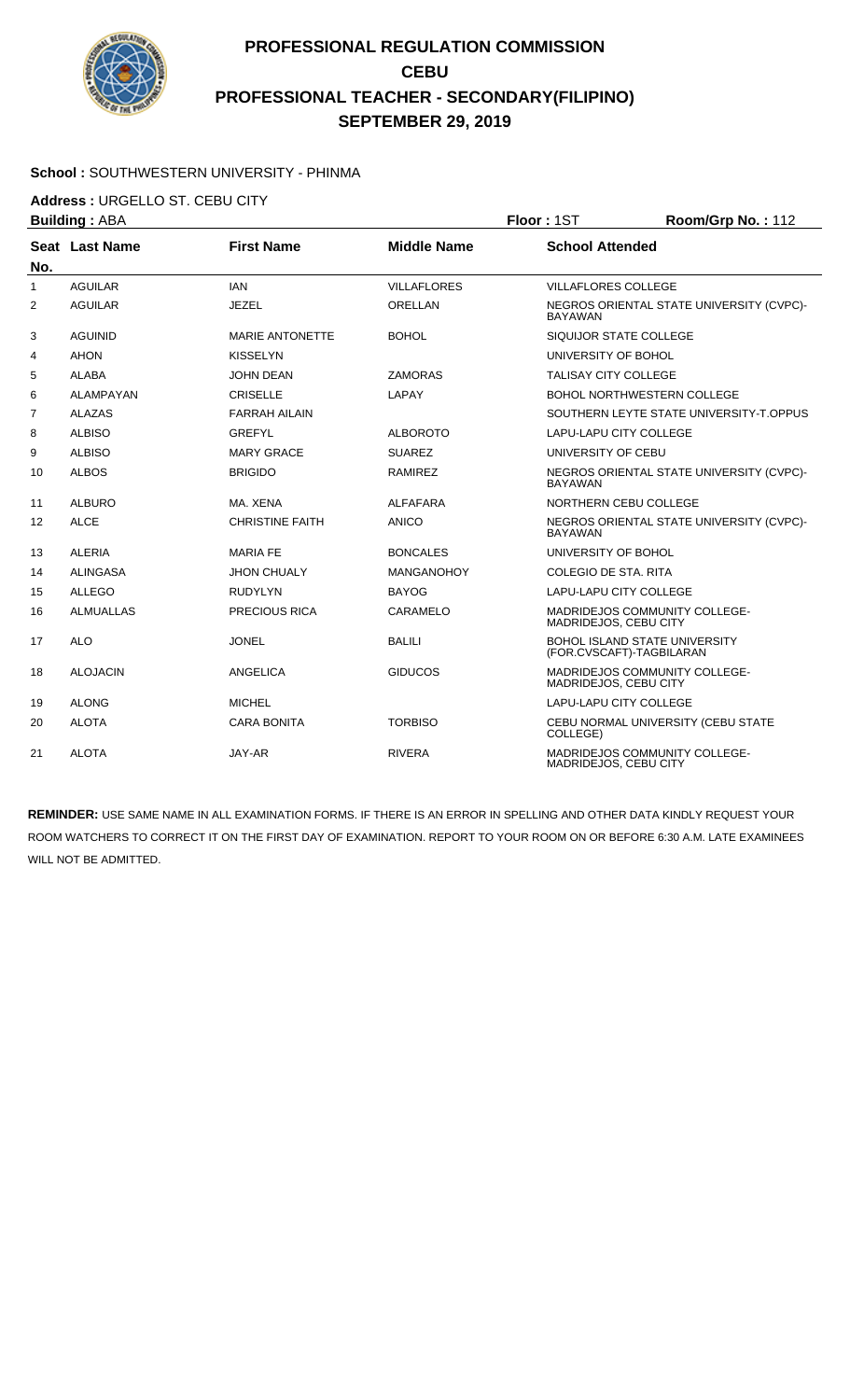

#### **School :** SOUTHWESTERN UNIVERSITY - PHINMA

**Address :** URGELLO ST. CEBU CITY

| <b>Building: ABA</b> |                   | Floor: 1ST          | Room/Grp No.: 113  |                        |                                                           |
|----------------------|-------------------|---------------------|--------------------|------------------------|-----------------------------------------------------------|
| No.                  | Seat Last Name    | <b>First Name</b>   | <b>Middle Name</b> | <b>School Attended</b> |                                                           |
| $\mathbf{1}$         | <b>ALTAMARINO</b> | <b>JANESSA ROSE</b> | <b>VALENCIA</b>    | <b>DUMAGUETE</b>       | NEGROS ORIENTAL STATE UNIVERSITY (CVPC)-                  |
| 2                    | <b>ALTAR</b>      | <b>JOLINA MAE</b>   | <b>MENDEZ</b>      | (FOR.CVSCAFT)-CANDIJAY | <b>BOHOL ISLAND STATE UNIVERSITY</b>                      |
| 3                    | <b>AMACNA</b>     | <b>GRACE ANN</b>    | <b>PACALDO</b>     | UNIVERSITY OF CEBU     |                                                           |
| 4                    | <b>AMANDORON</b>  | <b>ERVIN</b>        | CAGAY              |                        | BOHOL NORTHWESTERN COLLEGE                                |
| 5                    | <b>AMARANTE</b>   | <b>JEAN RONOR</b>   | <b>BANICO</b>      | <b>DUMAGUETE</b>       | NEGROS ORIENTAL STATE UNIVERSITY (CVPC)-                  |
| 6                    | <b>AMOIN</b>      | <b>JENIFER</b>      | <b>TURLA</b>       |                        | UNIVERSITY OF THE VISAYAS-CEBU CITY                       |
| $\overline{7}$       | <b>AMORA</b>      | <b>AILYN</b>        | <b>DUYAGUIT</b>    | (FOR.CVSCAFT)-CANDIJAY | <b>BOHOL ISLAND STATE UNIVERSITY</b>                      |
| 8                    | <b>AMORES</b>     | <b>JUMIR</b>        | <b>DIGNOS</b>      |                        | NORTHERN CEBU COLLEGE                                     |
| 9                    | <b>AMPARO</b>     | <b>ANA MARIE</b>    | <b>CELLACAY</b>    | (FOR.CVSCAFT)-CANDIJAY | BOHOL ISLAND STATE UNIVERSITY                             |
| 10                   | <b>AMPONG</b>     | <b>CHARLENE</b>     | <b>MADASIG</b>     | (FOR.CVSCAFT)-CANDIJAY | BOHOL ISLAND STATE UNIVERSITY                             |
| 11                   | <b>ANADON</b>     | <b>GILBERT JR</b>   | <b>DAJALOS</b>     | (FOR.CVSCAFT)-CANDIJAY | <b>BOHOL ISLAND STATE UNIVERSITY</b>                      |
| 12                   | ANAJADA           | YVONNE JOY          | <b>PEJANGCO</b>    | COLLEGE)               | CEBU NORMAL UNIVERSITY (CEBU STATE                        |
| 13                   | <b>ANCAJAS</b>    | ANN JANETTE         | <b>GERONA</b>      |                        | NORTHERN CEBU COLLEGE                                     |
| 14                   | <b>ANCAJAS</b>    | <b>FRITZEL</b>      | <b>ALFECHE</b>     |                        | LA CONSOLACION COLLEGE-LILOAN, CEBU CITY                  |
| 15                   | <b>ANCOG</b>      | <b>GENENITH</b>     | <b>CALATRAVA</b>   | (FOR.CVSCAFT)-BILAR    | <b>BOHOL ISLAND STATE UNIVERSITY</b>                      |
| 16                   | <b>ANDAM</b>      | <b>KARYL MAE</b>    | <b>CAGAIS</b>      | SIQUIJOR STATE COLLEGE |                                                           |
| 17                   | <b>ANDOL</b>      | <b>DIANNE ROSE</b>  | <b>PONCE</b>       | <b>DUMAGUETE</b>       | NEGROS ORIENTAL STATE UNIVERSITY (CVPC)-                  |
| 18                   | ANDUCAL           | <b>LOVELY ANN</b>   | <b>PUERTO</b>      |                        | UNIVERSITY OF THE VISAYAS-CEBU CITY                       |
| 19                   | <b>ANGO</b>       | ANALYN              | <b>LOCSIN</b>      |                        | PHILIPPINE NORMAL UNIVERSITY- VISAYAS                     |
| 20                   | <b>ANILAO</b>     | <b>CELESTE</b>      | <b>ALANIA</b>      | N.S.C.A.)-MAIN CAMPUS  | CENTRAL PHILIPPINES STATE UNIVERSITY - (FOR               |
| 21                   | AÑORA             | RUTH-ANN            | BAAY               |                        | BOHOL ISLAND STATE UNIVERSITY<br>(FOR.CVSCAFT)-TAGBILARAN |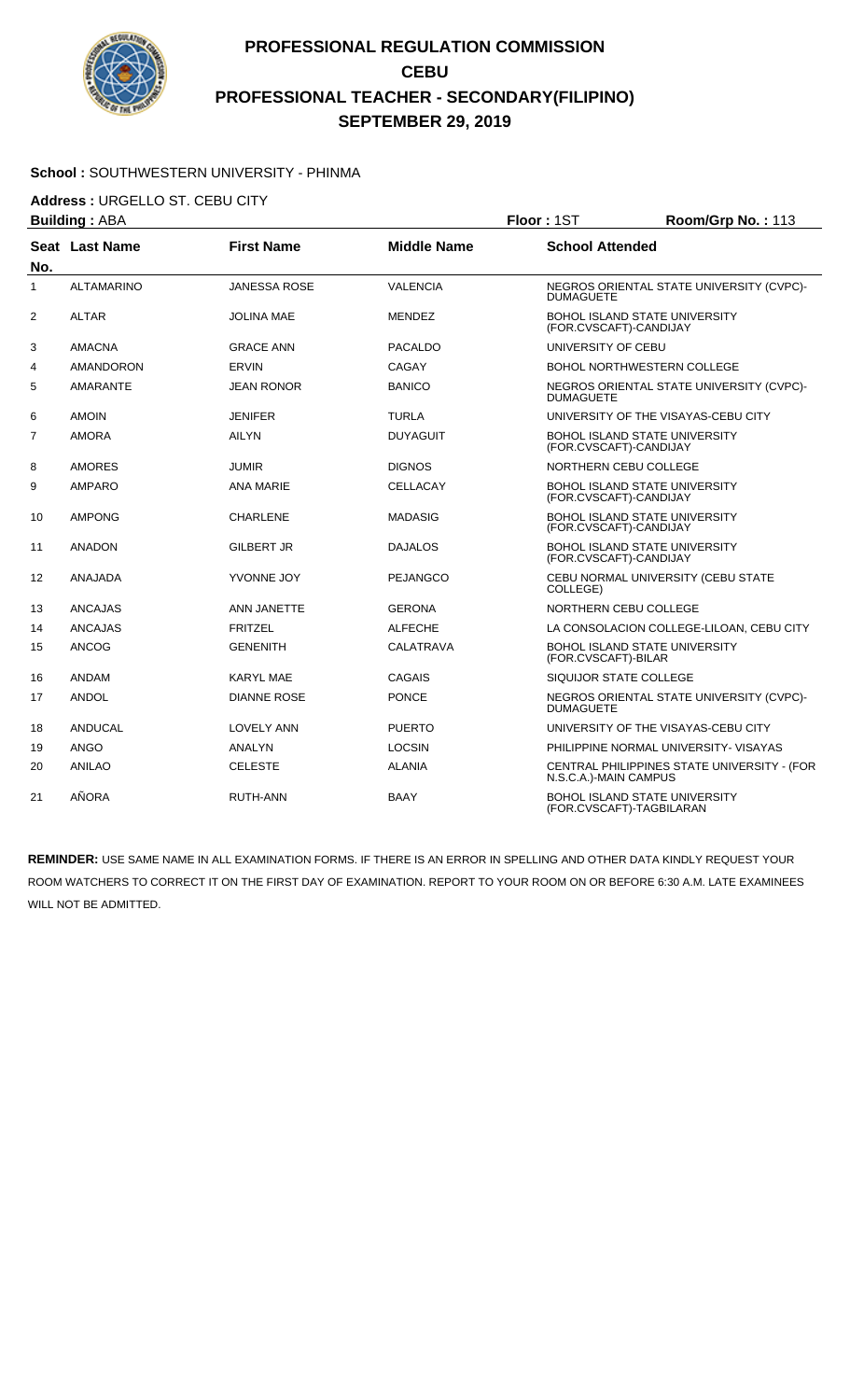

#### **School :** SOUTHWESTERN UNIVERSITY - PHINMA

**Address :** URGELLO ST. CEBU CITY

|              | <b>Building: ABA</b> |                     |                    | Floor: 1ST                  | Room/Grp No.: 114                        |
|--------------|----------------------|---------------------|--------------------|-----------------------------|------------------------------------------|
|              | Seat Last Name       | <b>First Name</b>   | <b>Middle Name</b> | <b>School Attended</b>      |                                          |
| No.          |                      |                     |                    |                             |                                          |
| $\mathbf{1}$ | AÑOSA                | <b>DANILO JR</b>    | PETALCORIN         |                             | BOHOL NORTHWESTERN COLLEGE               |
| 2            | AÑOSA                | <b>DANTE</b>        | <b>PETALCORIN</b>  |                             | <b>BOHOL NORTHWESTERN COLLEGE</b>        |
| 3            | <b>ANTICAMARA</b>    | <b>APRIL ROSE</b>   | <b>TORCO</b>       | <b>BAYAWAN</b>              | NEGROS ORIENTAL STATE UNIVERSITY (CVPC)- |
| 4            | <b>ARCEPE</b>        | <b>DINDO</b>        | <b>PITOGO</b>      |                             | UNIVERSITY OF CEBU IN LAPULAPU & MANDAUE |
| 5            | <b>ARDESA</b>        | <b>VENESSA JEAN</b> | <b>VILLABAS</b>    | COLLEGE)                    | CEBU NORMAL UNIVERSITY (CEBU STATE       |
| 6            | <b>ARELA</b>         | <b>JODIVEL</b>      | <b>GICA</b>        | UNIVERSITY OF CEBU          |                                          |
| 7            | <b>ARPAL</b>         | <b>REMIA</b>        | <b>MOREÑO</b>      | SOUTHLAND COLLEGE           |                                          |
| 8            | <b>ARROJADO</b>      | <b>ROY MARTIN</b>   | YAMOSO             | LAPU-LAPU CITY COLLEGE      |                                          |
| 9            | <b>ASPAN</b>         | <b>JHONA MAE</b>    | <b>DELA LUNA</b>   | <b>WEST NEGROS COLLEGE</b>  |                                          |
| 10           | <b>ASPERIN</b>       | <b>EUGILYN</b>      | <b>SIBUNGA</b>     | UNIVERSITY OF CEBU          |                                          |
| 11           | ASUSANO              | <b>EDELYN MAE</b>   | <b>GALVADORES</b>  | (FOR.CVSCAFT)-CANDIJAY      | <b>BOHOL ISLAND STATE UNIVERSITY</b>     |
| 12           | <b>ATILLO</b>        | <b>SHIRALEE</b>     | <b>TUMONGHA</b>    |                             | LA CONSOLACION COLLEGE-LILOAN, CEBU CITY |
| 13           | <b>AUSTRIA</b>       | <b>MARK JOMEL</b>   | <b>DELIMA</b>      | <b>TALISAY CITY COLLEGE</b> |                                          |
| 14           | <b>AUXILIO</b>       | MA, NIñA            | CREDO              |                             | UNIVERSITY OF CEBU IN LAPULAPU & MANDAUE |
| 15           | AVANCEÑA             | <b>JUVY ANN</b>     | <b>TAYROS</b>      | <b>TALISAY CITY COLLEGE</b> |                                          |
| 16           | <b>AVENIDO</b>       | <b>JASON</b>        | B                  |                             | <b>BLESSED TRINITY COLLEGE</b>           |
| 17           | AVERGONZADO          | RHUSELL JOY         | <b>SEBASTIAN</b>   | (FOR.CVSCAFT)-BILAR         | <b>BOHOL ISLAND STATE UNIVERSITY</b>     |
| 18           | <b>AYING</b>         | <b>MARICRIS</b>     | <b>SUATON</b>      | LAPU-LAPU CITY COLLEGE      |                                          |
| 19           | <b>AYUBAN</b>        | <b>JUDY ANN</b>     | <b>CURAN</b>       | (FOR.CVSCAFT)-CANDIJAY      | <b>BOHOL ISLAND STATE UNIVERSITY</b>     |
| 20           | <b>AYUBAN</b>        | <b>RHEA MAE</b>     | <b>PLATINO</b>     | (FOR.CVSCAFT)-CANDIJAY      | <b>BOHOL ISLAND STATE UNIVERSITY</b>     |
| 21           | <b>BABOR</b>         | <b>LOWELLA</b>      | <b>ROMANO</b>      | UNIVERSITY OF CEBU          |                                          |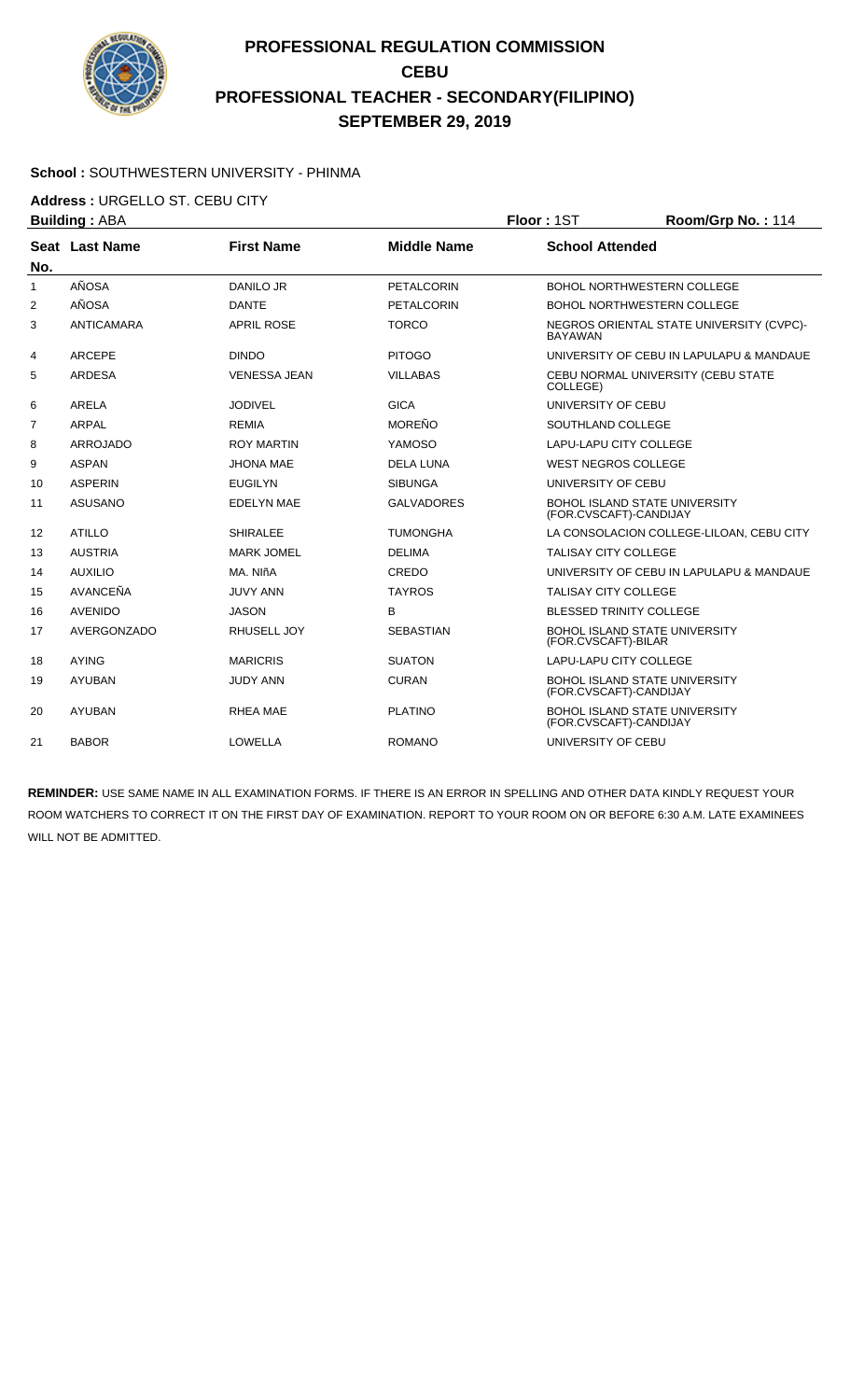

#### **School :** SOUTHWESTERN UNIVERSITY - PHINMA

**Address :** URGELLO ST. CEBU CITY

|                | <b>Building: ABA</b> |                     | Floor: 1ST         | Room/Grp No.: 115             |                                                                  |
|----------------|----------------------|---------------------|--------------------|-------------------------------|------------------------------------------------------------------|
| No.            | Seat Last Name       | <b>First Name</b>   | <b>Middle Name</b> | <b>School Attended</b>        |                                                                  |
| $\mathbf{1}$   | <b>BACALSO</b>       | <b>LEOMIL MAE</b>   | <b>NOTARTE</b>     |                               | UNIVERSITY OF SAN JOSE-RECOLETOS                                 |
| $\overline{2}$ | <b>BACAYAN</b>       | <b>JENNYLEN</b>     | <b>PRAJES</b>      | <b>TALISAY CITY COLLEGE</b>   |                                                                  |
| 3              | <b>BACOLOD</b>       | <b>AVEGAIL</b>      | <b>DANAO</b>       | AGRICULTURAL COLLEGE          | DR. EMILIO B. ESPINOSA SR. MEMORIAL                              |
| 4              | <b>BACOLOD</b>       | <b>LORY ANN</b>     | <b>COMEDIA</b>     |                               | UNIVERSITY OF CEBU IN LAPULAPU & MANDAUE                         |
| 5              | <b>BACOR</b>         | <b>MARSHLLY GAY</b> | <b>MOLEÑO</b>      | <b>BAYAWAN</b>                | NEGROS ORIENTAL STATE UNIVERSITY (CVPC)-                         |
| 6              | <b>BACQUIL</b>       | <b>RAZEL</b>        | <b>NAVARRO</b>     | N.S.C.A.)-MAIN CAMPUS         | CENTRAL PHILIPPINES STATE UNIVERSITY - (FOR                      |
| $\overline{7}$ | <b>BADAJOS</b>       | <b>ZASEN</b>        | LARGO              | TALISAY CITY COLLEGE          |                                                                  |
| 8              | <b>BAG-AO</b>        | <b>ROSELYN</b>      | <b>SEGOVIA</b>     | UNIVERSITY OF CEBU            |                                                                  |
| 9              | <b>BAGO</b>          | <b>RUSSEL</b>       | <b>ACHACOSO</b>    | (FOR.CVSCAFT)-CANDIJAY        | <b>BOHOL ISLAND STATE UNIVERSITY</b>                             |
| 10             | <b>BAGOLOR</b>       | <b>SHERYL</b>       | <b>DOLIO</b>       |                               | BOHOL NORTHWESTERN COLLEGE                                       |
| 11             | <b>BAGOT</b>         | <b>EDWIN</b>        | <b>TRABAJO</b>     | (FOR.CVSCAFT)-BILAR           | BOHOL ISLAND STATE UNIVERSITY                                    |
| 12             | <b>BAGUHIN</b>       | <b>NENETH</b>       | <b>ABUCEJO</b>     |                               | BOHOL ISLAND STATE UNIVERSITY<br>(FOR.CVSCAFT)-TAGBILARAN        |
| 13             | <b>BAGUIO</b>        | <b>BUENAFE</b>      | <b>MADOLIN</b>     |                               | <b>BOHOL NORTHWESTERN COLLEGE</b>                                |
| 14             | <b>BAGUIO</b>        | <b>GINA</b>         | <b>NUÑEZ</b>       | <b>LAPU-LAPU CITY COLLEGE</b> |                                                                  |
| 15             | <b>BAJINTING</b>     | <b>RUBILYN</b>      | <b>SARMIENTO</b>   | <b>BATUAN COLLEGES INC.</b>   |                                                                  |
| 16             | <b>BALASABAS</b>     | <b>SHEENA</b>       | <b>CASABAL</b>     | <b>BAYAWAN</b>                | NEGROS ORIENTAL STATE UNIVERSITY (CVPC)-                         |
| 17             | <b>BALCON</b>        | <b>ANGEL</b>        | CANILLO            | COLLEGE)                      | CEBU NORMAL UNIVERSITY (CEBU STATE                               |
| 18             | <b>BALDOS</b>        | <b>GIAN PATRIZE</b> | <b>LUMAAD</b>      |                               | <b>BOHOL ISLAND STATE UNIVERSITY</b><br>(FOR.CVSCAFT)-TAGBILARAN |
| 19             | <b>BALDOVINO</b>     | <b>GERALDINE</b>    | <b>MANLISIK</b>    | <b>LAPU-LAPU CITY COLLEGE</b> |                                                                  |
| 20             | <b>BALEGUIN</b>      | <b>KAYE MARIE</b>   | <b>JORQUIN</b>     |                               | PHILIPPINE NORMAL UNIVERSITY- VISAYAS                            |
| 21             | <b>BALILI</b>        | <b>MARJUN</b>       | <b>DELA CRUZ</b>   |                               | <b>BOHOL NORTHWESTERN COLLEGE</b>                                |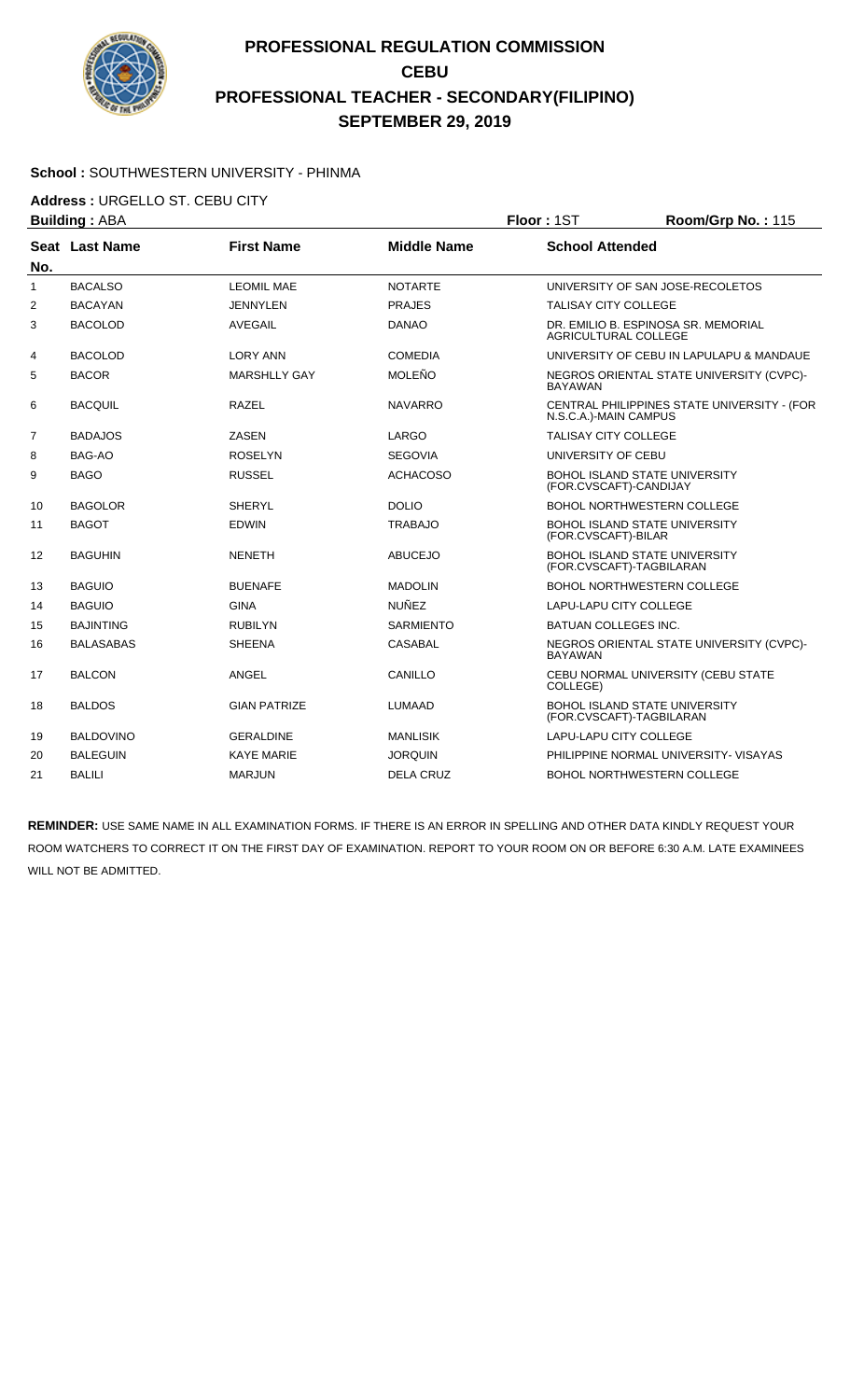

#### **School :** SOUTHWESTERN UNIVERSITY - PHINMA

**Address :** URGELLO ST. CEBU CITY

|                   | <b>Building: ABA</b>  |                      |                    | Floor: 1ST                    | Room/Grp No.: 116                        |
|-------------------|-----------------------|----------------------|--------------------|-------------------------------|------------------------------------------|
|                   | <b>Seat Last Name</b> | <b>First Name</b>    | <b>Middle Name</b> | <b>School Attended</b>        |                                          |
| No.               |                       |                      |                    |                               |                                          |
| $\mathbf{1}$      | <b>BALIÑA</b>         | <b>RHEA</b>          | <b>BATISTIL</b>    |                               | SAINT JOSEPH'S COLLEGE-MAASIN            |
| 2                 | <b>BALIOS</b>         | <b>KATHLEEN</b>      | <b>BABA</b>        | SIQUIJOR STATE COLLEGE        |                                          |
| 3                 | <b>BALOLONG</b>       | <b>KIZA DIANE</b>    | <b>PASTRANA</b>    | SIQUIJOR STATE COLLEGE        |                                          |
| 4                 | <b>BALOLOT</b>        | <b>CAREN JOY</b>     | <b>MAHINAY</b>     | <b>TOLEDO GULLAS COLLEGE</b>  |                                          |
| 5                 | <b>BALORIA</b>        | <b>ROXAN</b>         | <b>GABAISEN</b>    | (FOR.CVSCAFT)-TAGBILARAN      | <b>BOHOL ISLAND STATE UNIVERSITY</b>     |
| 6                 | <b>BANCALE</b>        | MA. WINDY            | <b>USTARE</b>      | LAPU-LAPU CITY COLLEGE        |                                          |
| $\overline{7}$    | <b>BANTILAN</b>       | <b>ANLYN</b>         |                    | (FOR.CVSCAFT)-TAGBILARAN      | <b>BOHOL ISLAND STATE UNIVERSITY</b>     |
| 8                 | <b>BANUA</b>          | <b>ANGELA FAYE</b>   | <b>PARTOSA</b>     | <b>DUMAGUETE</b>              | NEGROS ORIENTAL STATE UNIVERSITY (CVPC)- |
| 9                 | <b>BAO</b>            | <b>ADAWIYA</b>       | <b>NANGGAY</b>     |                               | MINDANAO STATE UNIVERSITY-MARAWI CITY    |
| 10                | <b>BARBA</b>          | <b>ELAEZA SINDEE</b> |                    | <b>VILLAFLORES COLLEGE</b>    |                                          |
| 11                | <b>BARBA</b>          | <b>JERALD</b>        | CAPAREDA           | <b>TAÑON COLLEGE</b>          |                                          |
| $12 \overline{ }$ | <b>BARBARONA</b>      | <b>MARIBETH</b>      | <b>GUARDARAMA</b>  | (FOR.CVSCAFT)-TAGBILARAN      | <b>BOHOL ISLAND STATE UNIVERSITY</b>     |
| 13                | <b>BARBECHO</b>       | <b>RUBELYN</b>       | <b>SIABO</b>       | COLEGIO DE STA, RITA          |                                          |
| 14                | <b>BARCELONIA</b>     | <b>KAY SEE</b>       | <b>SILVA</b>       | <b>TALISAY CITY COLLEGE</b>   |                                          |
| 15                | <b>BARING</b>         | <b>MARIA MONICA</b>  | <b>BREVA</b>       | <b>TALISAY CITY COLLEGE</b>   |                                          |
| 16                | <b>BARITOS</b>        | <b>MIRIAM</b>        | <b>CORTEZ</b>      |                               | MOUNT CARMEL COLLEGE-ESCALANTE           |
| 17                | <b>BARQUIN</b>        | ANGELA GRACE         | <b>CABESAN</b>     |                               | PHILIPPINE NORMAL UNIVERSITY- VISAYAS    |
| 18                | <b>BARRANTES</b>      | <b>MAYLEN</b>        |                    | <b>LAPU-LAPU CITY COLLEGE</b> |                                          |
| 19                | <b>BARREDO</b>        | <b>KEZEL</b>         | <b>ALBENTO</b>     |                               | PHILIPPINE NORMAL UNIVERSITY- VISAYAS    |
| 20                | <b>BARUC</b>          | <b>LEOFEL</b>        | <b>ABELLO</b>      | MADRIDEJOS, CEBU CITY         | <b>MADRIDEJOS COMMUNITY COLLEGE-</b>     |
| 21                | <b>BARUC</b>          | <b>LEONEL PAUL</b>   | <b>HINGARAY</b>    |                               | UNIVERSITY OF THE VISAYAS-CEBU CITY      |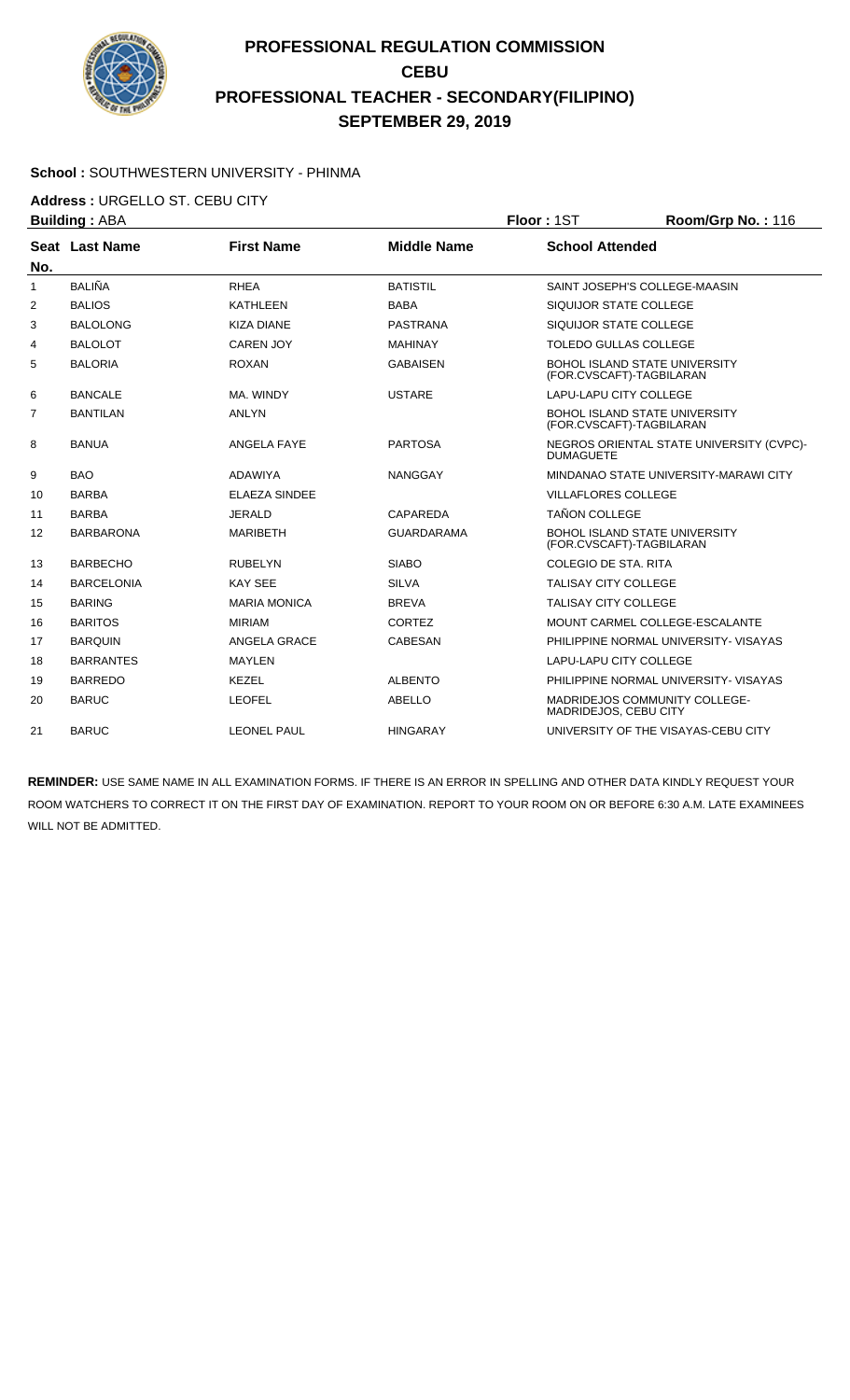

#### **School :** SOUTHWESTERN UNIVERSITY - PHINMA

**Address :** URGELLO ST. CEBU CITY

| <b>Building: ABA</b> |                   | Floor: 1ST           | Room/Grp No.: 117  |                             |                                          |
|----------------------|-------------------|----------------------|--------------------|-----------------------------|------------------------------------------|
| No.                  | Seat Last Name    | <b>First Name</b>    | <b>Middle Name</b> | <b>School Attended</b>      |                                          |
| 1                    | <b>BARUC</b>      | <b>MARIA THERESA</b> | <b>DABLO</b>       | MADRIDEJOS, CEBU CITY       | <b>MADRIDEJOS COMMUNITY COLLEGE-</b>     |
| 2                    | <b>BARUC</b>      | <b>SET</b>           | <b>CUEVA</b>       | MADRIDEJOS, CEBU CITY       | MADRIDEJOS COMMUNITY COLLEGE-            |
| 3                    | <b>BASACA</b>     | <b>JOHANNA</b>       | <b>DELA TORRE</b>  | COLLEGE)                    | CEBU NORMAL UNIVERSITY (CEBU STATE       |
| 4                    | <b>BASACA</b>     | <b>TRINA JOYCE</b>   | <b>ANGGA</b>       | COLLEGE)                    | CEBU NORMAL UNIVERSITY (CEBU STATE       |
| 5                    | <b>BASALLO</b>    | ARMAN                | CAÑON              | <b>TALISAY CITY COLLEGE</b> |                                          |
| 6                    | <b>BASALO</b>     | <b>MARGIE</b>        | <b>DEBALUCOS</b>   | UNIVERSITY OF CEBU          |                                          |
| 7                    | <b>BATALUNA</b>   | <b>EL MARIE</b>      | <b>OCHIA</b>       |                             | LA CONSOLACION COLLEGE-LILOAN, CEBU CITY |
| 8                    | <b>BATIANCILA</b> | <b>MARICAR</b>       | <b>SIDO</b>        | MADRIDEJOS, CEBU CITY       | MADRIDEJOS COMMUNITY COLLEGE-            |
| 9                    | <b>BATINGAL</b>   | <b>MARICEL</b>       | <b>SUMABONG</b>    | UNIVERSITY OF BOHOL         |                                          |
| 10                   | <b>BATION</b>     | <b>VIENIE</b>        | <b>ESCORO</b>      |                             | MANDAUE CITY COLLEGE- MANDAUE CITY, CEBU |
| 11                   | <b>BATULAN</b>    | <b>GERALDINE</b>     | <b>GIAN</b>        |                             | NORTHEASTERN CEBU COLLEGES               |
| 12                   | <b>BATUSALEM</b>  | <b>SUSMETHA</b>      | <b>AQUILES</b>     |                             | WESTERN MINDANAO STATE U-MABUHAY         |
| 13                   | <b>BAWIGA</b>     | <b>ROWENA</b>        | <b>VILLARUEL</b>   | MADRIDEJOS, CEBU CITY       | MADRIDEJOS COMMUNITY COLLEGE-            |
| 14                   | <b>BAYA</b>       | <b>RHEA</b>          | SABELLANO          | <b>WEST NEGROS COLLEGE</b>  |                                          |
| 15                   | <b>BAYANG</b>     | <b>JENNY</b>         | <b>GARCETOS</b>    | UNIVERSITY OF CEBU          |                                          |
| 16                   | <b>BAYNO</b>      | <b>MANILYN</b>       | <b>SAPANTA</b>     | COLLEGE)                    | CEBU NORMAL UNIVERSITY (CEBU STATE       |
| 17                   | <b>BAYNOSA</b>    | <b>MARTHA</b>        | <b>ALBISO</b>      | UNIVERSITY OF CEBU          |                                          |
| 18                   | <b>BAYONA</b>     | <b>JOANNA MAE</b>    | <b>BARTE</b>       | <b>BAYAWAN</b>              | NEGROS ORIENTAL STATE UNIVERSITY (CVPC)- |
| 19                   | <b>BAYRON</b>     | MA NIÑA              | <b>CIMAGALA</b>    | (FOR.CVSCAFT)-CANDIJAY      | <b>BOHOL ISLAND STATE UNIVERSITY</b>     |
| 20                   | <b>BAYRON</b>     | <b>MARY ROSE</b>     | <b>UGAY</b>        | (FOR.CVSCAFT)-CANDIJAY      | <b>BOHOL ISLAND STATE UNIVERSITY</b>     |
| 21                   | <b>BECARI</b>     | <b>JESSANEN</b>      | LOPEZ              |                             | MANDAUE CITY COLLEGE- MANDAUE CITY, CEBU |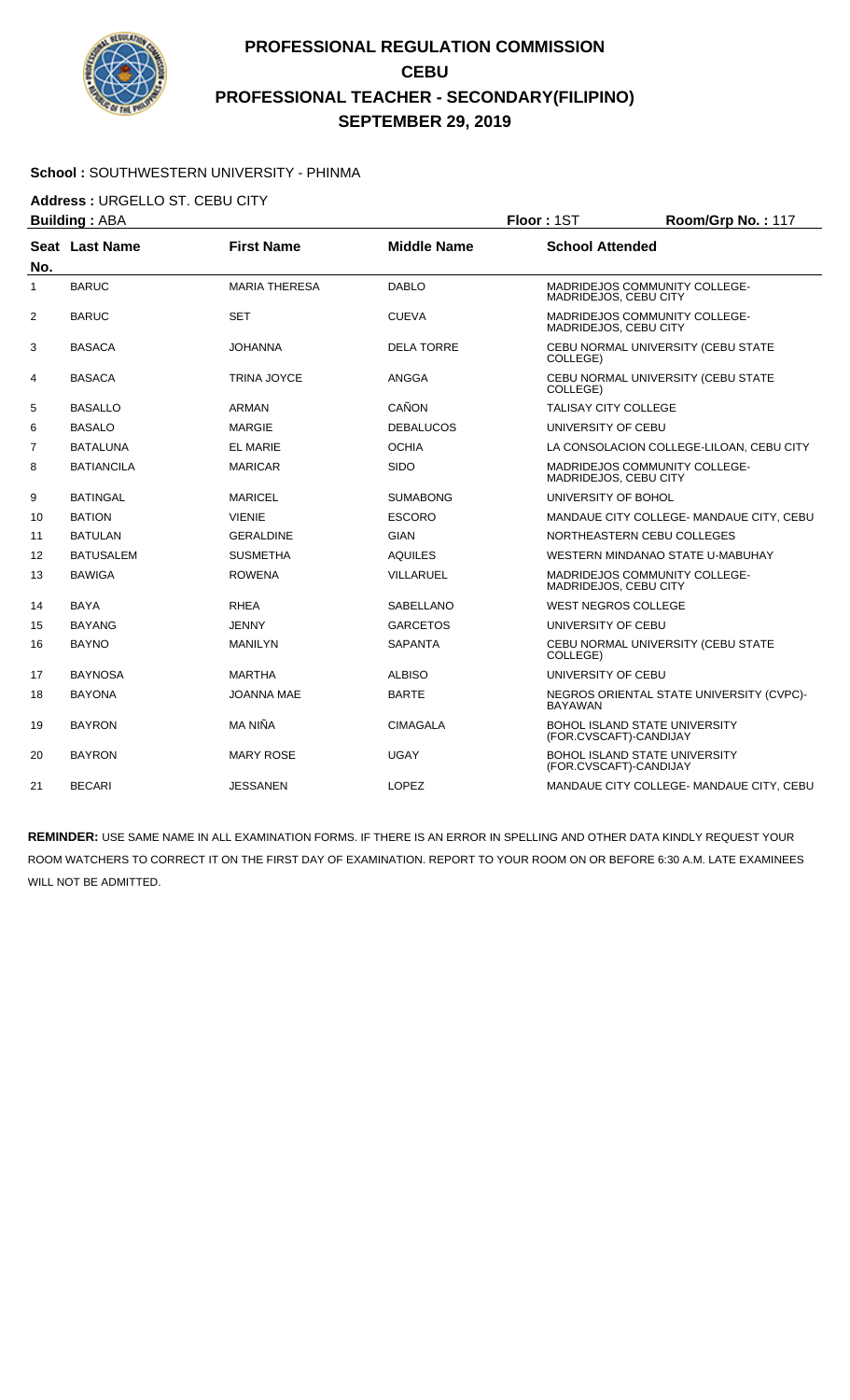

#### **School :** SOUTHWESTERN UNIVERSITY - PHINMA

**Address :** URGELLO ST. CEBU CITY

| <b>Building: ABA</b> |                   |                    | Floor: 1ST                    | Room/Grp No.: 118                        |
|----------------------|-------------------|--------------------|-------------------------------|------------------------------------------|
| Seat Last Name       | <b>First Name</b> | <b>Middle Name</b> | <b>School Attended</b>        |                                          |
|                      |                   |                    |                               |                                          |
| <b>BEJASA</b>        | <b>MARK</b>       | <b>RELATOS</b>     |                               | PHILIPPINE NORMAL UNIVERSITY- VISAYAS    |
| <b>BEJASA</b>        | ROMEO JR          | <b>LEOGAN</b>      | <b>TALISAY CITY COLLEGE</b>   |                                          |
| <b>BELGIRA</b>       | <b>JEVI JOY</b>   | <b>BERMEO</b>      |                               | PHILIPPINE NORMAL UNIVERSITY- VISAYAS    |
| <b>BELLO</b>         | <b>ARLYN</b>      | <b>DINOPOL</b>     | COLLEGE)                      | CEBU NORMAL UNIVERSITY (CEBU STATE       |
| <b>BELLOTA</b>       | <b>ZIEZZA</b>     | <b>ALBAR</b>       |                               | SOUTHERN LEYTE STATE UNIVERSITY-T.OPPUS  |
| <b>BELONIO</b>       | ANNABEL           | <b>BALBUTIN</b>    | <b>LAPU-LAPU CITY COLLEGE</b> |                                          |
| <b>BENITEZ</b>       | <b>JESCEL</b>     | LUYAS              | <b>BAYAWAN</b>                | NEGROS ORIENTAL STATE UNIVERSITY (CVPC)- |
| <b>BENOCILLA</b>     | <b>CATHERYN</b>   | <b>ORIAS</b>       | <b>TALISAY CITY COLLEGE</b>   |                                          |
| <b>BERDON</b>        | <b>CIRIACO JR</b> | <b>AMOIN</b>       |                               | UNIVERSITY OF CEBU IN LAPULAPU & MANDAUE |
| <b>BERING</b>        | <b>KATHLEEN</b>   | <b>PANUTSOL</b>    |                               | <b>BOHOL NORTHWESTERN COLLEGE</b>        |
| <b>BERJAMIN</b>      | <b>CATHERINE</b>  | ABLERO             |                               | PHILIPPINE NORMAL UNIVERSITY- VISAYAS    |
| <b>BERNALES</b>      | <b>IVY</b>        | <b>MUSO</b>        | (FOR.CVSCAFT)-CANDIJAY        | <b>BOHOL ISLAND STATE UNIVERSITY</b>     |
| <b>BETONTA</b>       | MA. APRIL MAE     | <b>ALBERCA</b>     | UNIVERSITY OF CEBU            |                                          |
| <b>BETUIN</b>        | <b>AILEEN</b>     | <b>CAÑETE</b>      | LAPU-LAPU CITY COLLEGE        |                                          |
| <b>BILLONES</b>      | <b>ELENITA</b>    | CARQUIZ            | UNIVERSITY OF BOHOL           |                                          |
| <b>BINGGAN</b>       | <b>MARGIE</b>     | ABLAY              | <b>DUMAGUETE</b>              | NEGROS ORIENTAL STATE UNIVERSITY (CVPC)- |
| <b>BINOYA</b>        | PRINCESS HARLEY   | <b>GREGORIO</b>    | <b>SILLIMAN UNIVERSITY</b>    |                                          |
| <b>BISCAYDA</b>      | <b>JOMARI</b>     | <b>ESCABUSA</b>    | (FOR.CVSCAFT)-TAGBILARAN      | BOHOL ISLAND STATE UNIVERSITY            |
| <b>BITONGA</b>       | <b>JULIEFER</b>   | <b>TOMARONG</b>    | <b>TOLEDO GULLAS COLLEGE</b>  |                                          |
| <b>BITOR</b>         |                   |                    | LAPU-LAPU CITY COLLEGE        |                                          |
| <b>BLANCA</b>        |                   |                    |                               |                                          |
|                      |                   | <b>AIREN</b>       | SON                           |                                          |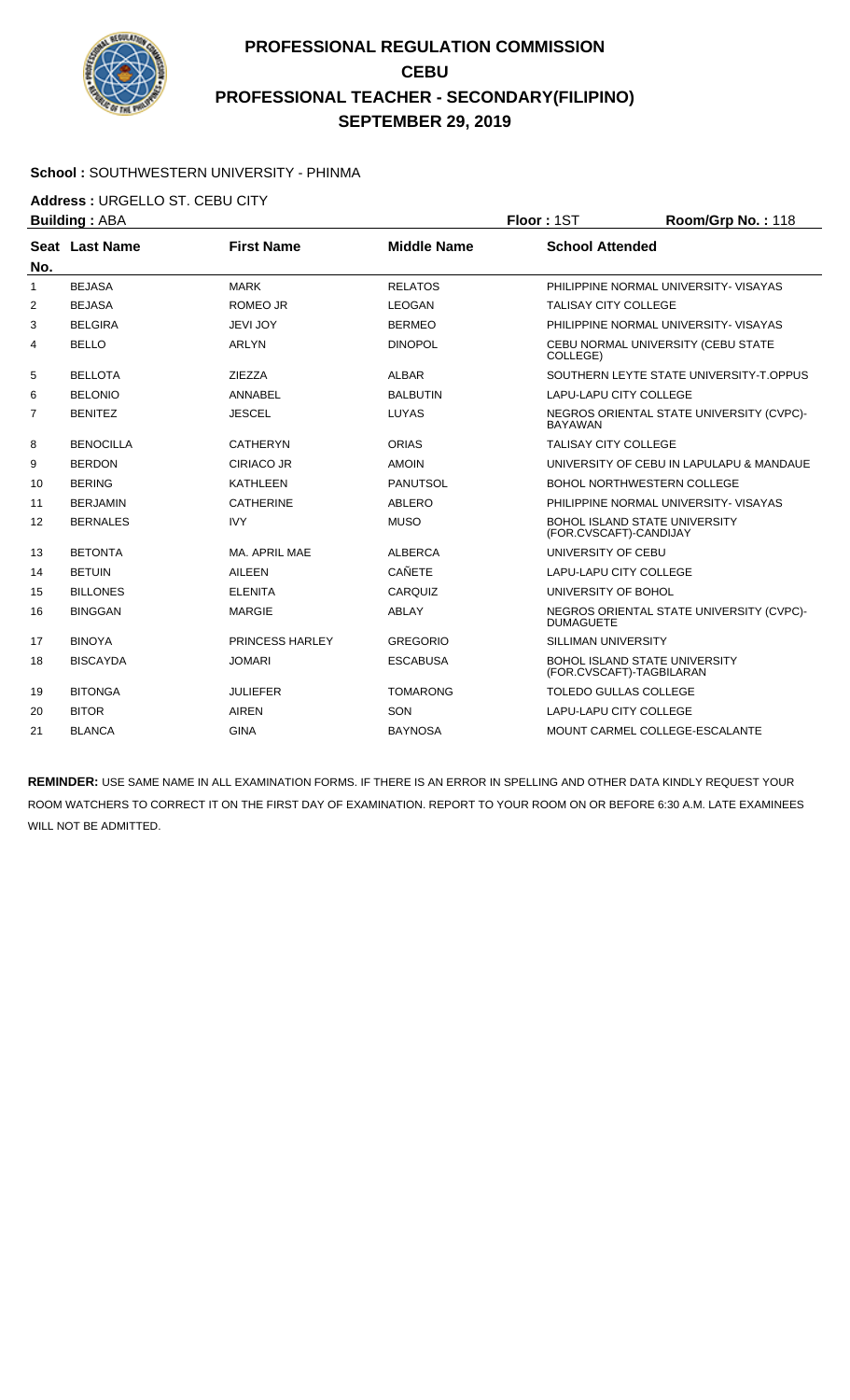

#### **School :** SOUTHWESTERN UNIVERSITY - PHINMA

**Address :** URGELLO ST. CEBU CITY

|              | <b>Building: ABA</b> |                        |                     | Floor: 2ND                  | Room/Grp No.: 211                           |
|--------------|----------------------|------------------------|---------------------|-----------------------------|---------------------------------------------|
|              | Seat Last Name       | <b>First Name</b>      | <b>Middle Name</b>  | <b>School Attended</b>      |                                             |
| No.          |                      |                        |                     |                             |                                             |
| $\mathbf{1}$ | <b>BLASE</b>         | <b>GENRY</b>           | <b>GILVERO</b>      | N.S.C.A.)-MAIN CAMPUS       | CENTRAL PHILIPPINES STATE UNIVERSITY - (FOR |
| 2            | <b>BOC</b>           | <b>JENNEFER</b>        | <b>AUMENTADO</b>    | <b>TALISAY CITY COLLEGE</b> |                                             |
| 3            | <b>BOHOL</b>         | <b>STEPHANIE</b>       | <b>PRAJES</b>       | <b>TALISAY CITY COLLEGE</b> |                                             |
| 4            | <b>BOJO</b>          | <b>JESSA</b>           | <b>GAMIL</b>        | (FOR.CVSCAFT)-BILAR         | <b>BOHOL ISLAND STATE UNIVERSITY</b>        |
| 5            | <b>BOLAMBAO</b>      | <b>CHRESTY</b>         | <b>LUMONGSOD</b>    | NORTHERN CEBU COLLEGE       |                                             |
| 6            | <b>BOLAMBAO</b>      | JE-ANN                 | <b>DIAMANTE</b>     | NORTHERN CEBU COLLEGE       |                                             |
| 7            | <b>BOLINGKIT</b>     | <b>JEZA</b>            | <b>DELOS SANTOS</b> |                             | UNIVERSITY OF SAN JOSE-RECOLETOS            |
| 8            | <b>BONGCASAN</b>     | <b>MARIELYN LUSHIN</b> | <b>VILLALON</b>     | <b>DUMAGUETE</b>            | NEGROS ORIENTAL STATE UNIVERSITY (CVPC)-    |
| 9            | <b>BOTOY</b>         | <b>JEAHNDEL</b>        | <b>TORREGOSA</b>    |                             | <b>BOHOL NORTHWESTERN COLLEGE</b>           |
| 10           | <b>BUANGJUG</b>      | JADE                   | <b>TABINAS</b>      |                             | UNIVERSITY OF THE VISAYAS-CEBU CITY         |
| 11           | <b>BUCAG</b>         | SARAH JEAN             | <b>IDULSA</b>       | (FOR.CVSCAFT)-BILAR         | <b>BOHOL ISLAND STATE UNIVERSITY</b>        |
| 12           | <b>BUENAVISTA</b>    | <b>RHEALYN</b>         | <b>URBANO</b>       |                             | MOUNT CARMEL COLLEGE-ESCALANTE              |
| 13           | <b>BUGTONG</b>       | <b>JENNY</b>           | <b>ZAMORA</b>       | SOUTHLAND COLLEGE           |                                             |
| 14           | <b>BUHANGIN</b>      | <b>RIAN</b>            | <b>LONGAKIT</b>     |                             | LA CONSOLACION COLLEGE-LILOAN, CEBU CITY    |
| 15           | <b>BULLO</b>         | DEB HOPE               | <b>DUMADAUG</b>     |                             | WESTERN MINDANAO STATE U-ALICIA             |
| 16           | <b>BUMAGAT</b>       | <b>LOUISE KATE</b>     | <b>DIAZ</b>         |                             | PHILIPPINE NORMAL UNIVERSITY- VISAYAS       |
| 17           | <b>BUSANO</b>        | <b>ROSIAN</b>          | <b>SILAWAN</b>      |                             | UNIVERSITY OF CEBU IN LAPULAPU & MANDAUE    |
| 18           | <b>BUSLON</b>        | <b>RAZELLE</b>         | <b>TUTOR</b>        | (FOR.CVSCAFT)-CANDIJAY      | <b>BOHOL ISLAND STATE UNIVERSITY</b>        |
| 19           | <b>BUTIL</b>         | <b>MARY JOY</b>        | <b>TUTOR</b>        | (FOR.CVSCAFT)-CANDIJAY      | <b>BOHOL ISLAND STATE UNIVERSITY</b>        |
| 20           | <b>BUYNAY</b>        | <b>SARAH MAE</b>       | <b>COYSONA</b>      | (FOR.CVSCAFT)-CANDIJAY      | <b>BOHOL ISLAND STATE UNIVERSITY</b>        |
| 21           | <b>CABAJAR</b>       | <b>LEGANE</b>          | <b>CODERA</b>       | <b>TALISAY CITY COLLEGE</b> |                                             |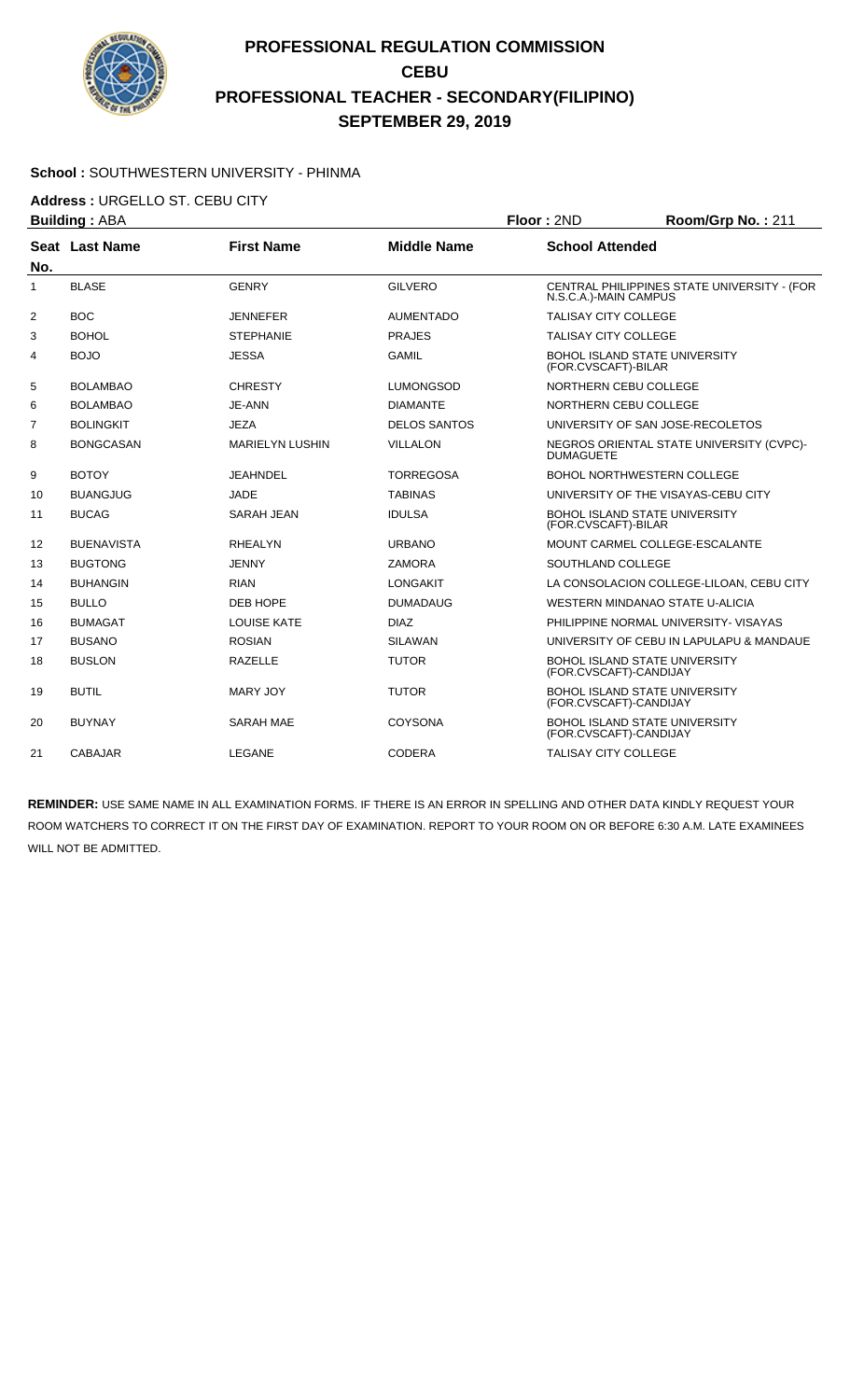

#### **School :** SOUTHWESTERN UNIVERSITY - PHINMA

**Address :** URGELLO ST. CEBU CITY

| <b>Building: ABA</b> |                  |                      |                    | Floor: 2ND                                                       | Room/Grp No.: 212                        |
|----------------------|------------------|----------------------|--------------------|------------------------------------------------------------------|------------------------------------------|
|                      | Seat Last Name   | <b>First Name</b>    | <b>Middle Name</b> | <b>School Attended</b>                                           |                                          |
| No.                  |                  |                      |                    |                                                                  |                                          |
| $\mathbf{1}$         | <b>CABALLERO</b> | <b>JANINE</b>        | <b>SAURA</b>       |                                                                  | UNIVERSITY OF SAN JOSE-RECOLETOS         |
| $\overline{2}$       | <b>CABALLES</b>  | <b>IRENE</b>         | <b>GABALEO</b>     | <b>WEST NEGROS COLLEGE</b>                                       |                                          |
| 3                    | CABALUNA         | <b>JOFIELL</b>       | CAMARILLO          | UNIVERSITY OF CEBU                                               |                                          |
| 4                    | CABANERO         | <b>ROMNICK</b>       | <b>ABABON</b>      | UNIVERSITY OF CEBU                                               |                                          |
| 5                    | <b>CABANES</b>   | <b>NERIOUS JAMES</b> | <b>VILLACAMPA</b>  | <b>TALISAY CITY COLLEGE</b>                                      |                                          |
| 6                    | CABAÑOG          | <b>JESSEL</b>        | <b>DELORIA</b>     | SAINT PAUL UNIVERSITY-DUMAGUETE                                  |                                          |
| 7                    | CABASAN          | <b>RODRIGO</b>       | <b>CANDIA</b>      |                                                                  | UNIVERSITY OF CEBU IN LAPULAPU & MANDAUE |
| 8                    | <b>CABILLO</b>   | <b>ROXSAN</b>        | SABANDEJA          |                                                                  | UNIVERSITY OF THE VISAYAS-CEBU CITY      |
| 9                    | <b>CABLAO</b>    | <b>QUENNIE MARIE</b> | <b>SABALLA</b>     |                                                                  | UNIVERSITY OF SAN JOSE-RECOLETOS         |
| 10                   | <b>CABONADA</b>  | <b>JHEVRYL</b>       | <b>SALIGAN</b>     | MOUNT CARMEL COLLEGE-ESCALANTE                                   |                                          |
| 11                   | <b>CABUNGCAG</b> | <b>ANNIE</b>         | <b>MACASLING</b>   |                                                                  | MOUNT CARMEL COLLEGE-ESCALANTE           |
| 12                   | <b>CABUNILAS</b> | <b>ANA CAMILLE</b>   |                    | <b>BOHOL ISLAND STATE UNIVERSITY</b><br>(FOR.CVSCAFT)-TAGBILARAN |                                          |
| 13                   | CADAYONA         | <b>RHEA GRACE</b>    | <b>WAYNO</b>       | <b>VILLAFLORES COLLEGE</b>                                       |                                          |
| 14                   | <b>CAFE</b>      | <b>KRISTINE JOY</b>  | <b>MIANO</b>       | COLLEGE)                                                         | CEBU NORMAL UNIVERSITY (CEBU STATE       |
| 15                   | CAGAANAN         | <b>GISELLE</b>       | <b>BALGUE</b>      | <b>BOHOL ISLAND STATE UNIVERSITY</b><br>(FOR.CVSCAFT)-TAGBILARAN |                                          |
| 16                   | <b>CAGADAS</b>   | <b>MARIA ROLITA</b>  | <b>MIDRANO</b>     | <b>BATUAN COLLEGES INC.</b>                                      |                                          |
| 17                   | <b>CAGAMPANG</b> | CRYSTEL JOY          | <b>BANAIZ</b>      | <b>BOHOL ISLAND STATE UNIVERSITY</b><br>(FOR.CVSCAFT)-TAGBILARAN |                                          |
| 18                   | <b>CAGATIN</b>   | <b>JOAN</b>          | <b>POGOY</b>       | <b>BATUAN COLLEGES INC.</b>                                      |                                          |
| 19                   | CAHANAP          | <b>CHRISTINE JOY</b> | <b>DAPAR</b>       | UNIVERSITY OF CEBU                                               |                                          |
| 20                   | <b>CAHUTAY</b>   | <b>MARY ROSE</b>     | <b>LEGADA</b>      | <b>MADRIDEJOS COMMUNITY COLLEGE-</b><br>MADRIDEJOS, CEBU CITY    |                                          |
| 21                   | CAINTIC          | SARAH                |                    | CONCEPTION-BAYBAY                                                | FRANCISCAN COLLEGE OF THE IMMACULATE     |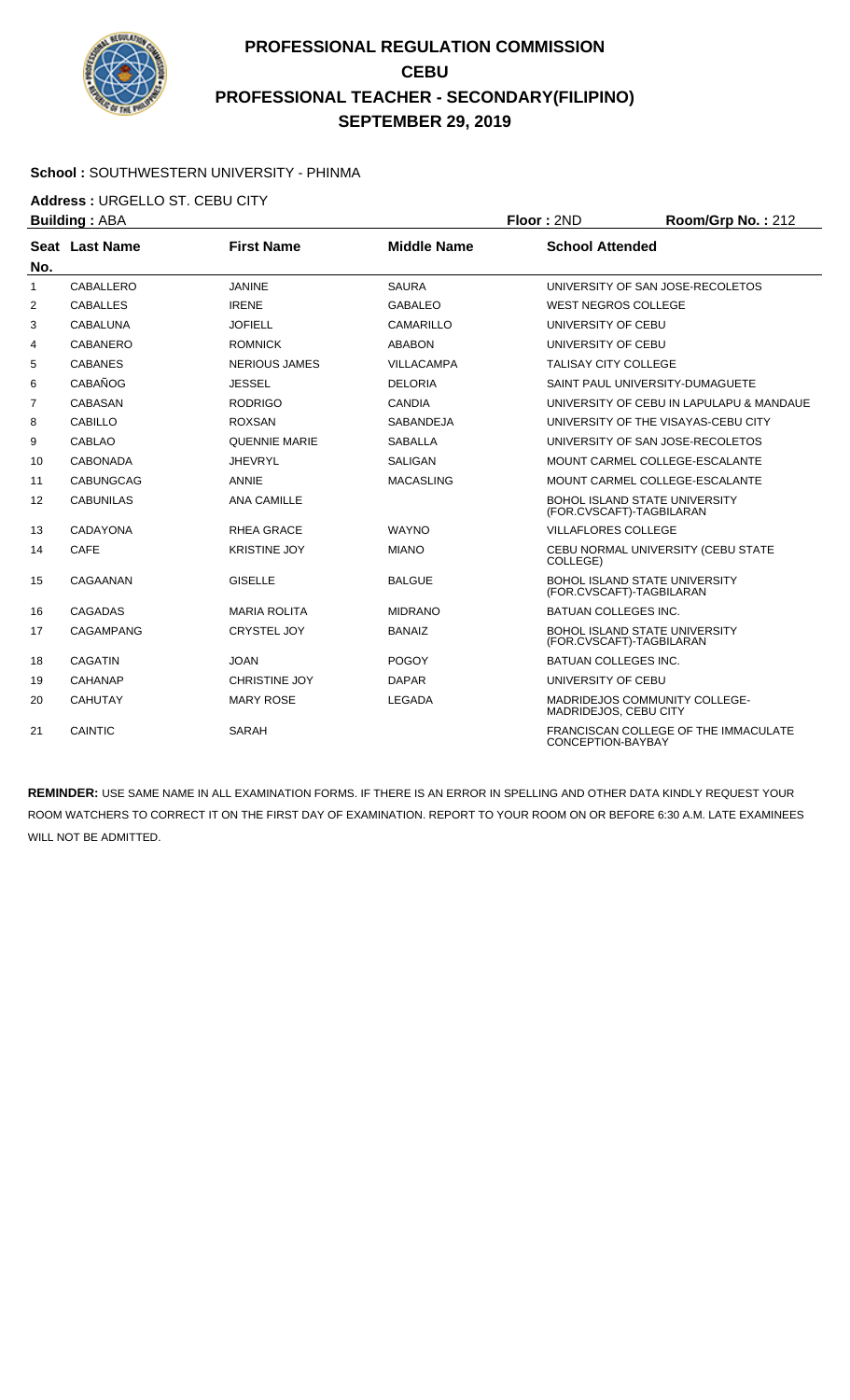

#### **School :** SOUTHWESTERN UNIVERSITY - PHINMA

**Address :** URGELLO ST. CEBU CITY

| <b>Building: ABA</b> |                       | Floor: 2ND             | Room/Grp No.: 213  |                              |                                                                  |
|----------------------|-----------------------|------------------------|--------------------|------------------------------|------------------------------------------------------------------|
| No.                  | <b>Seat Last Name</b> | <b>First Name</b>      | <b>Middle Name</b> | <b>School Attended</b>       |                                                                  |
| $\mathbf{1}$         | <b>CALIAO</b>         | <b>JULIE</b>           | <b>ABUNDA</b>      |                              | WESTERN MINDANAO STATE U-MABUHAY                                 |
| 2                    | <b>CALIDGUID</b>      | <b>JOHN CLIFF</b>      | <b>ESPLEGUERA</b>  |                              | LA CONSOLACION COLLEGE-BAIS                                      |
| 3                    | <b>CALIDGUID</b>      | <b>MARY JOY</b>        | <b>MELON</b>       | <b>BAYAWAN</b>               | NEGROS ORIENTAL STATE UNIVERSITY (CVPC)-                         |
| 4                    | <b>CALINTIG</b>       | <b>ANALIE</b>          | <b>ORELLANA</b>    | <b>DUMAGUETE</b>             | NEGROS ORIENTAL STATE UNIVERSITY (CVPC)-                         |
| 5                    | CALIPAYAN             | <b>JECILLE LAURICE</b> | <b>BAYLON</b>      | <b>DUMAGUETE</b>             | NEGROS ORIENTAL STATE UNIVERSITY (CVPC)-                         |
| 6                    | <b>CALISANG</b>       | <b>JOY ROSE</b>        | <b>VENTURES</b>    |                              | <b>BOHOL ISLAND STATE UNIVERSITY</b><br>(FOR.CVSCAFT)-TAGBILARAN |
| $\overline{7}$       | <b>CALISIN</b>        | <b>RHEALYN</b>         | <b>MAGHINAY</b>    | SIQUIJOR STATE COLLEGE       |                                                                  |
| 8                    | CALUNOD               | <b>DOLRICH</b>         | <b>BAHUNSUA</b>    | SIQUIJOR STATE COLLEGE       |                                                                  |
| 9                    | <b>CALUSTRE</b>       | <b>RECHELLE</b>        | <b>MAPUTI</b>      | (FOR.CVSCAFT)-CANDIJAY       | <b>BOHOL ISLAND STATE UNIVERSITY</b>                             |
| 10                   | <b>CALVIS</b>         | <b>JEAN MARZIE</b>     | <b>PANDAN</b>      |                              | BOHOL ISLAND STATE UNIVERSITY<br>(FOR.CVSCAFT)-TAGBILARAN        |
| 11                   | <b>CAMPANER</b>       | <b>MARY CLAIRE</b>     | <b>MAXINO</b>      | <b>FOUNDATION UNIVERSITY</b> |                                                                  |
| 12                   | <b>CAMPO</b>          | LADYLEN                | <b>DINO</b>        | UNIVERSITY OF CEBU           |                                                                  |
| 13                   | <b>CANALES</b>        | <b>JOLINA</b>          | <b>DAGOHOY</b>     | <b>TALISAY CITY COLLEGE</b>  |                                                                  |
| 14                   | CANAMA                | <b>MARY ROSE</b>       | <b>CARABIO</b>     | MADRIDEJOS, CEBU CITY        | <b>MADRIDEJOS COMMUNITY COLLEGE-</b>                             |
| 15                   | CAÑAS                 | <b>PRINCESS</b>        | <b>MEONIS</b>      | <b>TAÑON COLLEGE</b>         |                                                                  |
| 16                   | CAÑEDO                | <b>MARY ANGELOU</b>    | <b>CABURNAY</b>    | TOLEDO GULLAS COLLEGE        |                                                                  |
| 17                   | <b>CAÑETE</b>         | <b>BOB ALLEN</b>       | ARRANGUEZ          | MADRIDEJOS, CEBU CITY        | MADRIDEJOS COMMUNITY COLLEGE-                                    |
| 18                   | <b>CAÑETE</b>         | <b>CARMEL</b>          | <b>BONGCAWIL</b>   | <b>GUIHULNGAN</b>            | NEGROS ORIENTAL STATE UNIVERSITY (CVPC)-                         |
| 19                   | <b>CAÑETE</b>         | <b>EDELYN</b>          | <b>MULETA</b>      | N.S.C.A.)-MAIN CAMPUS        | CENTRAL PHILIPPINES STATE UNIVERSITY - (FOR                      |
| 20                   | <b>CAÑETE</b>         | <b>GRACE GHENN</b>     | <b>EGLORIA</b>     | <b>TOLEDO GULLAS COLLEGE</b> |                                                                  |
| 21                   | CAPANGPANGAN          | <b>ILLJEAN</b>         | <b>PEPITO</b>      | N.S.C.A.)-MAIN CAMPUS        | CENTRAL PHILIPPINES STATE UNIVERSITY - (FOR                      |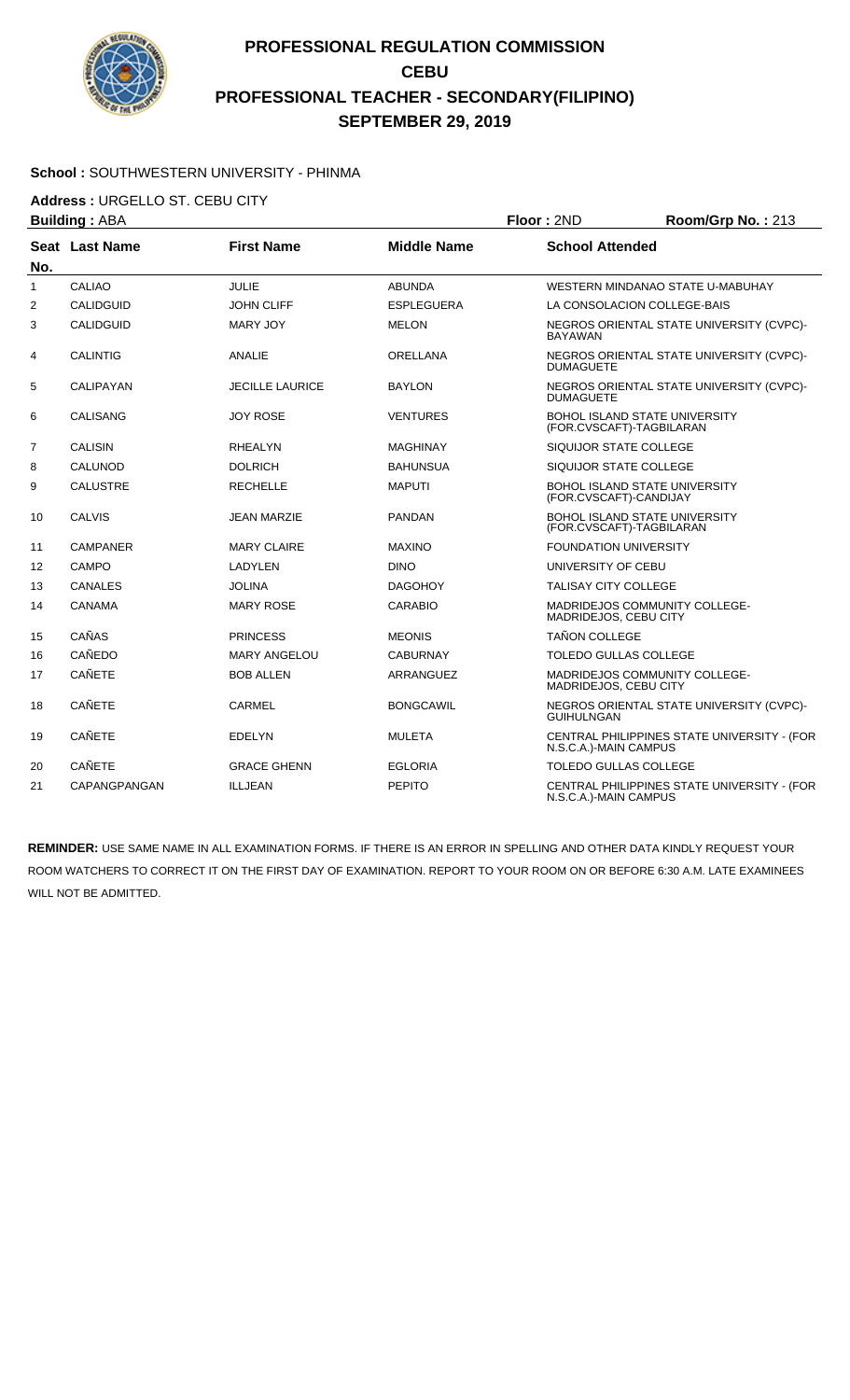

#### **School :** SOUTHWESTERN UNIVERSITY - PHINMA

**Address :** URGELLO ST. CEBU CITY

|                | <b>Building: ABA</b> |                    |                    | Floor: 2ND                 | Room/Grp No.: 214                                                |
|----------------|----------------------|--------------------|--------------------|----------------------------|------------------------------------------------------------------|
| No.            | Seat Last Name       | <b>First Name</b>  | <b>Middle Name</b> | <b>School Attended</b>     |                                                                  |
| $\mathbf{1}$   | <b>CARCUSIA</b>      | <b>DYREN</b>       | <b>AMATORIO</b>    | <b>VILLAFLORES COLLEGE</b> |                                                                  |
| 2              | CARIDO               | <b>JE ANN</b>      | <b>GENTALLAN</b>   |                            | <b>BOHOL ISLAND STATE UNIVERSITY</b><br>(FOR.CVSCAFT)-TAGBILARAN |
| 3              | <b>CARLON</b>        | <b>GLORY FE</b>    | <b>LOPEZ</b>       | UNIVERSITY OF BOHOL        |                                                                  |
| 4              | CARZANO              | <b>LLARAH MAY</b>  | <b>MEDALLO</b>     |                            | CEBU INSTITUTE OF TECHNOLOGY - UNIVERSITY                        |
| 5              | CASAS                | <b>SUNSHINE</b>    | <b>RICO</b>        | MADRIDEJOS, CEBU CITY      | MADRIDEJOS COMMUNITY COLLEGE-                                    |
| 6              | <b>CASTILLO</b>      | <b>ANGEL MAE</b>   | <b>TUANDO</b>      | <b>BAYAWAN</b>             | NEGROS ORIENTAL STATE UNIVERSITY (CVPC)-                         |
| $\overline{7}$ | <b>CASTILLON</b>     | JULIET             | AGBAY              | <b>CITY</b>                | UNIVERSITY OF THE PHILIPPINES-VISAYAS-CEBU                       |
| 8              | <b>CASTOLO</b>       | ROSE MAE           | <b>BESINGA</b>     | (FOR.CVSCAFT)-CANDIJAY     | <b>BOHOL ISLAND STATE UNIVERSITY</b>                             |
| 9              | <b>CASTRO</b>        | GOODY              | <b>DAGUIO</b>      |                            | WESTERN MINDANAO STATE U-IPIL                                    |
| 10             | <b>CASUL</b>         | <b>SUNSHINE</b>    | <b>CABIDO</b>      | COLLEGE)                   | CEBU NORMAL UNIVERSITY (CEBU STATE                               |
| 11             | CATACUTAN            | ANA MAE            | PARREÑO            |                            | KABANKALAN CATHOLIC COLLEGE                                      |
| 12             | <b>CATALAN</b>       | <b>ROSEMARIE</b>   | <b>CANTONES</b>    |                            | UNIVERSITY OF CEBU IN LAPULAPU & MANDAUE                         |
| 13             | CATALUÑA             | <b>FRINCE ANN</b>  | <b>DESPI</b>       | MADRIDEJOS, CEBU CITY      | <b>MADRIDEJOS COMMUNITY COLLEGE-</b>                             |
| 14             | CATALUÑA             | <b>MA. KARRENT</b> | <b>DESPI</b>       | MADRIDEJOS, CEBU CITY      | MADRIDEJOS COMMUNITY COLLEGE-                                    |
| 15             | CATAMPATAN           | SARAH JEAN         | <b>MALAIT</b>      | NORTHERN CEBU COLLEGE      |                                                                  |
| 16             | <b>CENA</b>          | <b>JENY ROSE</b>   | <b>SEPOCAN</b>     | MADRIDEJOS, CEBU CITY      | MADRIDEJOS COMMUNITY COLLEGE-                                    |
| 17             | <b>CERNAL</b>        | <b>REINA FEB</b>   | <b>BOLTRON</b>     | MADRIDEJOS, CEBU CITY      | MADRIDEJOS COMMUNITY COLLEGE-                                    |
| 18             | <b>CHAVEZ</b>        | JOHN PAUL          | <b>NARIO</b>       | SOUTHLAND COLLEGE          |                                                                  |
| 19             | <b>CHAVEZ</b>        | <b>KLYNIE ANNE</b> | <b>GENOVIA</b>     | N.S.C.A.)-MAIN CAMPUS      | CENTRAL PHILIPPINES STATE UNIVERSITY - (FOR                      |
| 20             | <b>CHAVEZ</b>        | KRIZIA MAE         | <b>VERGARA</b>     |                            | PHILIPPINE NORMAL UNIVERSITY- VISAYAS                            |
| 21             | <b>CILOCILO</b>      | <b>ASUNCION</b>    | <b>DASIG</b>       |                            | UNIVERSITY OF SAN JOSE-RECOLETOS                                 |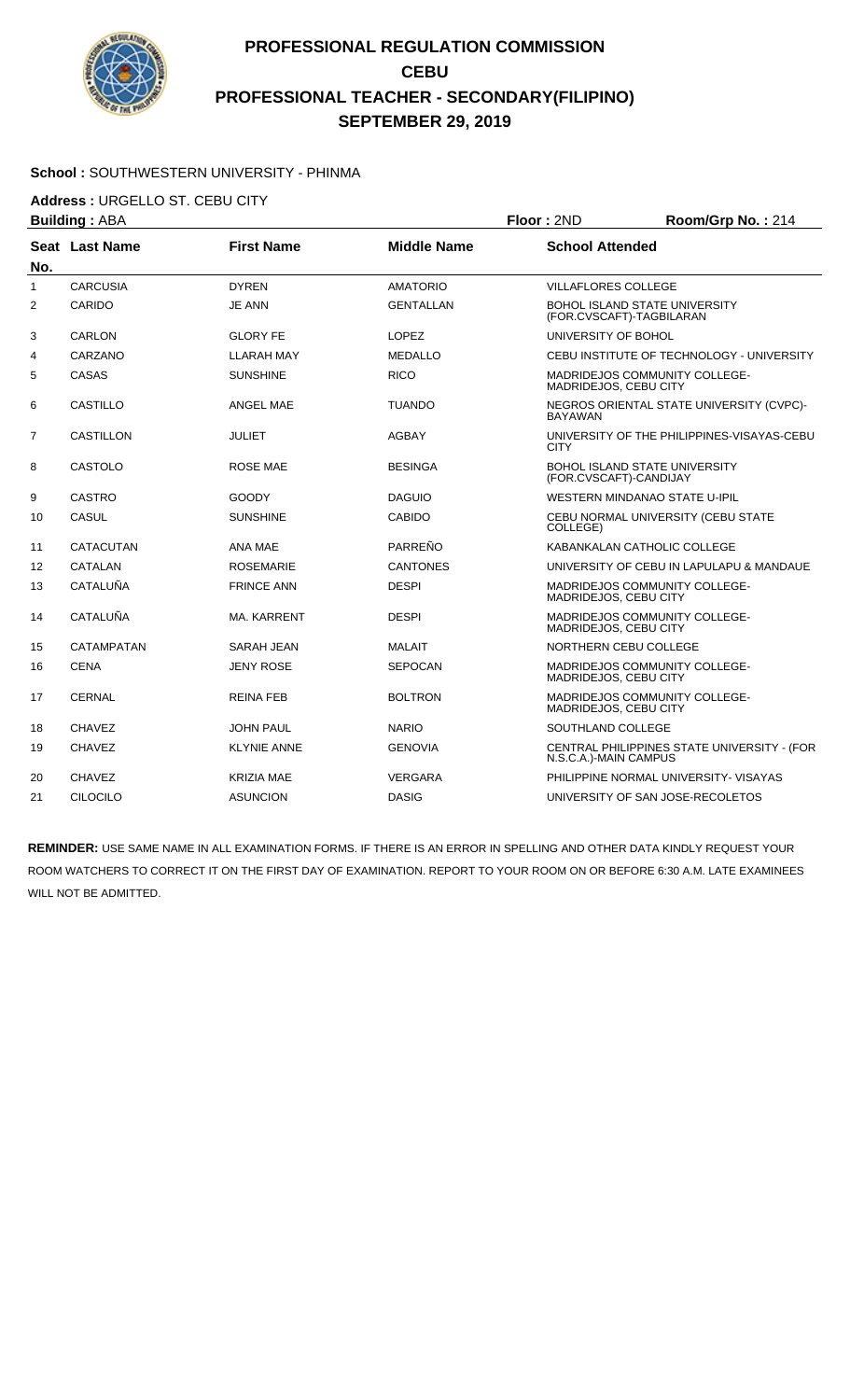

#### **School :** SOUTHWESTERN UNIVERSITY - PHINMA

**Address :** URGELLO ST. CEBU CITY

| <b>Building: ABA</b> |                       |                         | Floor: 2ND         | Room/Grp No.: 215            |                                             |
|----------------------|-----------------------|-------------------------|--------------------|------------------------------|---------------------------------------------|
|                      | <b>Seat Last Name</b> | <b>First Name</b>       | <b>Middle Name</b> | <b>School Attended</b>       |                                             |
| No.                  |                       |                         |                    |                              |                                             |
| $\mathbf{1}$         | <b>CIPRADO</b>        | <b>KENN</b>             | <b>MAQUILING</b>   | SIQUIJOR STATE COLLEGE       |                                             |
| $\overline{2}$       | <b>CIRERA</b>         | <b>MARIVIC</b>          | <b>BELLO</b>       | UNIVERSITY OF CEBU           |                                             |
| 3                    | <b>COCA</b>           | <b>APRIL MAE</b>        | <b>PARAME</b>      | <b>TALISAY CITY COLLEGE</b>  |                                             |
| 4                    | <b>CODINO</b>         | <b>NELMA</b>            | <b>ALOLOR</b>      | <b>TOLEDO GULLAS COLLEGE</b> |                                             |
| 5                    | <b>COMAINGKING</b>    | <b>JELLY</b>            | <b>PEPITO</b>      | N.S.C.A.)-MAIN CAMPUS        | CENTRAL PHILIPPINES STATE UNIVERSITY - (FOR |
| 6                    | <b>COMENDADOR</b>     | <b>REA</b>              | <b>CAAYON</b>      | NORTHERN CEBU COLLEGE        |                                             |
| 7                    | CONDE                 | <b>JANE ROSE</b>        | <b>POJAS</b>       |                              | <b>BOHOL NORTHWESTERN COLLEGE</b>           |
| 8                    | CORRE                 | <b>IVY SHEENA</b>       | <b>BUTLAY</b>      | (FOR.CVSCAFT)-CANDIJAY       | <b>BOHOL ISLAND STATE UNIVERSITY</b>        |
| 9                    | <b>CORSIGA</b>        | <b>CHARISH</b>          | <b>MELECIO</b>     | UNIVERSITY OF CEBU           |                                             |
| 10                   | <b>CORTES</b>         | <b>DYAN</b>             | <b>SIPALAY</b>     | COLLEGE)                     | CEBU NORMAL UNIVERSITY (CEBU STATE          |
| 11                   | <b>CORTES</b>         | <b>KIA</b>              | <b>VENCO</b>       | NORTHERN CEBU COLLEGE        |                                             |
| 12                   | <b>COSEP</b>          | <b>KHRISNEIL RONVIE</b> | CALO               | LAPU-LAPU CITY COLLEGE       |                                             |
| 13                   | COSMO                 | <b>MARMIE</b>           | <b>LIMOCON</b>     |                              | <b>BOHOL NORTHWESTERN COLLEGE</b>           |
| 14                   | <b>CRUSPERO</b>       | <b>ALVIN</b>            | <b>DUMALAG</b>     |                              | <b>BOHOL NORTHWESTERN COLLEGE</b>           |
| 15                   | <b>CUALBAR</b>        | MA. LILET               | <b>PARDILLO</b>    | <b>TOLEDO GULLAS COLLEGE</b> |                                             |
| 16                   | <b>CUENCA</b>         | <b>JASMIN</b>           | <b>BARIGA</b>      | <b>BAYAWAN</b>               | NEGROS ORIENTAL STATE UNIVERSITY (CVPC)-    |
| 17                   | <b>CUERBO</b>         | <b>DARWIN</b>           | <b>TUBO</b>        |                              | <b>BOHOL NORTHWESTERN COLLEGE</b>           |
| 18                   | <b>CUEVA</b>          | <b>HONEYLOU</b>         | <b>CABAHUG</b>     | NORTHERN CEBU COLLEGE        |                                             |
| 19                   | <b>CUEVA</b>          | <b>LIEGH DANNYL</b>     | <b>JARINA</b>      | MADRIDEJOS, CEBU CITY        | <b>MADRIDEJOS COMMUNITY COLLEGE-</b>        |
| 20                   | <b>CUEVA</b>          | <b>MARJOHN</b>          | <b>NEDAMO</b>      | MADRIDEJOS, CEBU CITY        | <b>MADRIDEJOS COMMUNITY COLLEGE-</b>        |
| 21                   | <b>CUEVA</b>          | <b>RHIA MAE</b>         | SABELLANO          | <b>TALISAY CITY COLLEGE</b>  |                                             |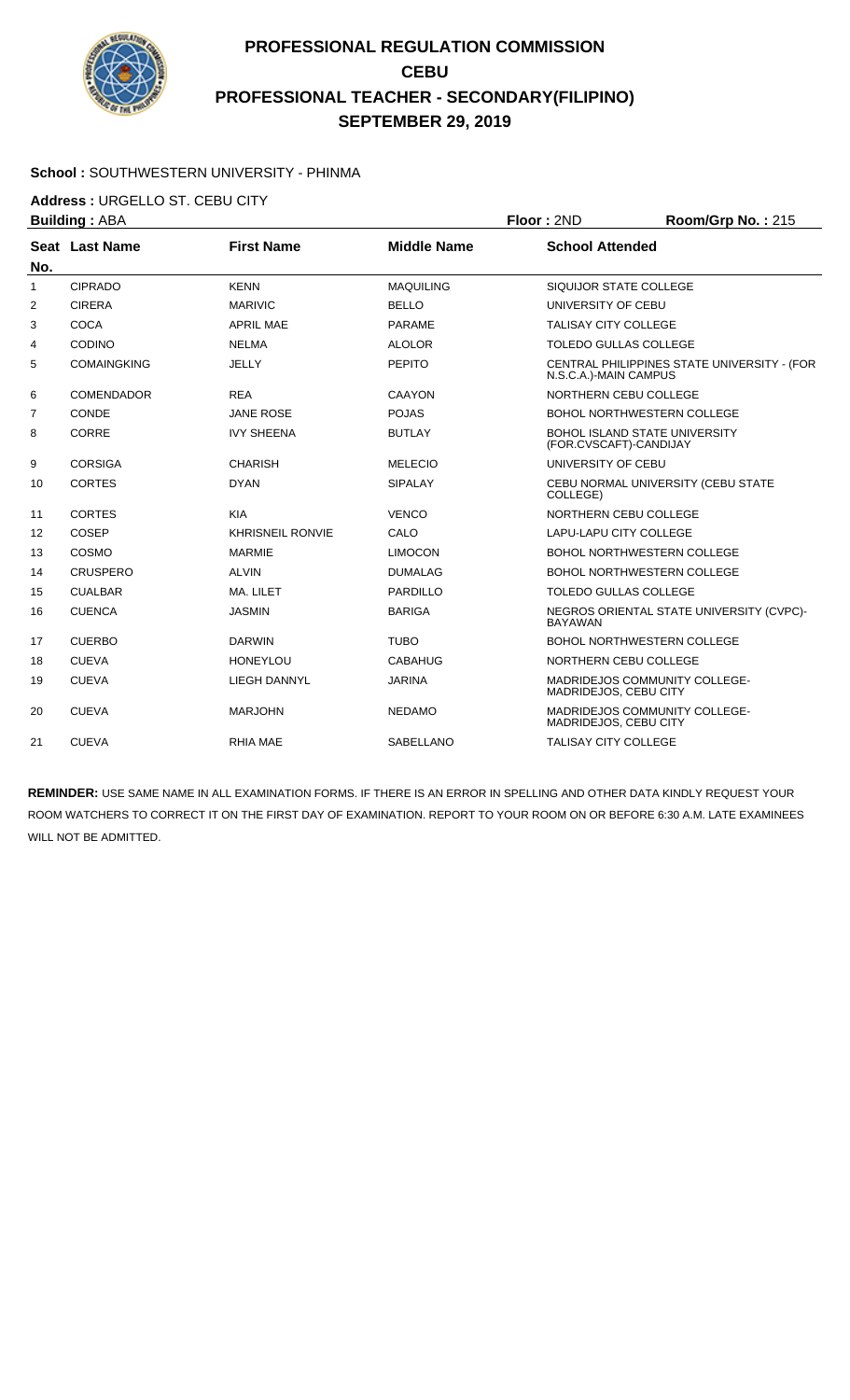

### **School :** SOUTHWESTERN UNIVERSITY - PHINMA

**Address :** URGELLO ST. CEBU CITY

| <b>Building: ABA</b> |                 |                       | Floor: 2ND         | Room/Grp No.: 216            |                                          |
|----------------------|-----------------|-----------------------|--------------------|------------------------------|------------------------------------------|
|                      | Seat Last Name  | <b>First Name</b>     | <b>Middle Name</b> | <b>School Attended</b>       |                                          |
| No.                  |                 |                       |                    |                              |                                          |
| $\mathbf{1}$         | <b>CUGAY</b>    | <b>CLEIRAH MAE</b>    | <b>LUBAS</b>       |                              | UNIVERSITY OF CEBU IN LAPULAPU & MANDAUE |
| 2                    | <b>CUNA</b>     | <b>JASPER</b>         | <b>ALVARIDA</b>    |                              | UNIVERSITY OF CEBU IN LAPULAPU & MANDAUE |
| 3                    | <b>CURACHA</b>  | MERY-AN               | <b>ARTAJO</b>      | <b>TOLEDO GULLAS COLLEGE</b> |                                          |
| 4                    | <b>CURAY</b>    | <b>MARITES</b>        | <b>BUTAWAN</b>     | (FOR.CVSCAFT)-CANDIJAY       | <b>BOHOL ISLAND STATE UNIVERSITY</b>     |
| 5                    | <b>CURIBA</b>   | <b>JONA JEL</b>       | <b>CAPILITAN</b>   | COLLEGE)                     | CEBU NORMAL UNIVERSITY (CEBU STATE       |
| 6                    | CUSI            | <b>JUDY ANN</b>       | <b>VILLABAN</b>    |                              | MANDAUE CITY COLLEGE- MANDAUE CITY, CEBU |
| $\overline{7}$       | <b>CUTAMORA</b> | ANABEL                | <b>BERSABE</b>     |                              | SOUTHEASTERN COLLEGE OF PADADA           |
| 8                    | <b>CUTAMORA</b> | FRANCEE JOVELITH NIÑA | <b>HANDUGAN</b>    |                              | BOHOL INSTITUTE OF TECHNOLOGY-JAGNA      |
| 9                    | <b>DABASOL</b>  | <b>IRIS</b>           | <b>RAGANAS</b>     | <b>TOLEDO GULLAS COLLEGE</b> |                                          |
| 10                   | <b>DABATOS</b>  | AILEEN                | <b>OMAMALIN</b>    | <b>BATUAN COLLEGES INC.</b>  |                                          |
| 11                   | <b>DABUCO</b>   | <b>JHENDY</b>         | <b>TABAY</b>       | UNIVERSITY OF CEBU           |                                          |
| 12                   | <b>DACULLO</b>  | <b>ROSELYN</b>        | <b>ESTOY</b>       | LAPU-LAPU CITY COLLEGE       |                                          |
| 13                   | <b>DACUMA</b>   | <b>MA MATINI</b>      | <b>CATINOY</b>     |                              | SOUTHERN LEYTE STATE UNIVERSITY-T.OPPUS  |
| 14                   | <b>DAEN</b>     | <b>MICHELLE</b>       | <b>SILAGAN</b>     | (FOR.CVSCAFT)-TAGBILARAN     | <b>BOHOL ISLAND STATE UNIVERSITY</b>     |
| 15                   | <b>DAGANDAN</b> | <b>ARNOLD</b>         | <b>PASE</b>        | <b>VILLAFLORES COLLEGE</b>   |                                          |
| 16                   | <b>DAGUPLO</b>  | <b>FLORAMI</b>        | <b>GULE</b>        | (FOR.CVSCAFT)-CANDIJAY       | <b>BOHOL ISLAND STATE UNIVERSITY</b>     |
| 17                   | <b>DAHIL</b>    | <b>JOSELIN</b>        | <b>LAURENTE</b>    |                              | UNIVERSITY OF THE VISAYAS-DANAO CITY     |
| 18                   | DAHILDAHIL      | <b>RAYMUND</b>        | <b>SANCHES</b>     | <b>VILLAFLORES COLLEGE</b>   |                                          |
| 19                   | <b>DALEON</b>   | ANA LEA               | <b>CABANA</b>      | UNIVERSITY OF BOHOL          |                                          |
| 20                   | <b>DAMIAN</b>   | RANELLA EUNICE        | CAFE               | TAGBILARAN CITY              | BOHOL INSTITUTE OF TECHNOLOGY-           |
| 21                   | <b>DANIEL</b>   | <b>ROLLY</b>          | <b>GAMA</b>        | SIQUIJOR STATE COLLEGE       |                                          |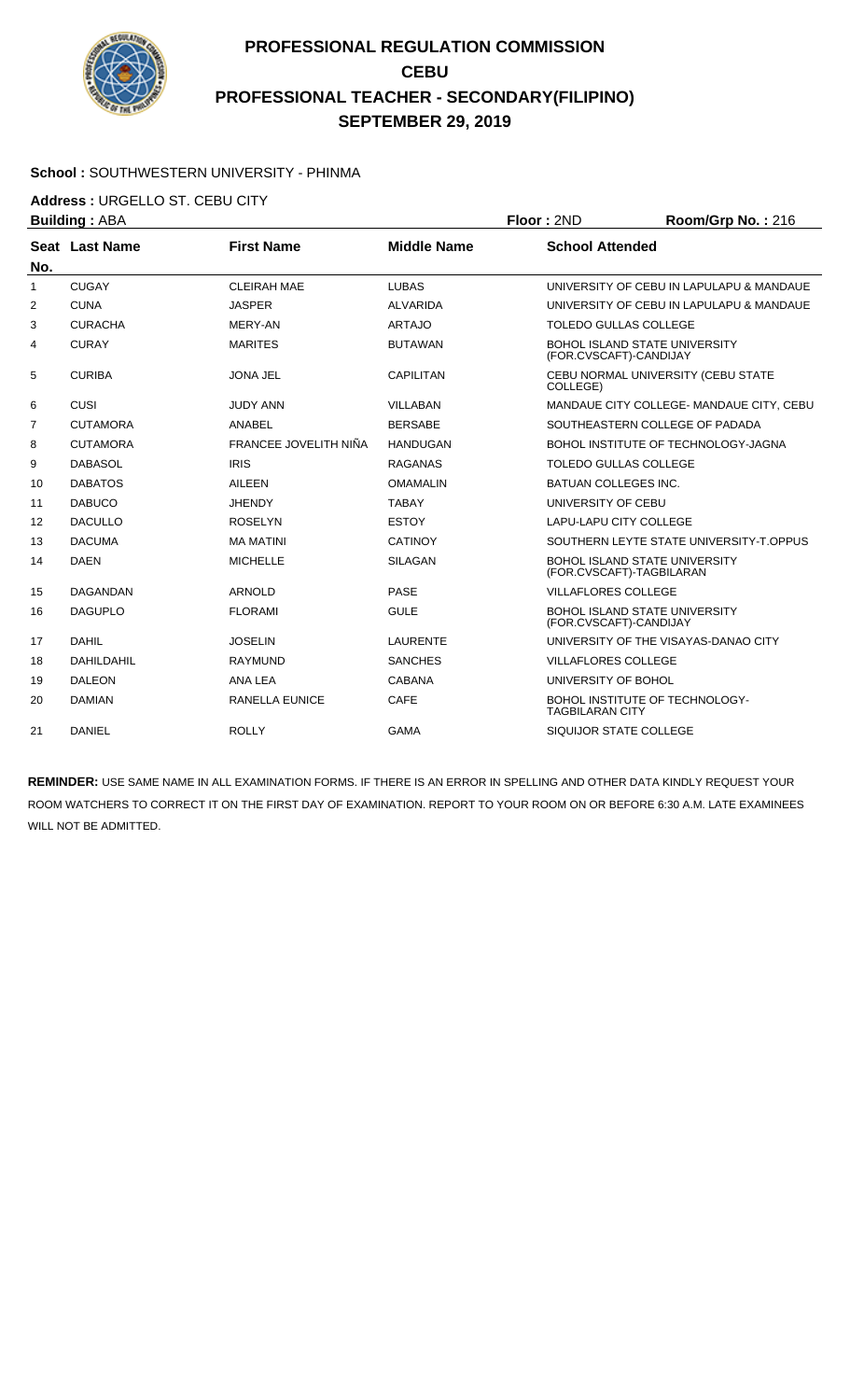

#### **School :** SOUTHWESTERN UNIVERSITY - PHINMA

**Address :** URGELLO ST. CEBU CITY

|                | <b>Building: ABA</b>  |                        |                    | Floor: 2ND                   | Room/Grp No.: 217                        |
|----------------|-----------------------|------------------------|--------------------|------------------------------|------------------------------------------|
| No.            | <b>Seat Last Name</b> | <b>First Name</b>      | <b>Middle Name</b> | <b>School Attended</b>       |                                          |
| $\mathbf{1}$   | <b>DARAGOSA</b>       | <b>AIRESH</b>          | <b>PERNITO</b>     | LAPU-LAPU CITY COLLEGE       |                                          |
| 2              | <b>DAVASOL</b>        | <b>JUDY ANN</b>        | <b>AUSTRAN</b>     | (FOR.CVSCAFT)-BILAR          | <b>BOHOL ISLAND STATE UNIVERSITY</b>     |
| 3              | <b>DAVEN</b>          | <b>NEBELYN</b>         | <b>TAUB</b>        | <b>DUMAGUETE</b>             | NEGROS ORIENTAL STATE UNIVERSITY (CVPC)- |
| 4              | <b>DAYOJA</b>         | LORENA                 | <b>GUILLERMO</b>   |                              | UNIVERSITY OF CEBU IN LAPULAPU & MANDAUE |
| 5              | <b>DAZO</b>           | <b>JEANLY PEARL</b>    | <b>PIAMONTE</b>    | COLLEGE)                     | CEBU NORMAL UNIVERSITY (CEBU STATE       |
| 6              | DE LA CRUZ            | <b>ENMIE</b>           | <b>CABRERA</b>     | MADRIDEJOS, CEBU CITY        | <b>MADRIDEJOS COMMUNITY COLLEGE-</b>     |
| $\overline{7}$ | <b>DECEO</b>          | ANGELA                 | <b>ONTOLAN</b>     |                              | SAINT JOSEPH'S COLLEGE-MAASIN            |
| 8              | <b>DEGRACIA</b>       | <b>CRISTIE</b>         | <b>PASUMALA</b>    | <b>TALISAY CITY COLLEGE</b>  |                                          |
| 9              | <b>DEGUILMO</b>       | <b>MYLA</b>            | CRUZ               |                              | COLEGIO DE SAN ANTONIO DE PADUA          |
| 10             | <b>DEGUITOS</b>       | <b>EMILY</b>           | <b>TATOY</b>       | <b>DUMAGUETE</b>             | NEGROS ORIENTAL STATE UNIVERSITY (CVPC)- |
| 11             | <b>DEIPARINE</b>      | <b>JIMWELL</b>         | <b>PADIGOS</b>     | <b>TALISAY CITY COLLEGE</b>  |                                          |
| 12             | <b>DEJITO</b>         | <b>LENE JANE</b>       | <b>FUENTES</b>     |                              | CEBU ROOSEVELT MEMORIAL COLLEGES         |
| 13             | <b>DELA TORRE</b>     | MA. CLARISSA           | <b>DUMLAO</b>      | <b>TALISAY CITY COLLEGE</b>  |                                          |
| 14             | <b>DELAPAZ</b>        | <b>MICHELLE</b>        | <b>MEDEZ</b>       |                              | KABANKALAN CATHOLIC COLLEGE              |
| 15             | DELEÑA                | <b>GRACELYN</b>        | <b>REYES</b>       | <b>DUMAGUETE</b>             | NEGROS ORIENTAL STATE UNIVERSITY (CVPC)- |
| 16             | <b>DELFINO</b>        | MA. CHRISTHEA          | <b>LABNOTIN</b>    | LAPU-LAPU CITY COLLEGE       |                                          |
| 17             | <b>DELUVIO</b>        | <b>QUENNIE</b>         | <b>SUERTE</b>      | UNIVERSITY OF CEBU           |                                          |
| 18             | <b>DELVO</b>          | <b>SHARMAINE GRACE</b> | <b>LOMOSAD</b>     | SIQUIJOR STATE COLLEGE       |                                          |
| 19             | <b>DEMORAL</b>        | <b>MADELYN</b>         | <b>TEDOSO</b>      | MADRIDEJOS, CEBU CITY        | MADRIDEJOS COMMUNITY COLLEGE-            |
| 20             | <b>DEMOTO</b>         | <b>RICHELLE</b>        | <b>RICAPLAZA</b>   | <b>BAYAWAN</b>               | NEGROS ORIENTAL STATE UNIVERSITY (CVPC)- |
| 21             | <b>DENAPO</b>         | <b>IRENE</b>           | <b>BABOR</b>       | <b>FOUNDATION UNIVERSITY</b> |                                          |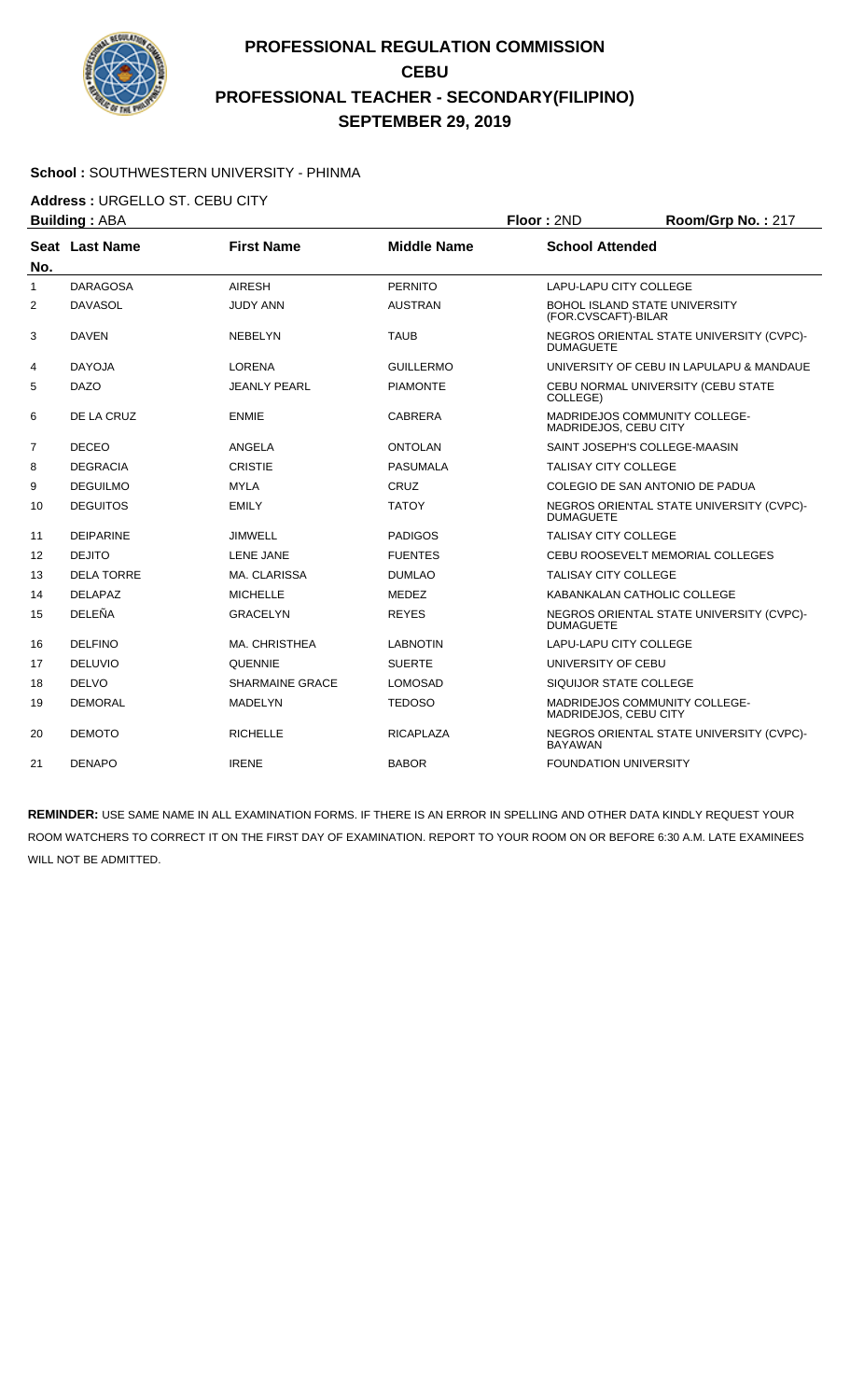

#### **School :** SOUTHWESTERN UNIVERSITY - PHINMA

**Address :** URGELLO ST. CEBU CITY

|              | <b>Building: ABA</b>  |                         |                    | Floor: 2ND                     | Room/Grp No.: 218                          |
|--------------|-----------------------|-------------------------|--------------------|--------------------------------|--------------------------------------------|
|              | <b>Seat Last Name</b> | <b>First Name</b>       | <b>Middle Name</b> | <b>School Attended</b>         |                                            |
| No.          |                       |                         |                    |                                |                                            |
| $\mathbf{1}$ | <b>DERDER</b>         | <b>JAMILA ROSE</b>      | <b>BORRASKA</b>    | MADRIDEJOS, CEBU CITY          | <b>MADRIDEJOS COMMUNITY COLLEGE-</b>       |
| 2            | <b>DESABILLE</b>      | <b>JESSERIE</b>         | <b>ILUSTRISIMO</b> | NORTHERN CEBU COLLEGE          |                                            |
| 3            | <b>DESIERTO</b>       | <b>ELJEAN CHRISTIAN</b> | <b>DARO</b>        | UNIVERSITY OF CEBU             |                                            |
| 4            | <b>DESPI</b>          | DEBBIE JOY              | <b>BACOLOD</b>     | <b>BLESSED TRINITY COLLEGE</b> |                                            |
| 5            | <b>DESUYO</b>         | <b>JOE MARIE</b>        | <b>ALMOJALLAS</b>  | MADRIDEJOS, CEBU CITY          | <b>MADRIDEJOS COMMUNITY COLLEGE-</b>       |
| 6            | <b>DEVERA</b>         | <b>MARIBETH</b>         | <b>ALCOS</b>       |                                | UNIVERSITY OF THE VISAYAS-CEBU CITY        |
| 7            | <b>DIALDE</b>         | <b>RIZA MAE</b>         | LLAMERA            | <b>LAPU-LAPU CITY COLLEGE</b>  |                                            |
| 8            | <b>DIAN</b>           | <b>JONA JEAN</b>        |                    | (FOR.CVSCAFT)-TAGBILARAN       | <b>BOHOL ISLAND STATE UNIVERSITY</b>       |
| 9            | <b>DIEGO</b>          | <b>JESSA MAE</b>        | <b>CABAHIT</b>     | <b>BAYBAY</b>                  | VISAYAS STATE UNIVERSITY (for.VISCA,LSU.)- |
| 10           | <b>DIEZ</b>           | <b>MARY GRACE</b>       | LAWAG              |                                | <b>BOHOL NORTHWESTERN COLLEGE</b>          |
| 11           | <b>DIGAMO</b>         | <b>MA. CERINIT</b>      | YBAÑEZ             | MATER DEI COLLEGE-BOHOL        |                                            |
| 12           | <b>DIGNOS</b>         | <b>ANTONETH</b>         | <b>ANDRINO</b>     | NORTHERN CEBU COLLEGE          |                                            |
| 13           | <b>DIMAY</b>          | <b>DIVINE GRACE</b>     | <b>LAGRADILLA</b>  |                                | UNIVERSITY OF CEBU IN LAPULAPU & MANDAUE   |
| 14           | <b>DINAGAT</b>        | JIE-ANN                 | <b>BAYA</b>        | <b>WEST NEGROS COLLEGE</b>     |                                            |
| 15           | <b>DIOCADEZ</b>       | <b>JOSEPH</b>           | <b>MAGLUCOT</b>    |                                | MOUNT CARMEL COLLEGE-ESCALANTE             |
| 16           | <b>DIOSO</b>          | <b>KEZIL MAE</b>        | <b>TAPERLA</b>     | (FOR.CVSCAFT)-CANDIJAY         | <b>BOHOL ISLAND STATE UNIVERSITY</b>       |
| 17           | <b>DIVINO</b>         | <b>VIRGINIA</b>         | <b>BUTLIG</b>      | (FOR.CVSCAFT)-CANDIJAY         | <b>BOHOL ISLAND STATE UNIVERSITY</b>       |
| 18           | <b>DOBLAS</b>         | <b>MIRAFLOR</b>         | <b>CABRERA</b>     | MADRIDEJOS, CEBU CITY          | MADRIDEJOS COMMUNITY COLLEGE-              |
| 19           | <b>DOCEL</b>          | <b>MARICAR</b>          | <b>HELLERA</b>     |                                | UNIVERSITY OF CEBU IN LAPULAPU & MANDAUE   |
| 20           | <b>DONIG</b>          | <b>CHARISSE</b>         | QUILIOPE           | <b>FOUNDATION UNIVERSITY</b>   |                                            |
| 21           | <b>DORIO</b>          | <b>EXPEDITA</b>         | <b>MALAJOS</b>     | <b>TOLEDO GULLAS COLLEGE</b>   |                                            |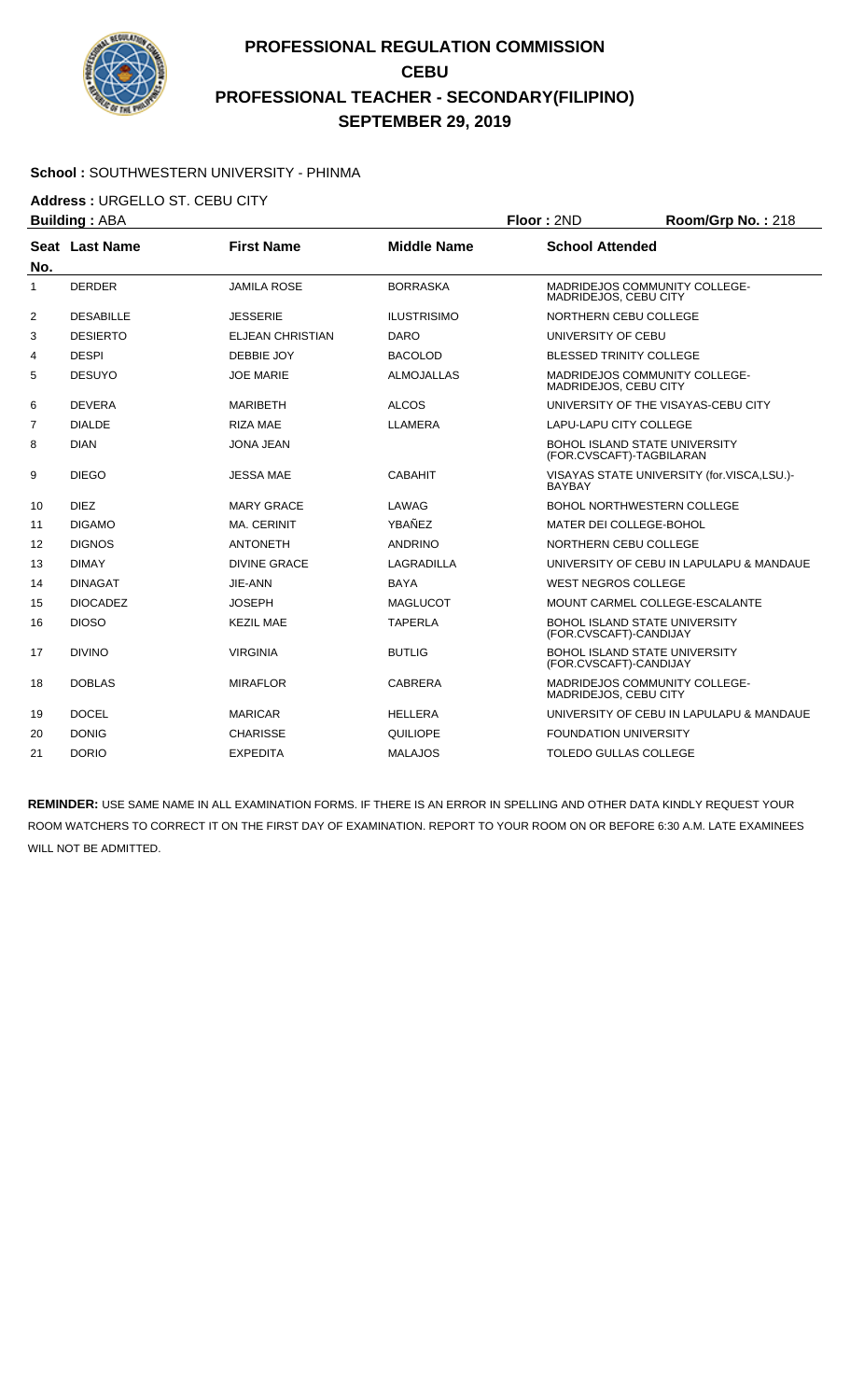

#### **School :** SOUTHWESTERN UNIVERSITY - PHINMA

**Address :** URGELLO ST. CEBU CITY

| Seat Last Name<br><b>DOSPUEBLOS</b><br><b>DUAG</b><br><b>DUHAYLUNGSOD</b> | <b>First Name</b><br><b>LORELIMAE</b><br>ANNIE | <b>Middle Name</b><br><b>INTING</b> | <b>School Attended</b>      |                                           |
|---------------------------------------------------------------------------|------------------------------------------------|-------------------------------------|-----------------------------|-------------------------------------------|
|                                                                           |                                                |                                     |                             |                                           |
|                                                                           |                                                |                                     | (FOR.CVSCAFT)-TAGBILARAN    | <b>BOHOL ISLAND STATE UNIVERSITY</b>      |
|                                                                           |                                                | <b>DIOLA</b>                        |                             | SAINT JOSEPH'S COLLEGE-MAASIN             |
|                                                                           | <b>HANNAH GRACE</b>                            | <b>LUNA</b>                         | <b>BAYAWAN</b>              | NEGROS ORIENTAL STATE UNIVERSITY (CVPC)-  |
| <b>DULHAO</b>                                                             | <b>RAQUIM</b>                                  | <b>INSO</b>                         |                             | UNIVERSITY OF RIZAL SYSTEM-RODRIGUEZ      |
| <b>DUMAGUIT</b>                                                           | <b>CHRISTIAN</b>                               | <b>REYES</b>                        |                             | BOHOL NORTHWESTERN COLLEGE                |
| <b>DUMPAO</b>                                                             | <b>ADZMAIRA</b>                                | <b>AMBAG</b>                        |                             | SOUTHERN MINDANAO COLLEGES                |
| <b>DUNGOG</b>                                                             | <b>EVAN</b>                                    | <b>BACUS</b>                        | LAPU-LAPU CITY COLLEGE      |                                           |
| DUPAL-AG                                                                  | KRIZZIA DYNA                                   | <b>SANCHEZ</b>                      | TOLEDO GULLAS COLLEGE       |                                           |
| <b>DURANG</b>                                                             | <b>GERALYN</b>                                 | <b>CAMACHO</b>                      | UNIVERSITY OF BOHOL         |                                           |
| <b>DUSAL</b>                                                              | <b>JUNA FE</b>                                 | QUIZA                               | (FOR.CVSCAFT)-TAGBILARAN    | <b>BOHOL ISLAND STATE UNIVERSITY</b>      |
| <b>EBOJO</b>                                                              | <b>KAIRA</b>                                   | <b>POQUITA</b>                      | (FOR.CVSCAFT)-TAGBILARAN    | <b>BOHOL ISLAND STATE UNIVERSITY</b>      |
| <b>EBRADO</b>                                                             | <b>RONALYN</b>                                 | CODAL                               |                             | SAINT JOSEPH'S COLLEGE-MAASIN             |
| <b>EDEM</b>                                                               | <b>MARIBEL</b>                                 | <b>MANIGOS</b>                      |                             | KABANKALAN CATHOLIC COLLEGE               |
| <b>EGOT</b>                                                               | <b>MILY JANE</b>                               | <b>DAJAO</b>                        | <b>TALISAY CITY COLLEGE</b> |                                           |
| <b>ELICANO</b>                                                            | <b>DARWIN</b>                                  | <b>ALMIROL</b>                      |                             | <b>BOHOL NORTHWESTERN COLLEGE</b>         |
| <b>ELNAR</b>                                                              | <b>JULIE ANN</b>                               | <b>OIRA</b>                         | <b>DUMAGUETE</b>            | NEGROS ORIENTAL STATE UNIVERSITY (CVPC)-  |
| <b>ELUM</b>                                                               | LEAH MAE                                       | <b>POLOYAPOY</b>                    | <b>BAYAWAN</b>              | NEGROS ORIENTAL STATE UNIVERSITY (CVPC)-  |
| <b>EMPINADO</b>                                                           | <b>ROSIE</b>                                   | <b>BRAZONA</b>                      | COLEGIO DE STA, RITA        |                                           |
| <b>ENGCOT</b>                                                             | <b>REBECCA</b>                                 | <b>CORTADO</b>                      | <b>BAYAWAN</b>              | NEGROS ORIENTAL STATE UNIVERSITY (CVPC)-  |
| <b>ENGLE</b>                                                              | <b>MARISOL</b>                                 | <b>BATAL</b>                        |                             | CEBU INSTITUTE OF TECHNOLOGY - UNIVERSITY |
| <b>EPE</b>                                                                | <b>MIRA SHIELA</b>                             | <b>GODINEZ</b>                      | LAPU-LAPU CITY COLLEGE      |                                           |
| <b>EPIFANIO</b>                                                           | <b>JENNIFER</b>                                | <b>ENOPIA</b>                       | UNIVERSITY OF CEBU          |                                           |
| <b>ERMAC</b>                                                              | MA. THERESA                                    | <b>LAURENTE</b>                     | UNIVERSITY OF CEBU          |                                           |
|                                                                           |                                                |                                     |                             |                                           |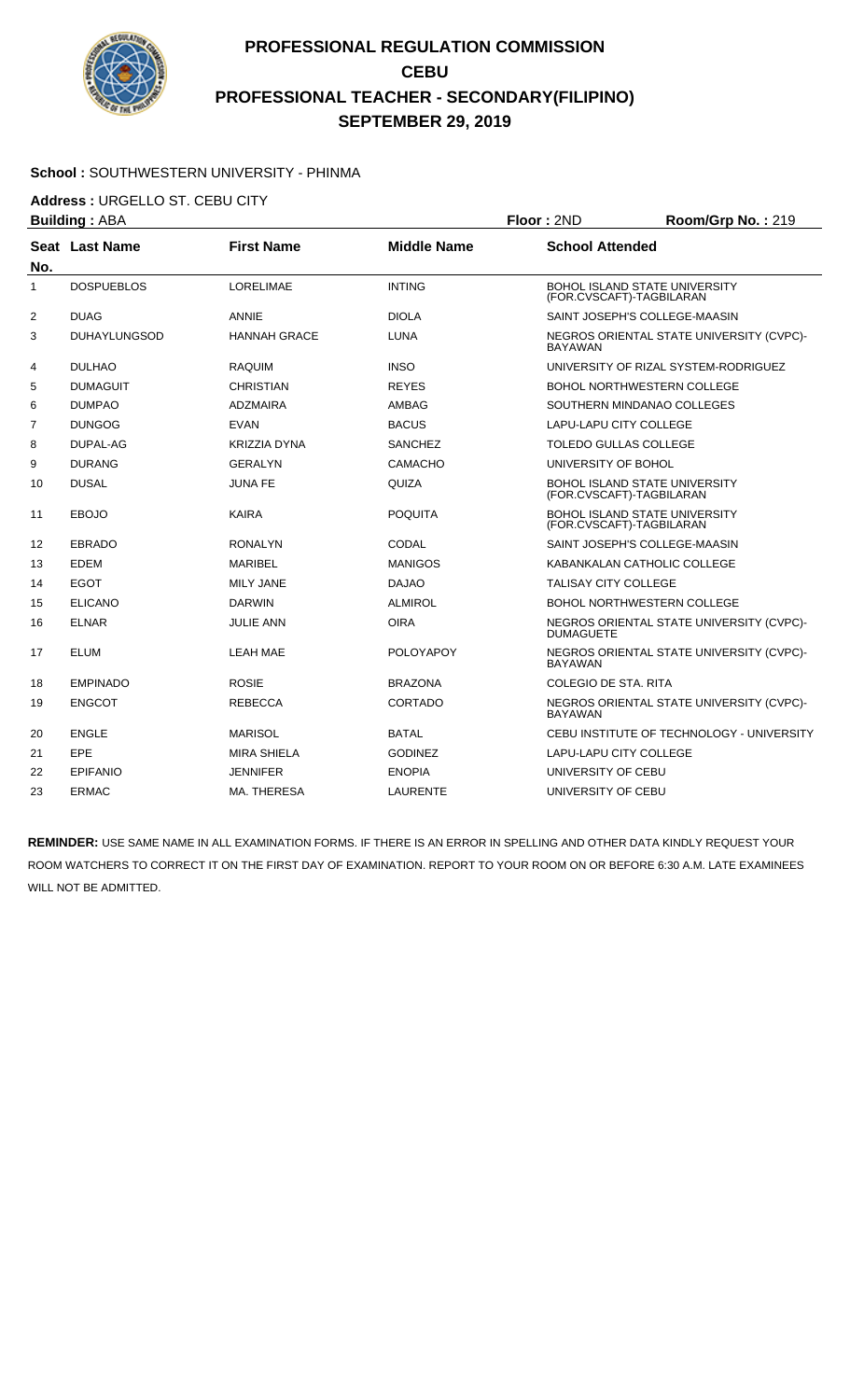

#### **School :** SOUTHWESTERN UNIVERSITY - PHINMA

**Address :** URGELLO ST. CEBU CITY

| <b>Building: ABA</b> |                  |                    | Floor: 2ND         | Room/Grp No.: 220                                                |                                          |
|----------------------|------------------|--------------------|--------------------|------------------------------------------------------------------|------------------------------------------|
| No.                  | Seat Last Name   | <b>First Name</b>  | <b>Middle Name</b> | <b>School Attended</b>                                           |                                          |
| $\mathbf{1}$         | <b>ERMOGEZ</b>   | <b>CHRISTINE</b>   | <b>SALA</b>        | <b>TALISAY CITY COLLEGE</b>                                      |                                          |
| $\overline{2}$       | <b>ESMERALDA</b> | <b>SEAN</b>        | <b>OMAMALIN</b>    | SOUTHLAND COLLEGE                                                |                                          |
| 3                    | <b>ESONA</b>     | <b>JOAN</b>        | <b>ALPUERTO</b>    | <b>BAYAWAN</b>                                                   | NEGROS ORIENTAL STATE UNIVERSITY (CVPC)- |
| 4                    | <b>ESPERA</b>    | <b>LESLIE</b>      | <b>LINO</b>        | UNIVERSITY OF BOHOL                                              |                                          |
| 5                    | <b>ESTACION</b>  | <b>REGIE</b>       | CARABELLE          | MADRIDEJOS, CEBU CITY                                            | MADRIDEJOS COMMUNITY COLLEGE-            |
| 6                    | <b>ESTIPULAR</b> | <b>KERRY ANN</b>   |                    | <b>BOHOL ISLAND STATE UNIVERSITY</b><br>(FOR.CVSCAFT)-BILAR      |                                          |
| $\overline{7}$       | <b>ESTOQUIA</b>  | <b>VANESSA</b>     | <b>CLENUAR</b>     | <b>BOHOL ISLAND STATE UNIVERSITY</b><br>(FOR.CVSCAFT)-TAGBILARAN |                                          |
| 8                    | <b>EYAS</b>      | <b>RODENIO</b>     | <b>ALCOMENDRAS</b> |                                                                  | UNIVERSITY OF CEBU IN LAPULAPU & MANDAUE |
| 9                    | <b>FABE</b>      | DANILO JR          | <b>BARBA</b>       | <b>VILLAFLORES COLLEGE</b>                                       |                                          |
| 10                   | <b>FABRACUER</b> | <b>DIVINA</b>      | <b>GONZAGA</b>     | UNIVERSITY OF CEBU                                               |                                          |
| 11                   | <b>FABRICA</b>   | <b>THALIA</b>      | <b>BAYHON</b>      |                                                                  | UNIVERSITY OF THE VISAYAS-CEBU CITY      |
| 12                   | <b>FABRO</b>     | <b>MERRY GLENN</b> | <b>ESIA</b>        | <b>BAYAWAN</b>                                                   | NEGROS ORIENTAL STATE UNIVERSITY (CVPC)- |
| 13                   | <b>FABURADA</b>  | <b>DORALYN</b>     | <b>TOPIA</b>       | <b>BAYAWAN</b>                                                   | NEGROS ORIENTAL STATE UNIVERSITY (CVPC)- |
| 14                   | <b>FELICIO</b>   | <b>DOMINIC</b>     | <b>BALUARTE</b>    |                                                                  | UNIVERSITY OF THE VISAYAS-CEBU CITY      |
| 15                   | <b>FELISCO</b>   | <b>MARYROSE</b>    | <b>DELA FUERTA</b> |                                                                  | SURIGAO STATE COLLEGE OF TECHNOLOGY      |
| 16                   | <b>FERNAN</b>    | JANET              | <b>OCHEA</b>       | NORTHERN CEBU COLLEGE                                            |                                          |
| 17                   | <b>FERNANDEZ</b> | <b>GRACE</b>       | <b>DESAMPARADO</b> | MADRIDEJOS, CEBU CITY                                            | MADRIDEJOS COMMUNITY COLLEGE-            |
| 18                   | <b>FERNANDEZ</b> | <b>MARLYN</b>      | <b>ARDITA</b>      | COLLEGE)                                                         | CEBU NORMAL UNIVERSITY (CEBU STATE       |
| 19                   | <b>FERNANDEZ</b> | <b>VILMA</b>       | <b>DESAMPARADO</b> | MADRIDEJOS, CEBU CITY                                            | MADRIDEJOS COMMUNITY COLLEGE-            |
| 20                   | <b>FERRATER</b>  | <b>SHELAMIE</b>    | <b>ANLAP</b>       | <b>BAYAWAN</b>                                                   | NEGROS ORIENTAL STATE UNIVERSITY (CVPC)- |
| 21                   | <b>FERRER</b>    | <b>HAZEL KEITH</b> | <b>PANGUE</b>      |                                                                  | UNIVERSITY OF CEBU IN LAPULAPU & MANDAUE |
| 22                   | <b>FLOR</b>      | <b>DARYL</b>       | <b>LEORICO</b>     | KABANKALAN CATHOLIC COLLEGE                                      |                                          |
| 23                   | <b>FLORES</b>    | <b>ANA MARIE</b>   | ARISGAR            |                                                                  | PHILIPPINE NORMAL UNIVERSITY- VISAYAS    |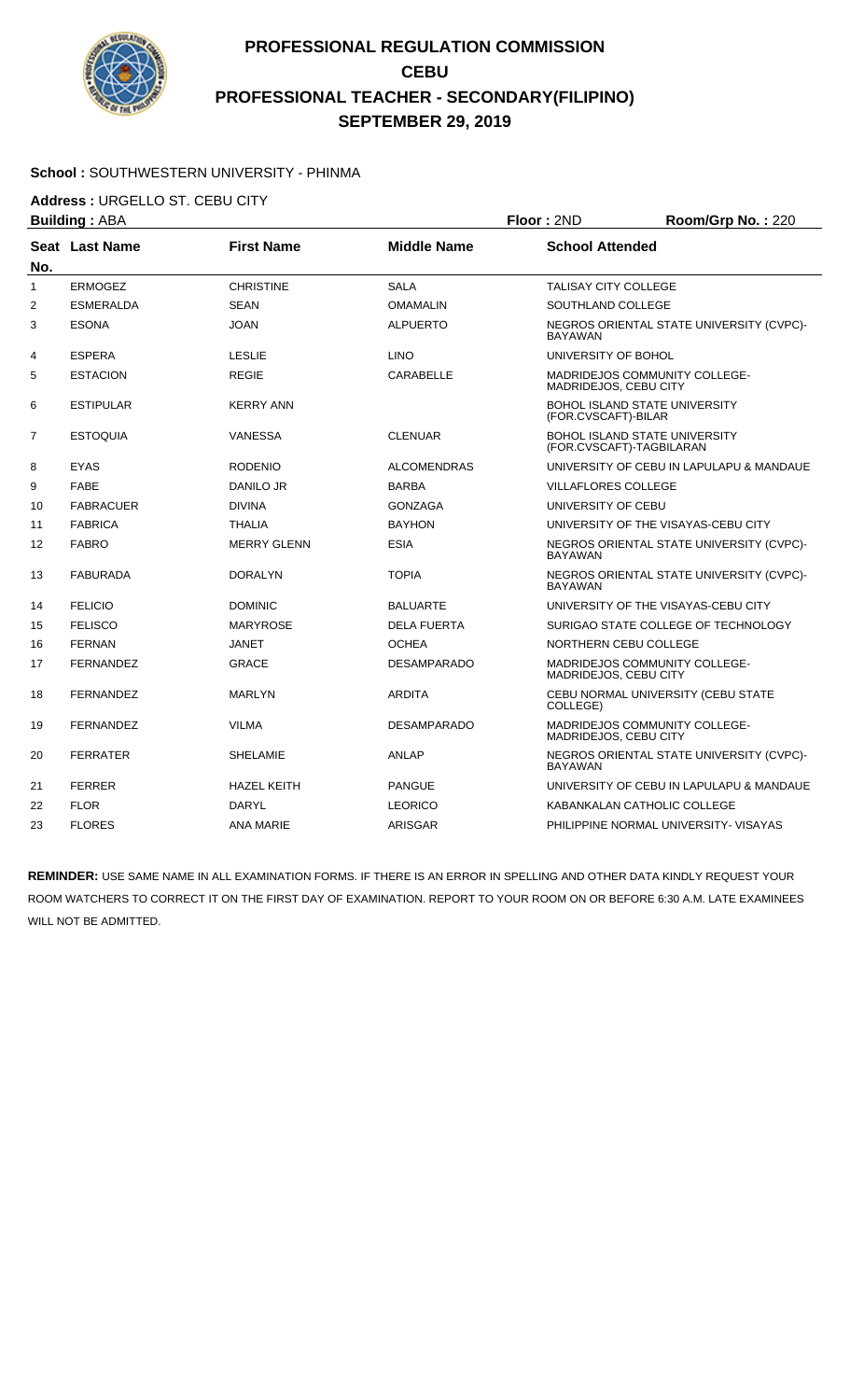

#### **School :** SOUTHWESTERN UNIVERSITY - PHINMA

**Address :** URGELLO ST. CEBU CITY

| <b>Building: ABA</b> |                   |                       | Floor: 2ND         | Room/Grp No.: 221            |                                          |
|----------------------|-------------------|-----------------------|--------------------|------------------------------|------------------------------------------|
| No.                  | Seat Last Name    | <b>First Name</b>     | <b>Middle Name</b> | <b>School Attended</b>       |                                          |
| $\mathbf{1}$         | <b>FLORES</b>     | <b>CHIZZA RHEENA</b>  | <b>HINOGUIN</b>    | NORTHERN CEBU COLLEGE        |                                          |
| 2                    | <b>FLORES</b>     | <b>JOYCE CHLOE</b>    | QUIROBIN           |                              | UNIVERSITY OF CEBU IN LAPULAPU & MANDAUE |
| 3                    | <b>FORGOSA</b>    | <b>CHANTRA MARIE</b>  | QUISEL             | <b>FOUNDATION UNIVERSITY</b> |                                          |
| 4                    | <b>FOROSUELO</b>  | <b>ODESSALYN</b>      | YANSON             | <b>DIAZ COLLEGE</b>          |                                          |
| 5                    | <b>FOROSUELO</b>  | <b>ORLANIE</b>        | <b>YANSON</b>      | <b>DIAZ COLLEGE</b>          |                                          |
| 6                    | <b>FORROSUELO</b> | <b>GINA</b>           | <b>MATA</b>        | MADRIDEJOS, CEBU CITY        | MADRIDEJOS COMMUNITY COLLEGE-            |
| $\overline{7}$       | <b>FUENTES</b>    | <b>CELYN MARIE</b>    | DE ERIO            |                              | PHILIPPINE NORMAL UNIVERSITY- VISAYAS    |
| 8                    | <b>FUENTES</b>    | <b>HANNAH LYNNEME</b> | <b>RUALES</b>      | (FOR.CVSCAFT)-BILAR          | BOHOL ISLAND STATE UNIVERSITY            |
| 9                    | <b>GABAT</b>      | <b>HOLY GENE</b>      | <b>LOMBO</b>       | SOUTHLAND COLLEGE            |                                          |
| 10                   | <b>GABATO</b>     | <b>MERR'S JOY</b>     | <b>DELIGERO</b>    | (FOR.CVSCAFT)-CANDIJAY       | <b>BOHOL ISLAND STATE UNIVERSITY</b>     |
| 11                   | <b>GABISAN</b>    | <b>ARCHELYN</b>       | <b>LOBATON</b>     |                              | MOUNT CARMEL COLLEGE-ESCALANTE           |
| 12                   | <b>GABRILLAS</b>  | <b>MEZCEVILLE</b>     | JALALON            |                              | UNIVERSITY OF CEBU IN LAPULAPU & MANDAUE |
| 13                   | <b>GABUTIN</b>    | <b>KRISIA JOY</b>     | <b>MANDAS</b>      | COLLEGE)                     | CEBU NORMAL UNIVERSITY (CEBU STATE       |
| 14                   | <b>GADOR</b>      | <b>JENELYN</b>        | <b>AQUINO</b>      | <b>GUIHULNGAN</b>            | NEGROS ORIENTAL STATE UNIVERSITY (CVPC)- |
| 15                   | <b>GALANG</b>     | <b>RICA</b>           | <b>BALILING</b>    | (FOR.CVSCAFT)-BILAR          | <b>BOHOL ISLAND STATE UNIVERSITY</b>     |
| 16                   | <b>GALAPIN</b>    | MA MAE                | <b>SAJOL</b>       |                              | BOHOL INSTITUTE OF TECHNOLOGY-JAGNA      |
| 17                   | <b>GALENDES</b>   | ANA LUIZA             | <b>FABE</b>        | DIAZ COLLEGE                 |                                          |
| 18                   | <b>GALLEGO</b>    | <b>CATHERINE</b>      |                    | (FOR.CVSCAFT)-TAGBILARAN     | <b>BOHOL ISLAND STATE UNIVERSITY</b>     |
| 19                   | <b>GALLENA</b>    | <b>ELINA</b>          |                    | (FOR.CVSCAFT)-TAGBILARAN     | BOHOL ISLAND STATE UNIVERSITY            |
| 20                   | <b>GALLETO</b>    | <b>MERRIE JUNE</b>    | <b>BAÑARES</b>     |                              | PHILIPPINE NORMAL UNIVERSITY- VISAYAS    |
| 21                   | <b>GALVE</b>      | <b>MARY ROSE</b>      | <b>BAAY</b>        | (FOR.CVSCAFT)-BILAR          | <b>BOHOL ISLAND STATE UNIVERSITY</b>     |
| 22                   | <b>GAMAY</b>      | <b>JOVIE</b>          | <b>BALISTOY</b>    | <b>TAGBILARAN CITY</b>       | BOHOL INSTITUTE OF TECHNOLOGY-           |
| 23                   | <b>GARCES</b>     | <b>RHEA MAE</b>       | LIBUT LIBUT        |                              | LA CONSOLACION COLLEGE-LILOAN, CEBU CITY |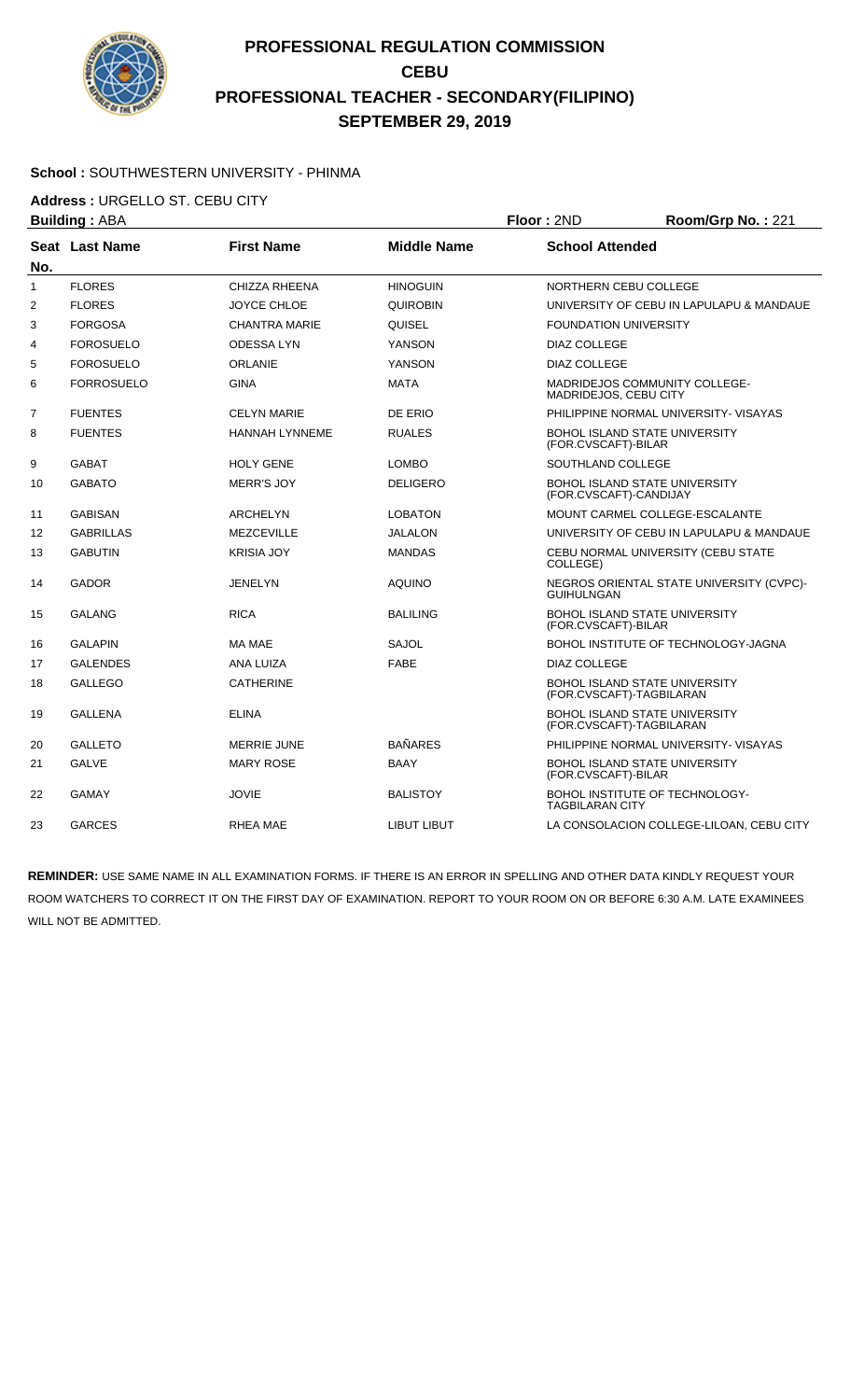

#### **School :** SOUTHWESTERN UNIVERSITY - PHINMA

**Address :** URGELLO ST. CEBU CITY

| <b>Building: ABA</b> |                  |                     | Floor: 2ND         | Room/Grp No.: 222           |                                             |
|----------------------|------------------|---------------------|--------------------|-----------------------------|---------------------------------------------|
| No.                  | Seat Last Name   | <b>First Name</b>   | <b>Middle Name</b> | <b>School Attended</b>      |                                             |
| $\mathbf{1}$         | <b>GARCIA</b>    | <b>EDIELEAN</b>     |                    | MADRIDEJOS, CEBU CITY       | MADRIDEJOS COMMUNITY COLLEGE-               |
| 2                    | <b>GARCIA</b>    | <b>ETHEL</b>        | <b>MANGGAS</b>     | <b>TALISAY CITY COLLEGE</b> |                                             |
| 3                    | <b>GARCIA</b>    | <b>HAZEL VINDY</b>  | <b>ABASA</b>       | COLLEGE)                    | CEBU NORMAL UNIVERSITY (CEBU STATE          |
| 4                    | <b>GARCIA</b>    | <b>MICHELLE</b>     | <b>BALAGON</b>     |                             | UNIVERSITY OF CEBU IN LAPULAPU & MANDAUE    |
| 5                    | <b>GARE</b>      | <b>MARWEL</b>       | <b>EDULAN</b>      | (FOR.CVSCAFT)-BILAR         | <b>BOHOL ISLAND STATE UNIVERSITY</b>        |
| 6                    | <b>GARGAR</b>    | <b>REMIE</b>        | <b>GANAGANAG</b>   | <b>GUIHULNGAN</b>           | NEGROS ORIENTAL STATE UNIVERSITY (CVPC)-    |
| $\overline{7}$       | <b>GARGAR</b>    | ROTCHELLE MAE       | <b>DENI-AY</b>     |                             | MOUNT CARMEL COLLEGE-ESCALANTE              |
| 8                    | <b>GARZON</b>    | <b>CHERRY MAE</b>   | <b>NAVARRO</b>     | N.S.C.A.)-MAIN CAMPUS       | CENTRAL PHILIPPINES STATE UNIVERSITY - (FOR |
| 9                    | <b>GAVIOLA</b>   | <b>ALIXES</b>       | <b>TAYABAS</b>     |                             | SAINT JOSEPH'S COLLEGE-MAASIN               |
| 10                   | <b>GEDAYA</b>    | MA. JERNETH         | <b>RAMISO</b>      |                             | SOUTHERN LEYTE STATE UNIVERSITY-T.OPPUS     |
| 11                   | <b>GELBERO</b>   | <b>RONELIE MAY</b>  | <b>BAQUIRAN</b>    |                             | UNIVERSITY OF THE VISAYAS-CEBU CITY         |
| 12                   | <b>GELIG</b>     | <b>GENEVIEVE</b>    | <b>ALBURO</b>      | NORTHERN CEBU COLLEGE       |                                             |
| 13                   | <b>GENERALE</b>  | <b>MEYNARDO JR</b>  | <b>MABIDA</b>      | COLLEGE)                    | CEBU NORMAL UNIVERSITY (CEBU STATE          |
| 14                   | <b>GENTALLAN</b> | <b>JOHN NERIE</b>   | <b>PASILAN</b>     | (FOR.CVSCAFT)-TAGBILARAN    | BOHOL ISLAND STATE UNIVERSITY               |
| 15                   | <b>GETES</b>     | ERALYN              | <b>RIVAS</b>       |                             | SAINT JOSEPH'S COLLEGE-MAASIN               |
| 16                   | <b>GIDUCOS</b>   | <b>MICKY</b>        | <b>ESCARAN</b>     | MADRIDEJOS, CEBU CITY       | MADRIDEJOS COMMUNITY COLLEGE-               |
| 17                   | <b>GILTENDEZ</b> | <b>JUVY</b>         | LAYAO              | MADRIDEJOS, CEBU CITY       | MADRIDEJOS COMMUNITY COLLEGE-               |
| 18                   | <b>GIQUE</b>     | <b>AZADEH</b>       | <b>CADAY</b>       | SOGOD                       | SOUTHERN LEYTE STATE UNIVERSITY (SLSCST)-   |
| 19                   | GO               | <b>DIANA</b>        | <b>TUTOR</b>       | (FOR.CVSCAFT)-CANDIJAY      | <b>BOHOL ISLAND STATE UNIVERSITY</b>        |
| 20                   | <b>GODINEZ</b>   | <b>AIVIE</b>        | <b>RODRIGO</b>     | LAPU-LAPU CITY COLLEGE      |                                             |
| 21                   | <b>GODINEZ</b>   | <b>ANGELICA</b>     | <b>GRAMA</b>       | UNIVERSITY OF CEBU          |                                             |
| 22                   | <b>GODINEZ</b>   | <b>MA ANTONETTE</b> | <b>AYUBAN</b>      |                             | UNIVERSITY OF THE VISAYAS-CEBU CITY         |
| 23                   | <b>GOLEZ</b>     | <b>ARNEL</b>        | <b>SERONDO</b>     |                             | PHILIPPINE NORMAL UNIVERSITY- VISAYAS       |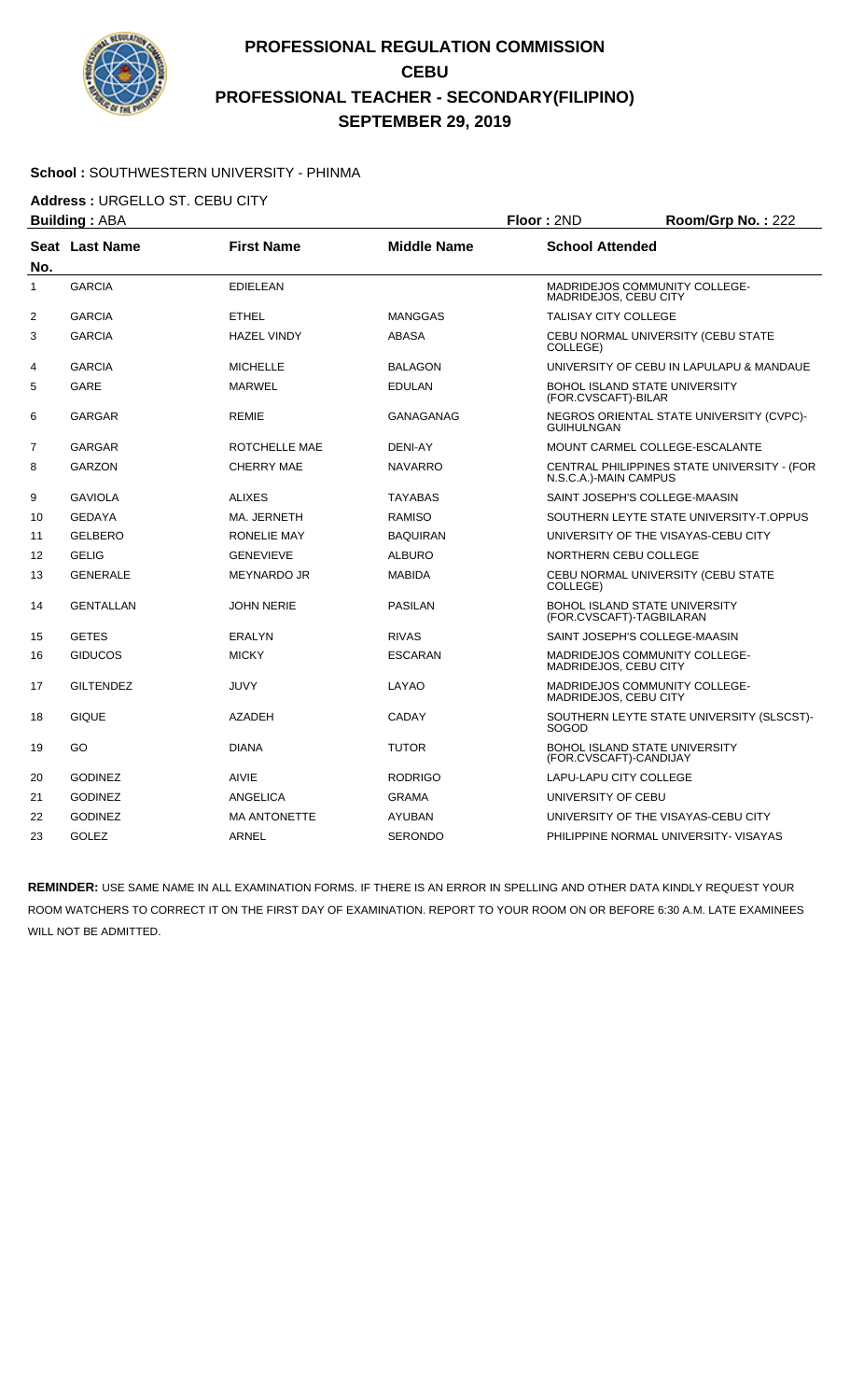

#### **School :** SOUTHWESTERN UNIVERSITY - PHINMA

**Address :** URGELLO ST. CEBU CITY

|                   | <b>Building: ABA</b> |                    |                    | Floor: 2ND               | Room/Grp No.: 223                          |
|-------------------|----------------------|--------------------|--------------------|--------------------------|--------------------------------------------|
|                   | Seat Last Name       | <b>First Name</b>  | <b>Middle Name</b> | <b>School Attended</b>   |                                            |
| No.               |                      |                    |                    |                          |                                            |
| 1                 | <b>GOMEZ</b>         | <b>JESSICA</b>     | <b>COMEDIA</b>     | NORTHERN CEBU COLLEGE    |                                            |
| 2                 | <b>GOMEZ</b>         | LIEZEL             | <b>PEPITO</b>      | NORTHERN CEBU COLLEGE    |                                            |
| 3                 | <b>GONGOB</b>        | <b>CHRISTINE</b>   | <b>OCHEA</b>       | UNIVERSITY OF CEBU       |                                            |
| 4                 | <b>GONZAGA</b>       | <b>JOENIL</b>      | <b>TOQUIB</b>      |                          | CONSOLACION COMMUNITY COLLEGE              |
| 5                 | <b>GORNEZ</b>        | <b>ROWENA</b>      | <b>TOLOMIA</b>     |                          | <b>GENARO GONI MEMORIAL COLLEGE</b>        |
| 6                 | <b>GORRERO</b>       | <b>JHON ISRAEL</b> | <b>GLIMADA</b>     | COLLEGE)                 | CEBU NORMAL UNIVERSITY (CEBU STATE         |
| 7                 | <b>GRIJALDO</b>      | <b>MARIANIE</b>    | <b>AMAMIO</b>      | <b>OXFORDIAN COLLEGE</b> |                                            |
| 8                 | <b>GUBAT</b>         | <b>REMIA</b>       | <b>PAJES</b>       |                          | PHILIPPINE NORMAL UNIVERSITY- VISAYAS      |
| 9                 | <b>GUDITO</b>        | LAIZA MAE          | <b>OPAY</b>        | UNIVERSITY OF BOHOL      |                                            |
| 10                | <b>GUIOGUIO</b>      | <b>KAREN</b>       | <b>FUEGO</b>       | UNIVERSITY OF BOHOL      |                                            |
| 11                | <b>GULAM</b>         | <b>NURBINA</b>     | <b>IBRAHIM</b>     |                          | UNIVERSITY OF CEBU IN LAPULAPU & MANDAUE   |
| $12 \overline{ }$ | <b>GULTIANO</b>      | <b>GEMMA</b>       | <b>GALUPO</b>      | (FOR.CVSCAFT)-CANDIJAY   | <b>BOHOL ISLAND STATE UNIVERSITY</b>       |
| 13                | <b>GULTIANO</b>      | <b>VIA FLOR</b>    | <b>DELOSO</b>      | (FOR.CVSCAFT)-CANDIJAY   | <b>BOHOL ISLAND STATE UNIVERSITY</b>       |
| 14                | <b>GUMBA</b>         | ANGELA             | <b>REDULLA</b>     | <b>BAYBAY</b>            | VISAYAS STATE UNIVERSITY (for.VISCA,LSU.)- |
| 15                | <b>GUMBA</b>         | <b>SHAIRA</b>      | <b>DAPITON</b>     | <b>BAYBAY</b>            | VISAYAS STATE UNIVERSITY (for.VISCA,LSU.)- |
| 16                | <b>GUTAYA</b>        | <b>VERONICA</b>    | <b>LUCEÑO</b>      |                          | KABANKALAN CATHOLIC COLLEGE                |
| 17                | <b>HATAMOSA</b>      | PAULYN MAE         | LAGAHIT            | COLLEGE)                 | CEBU NORMAL UNIVERSITY (CEBU STATE         |
| 18                | <b>HIJAPON</b>       | ANA FE             | EDAÑO              |                          | UNIVERSITY OF THE VISAYAS-CEBU CITY        |
| 19                | <b>HILACIO</b>       | <b>ROUIELA</b>     | <b>DELFIN</b>      |                          | KABANKALAN CATHOLIC COLLEGE                |
| 20                | <b>HINAUT</b>        | <b>KRISTEL ANN</b> | ABILAY             | SIQUIJOR STATE COLLEGE   |                                            |
| 21                | <b>HINOGUIN</b>      | <b>MARIVIC</b>     | <b>MINOR</b>       | NORTHERN CEBU COLLEGE    |                                            |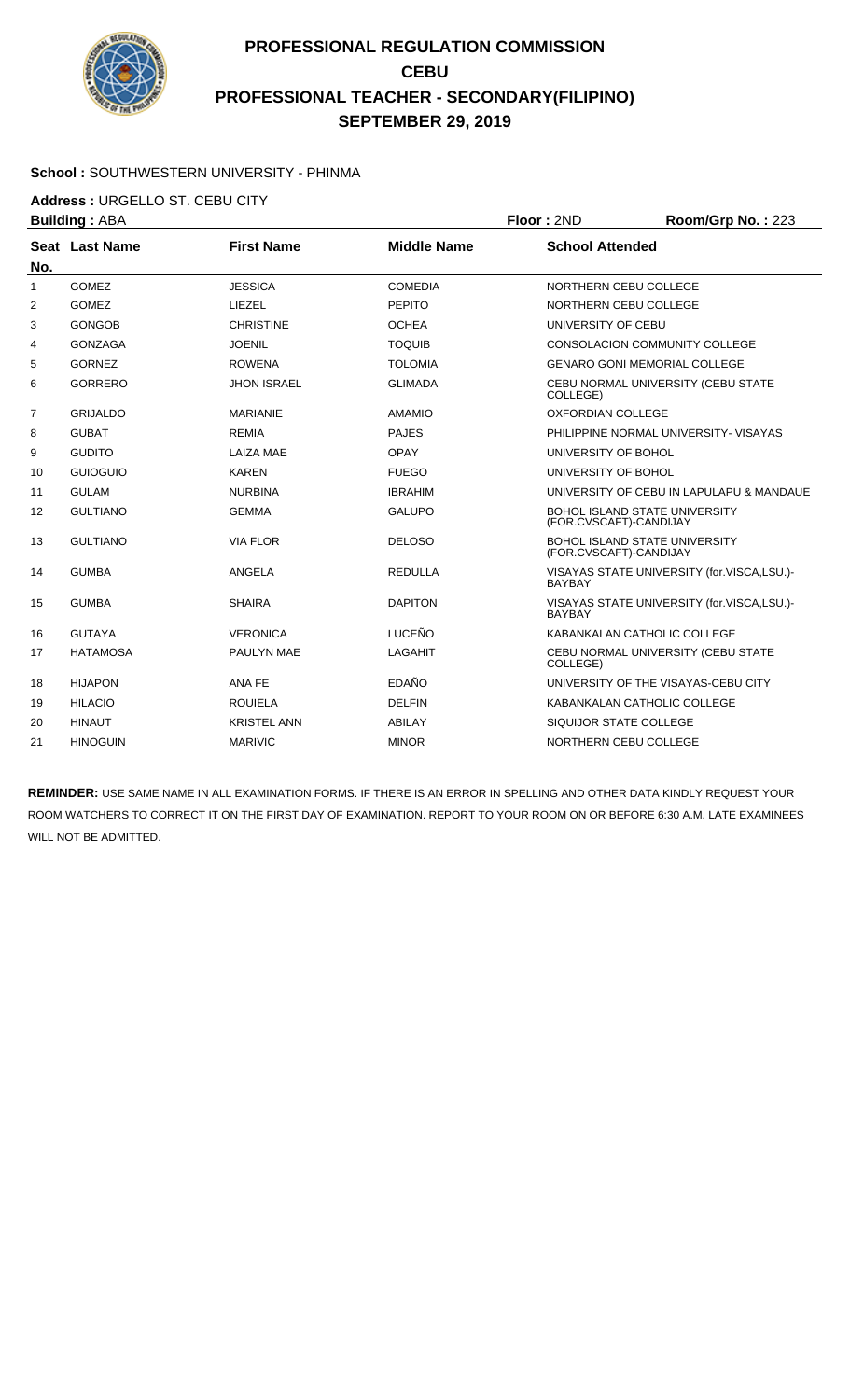

#### **School :** SOUTHWESTERN UNIVERSITY - PHINMA

**Address :** URGELLO ST. CEBU CITY

|                   | <b>Building: ABA</b> |                     |                    | Floor: 2ND                                                     | Room/Grp No.: 224                           |
|-------------------|----------------------|---------------------|--------------------|----------------------------------------------------------------|---------------------------------------------|
| No.               | Seat Last Name       | <b>First Name</b>   | <b>Middle Name</b> | <b>School Attended</b>                                         |                                             |
| $\mathbf{1}$      | <b>HIPUNA</b>        | NIÑA MAE            | <b>GINGOYON</b>    | COLLEGE)                                                       | CEBU NORMAL UNIVERSITY (CEBU STATE          |
| 2                 | HO                   | <b>CHEENY</b>       | <b>BAGONDOL</b>    | MADRIDEJOS COMMUNITY COLLEGE-<br>MADRIDEJOS, CEBU CITY         |                                             |
| 3                 | <b>HOLOYOHOY</b>     | <b>MYRNA</b>        | <b>MURING</b>      | <b>BOHOL ISLAND STATE UNIVERSITY</b><br>(FOR.CVSCAFT)-CANDIJAY |                                             |
| 4                 | <b>HONCULADA</b>     | NITCHE JOY          | <b>OBERES</b>      |                                                                | CEBU INSTITUTE OF TECHNOLOGY - UNIVERSITY   |
| 5                 | <b>HORTELANO</b>     | <b>KATHERINE</b>    | <b>CAPRICHO</b>    | RIZAL TECHNOLOGICAL UNIVERSITY                                 |                                             |
| 6                 | <b>HUISO</b>         | ZEA MAE             | <b>BAUTISTA</b>    | <b>BOHOL ISLAND STATE UNIVERSITY</b><br>(FOR.CVSCAFT)-CANDIJAY |                                             |
| $\overline{7}$    | <b>HULLEZA</b>       | <b>ELFIEROSE</b>    | <b>SANTILLAN</b>   |                                                                | PHILIPPINE NORMAL UNIVERSITY- VISAYAS       |
| 8                 | <b>IBJONG</b>        | <b>GERARD</b>       | <b>BANIQUED</b>    |                                                                | UNIVERSITY OF CEBU IN LAPULAPU & MANDAUE    |
| 9                 | <b>IDULSA</b>        | <b>EMILY</b>        | <b>HAOHAO</b>      | <b>BOHOL ISLAND STATE UNIVERSITY</b><br>(FOR.CVSCAFT)-BILAR    |                                             |
| 10                | <b>IGNACIO</b>       | ALYSSA GWEN         | <b>JUGALBOT</b>    |                                                                | LA CONSOLACION COLLEGE-LILOAN, CEBU CITY    |
| 11                | <b>IGNACIO</b>       | PAUL ALBERT         | <b>BAJADA</b>      |                                                                | PHILIPPINE NORMAL UNIVERSITY- VISAYAS       |
| $12 \overline{ }$ | <b>ILALIM</b>        | <b>LYN PAULLE</b>   | <b>PASILAN</b>     |                                                                | PHILIPPINE NORMAL UNIVERSITY- VISAYAS       |
| 13                | <b>ILLUT</b>         | <b>ANALISA</b>      | <b>BAROK</b>       | MADRIDEJOS COMMUNITY COLLEGE-<br>MADRIDEJOS, CEBU CITY         |                                             |
| 14                | <b>ILLUT</b>         | <b>JASRYL</b>       | SARRAGA            | MADRIDEJOS COMMUNITY COLLEGE-<br>MADRIDEJOS, CEBU CITY         |                                             |
| 15                | <b>ILUSTRISIMO</b>   | <b>RAMIL</b>        | <b>BATOBALONOS</b> | MADRIDEJOS COMMUNITY COLLEGE-<br>MADRIDEJOS, CEBU CITY         |                                             |
| 16                | <b>INDAG</b>         | <b>CHRISTIAN</b>    | <b>SUMIWAN</b>     | <b>TALISAY CITY COLLEGE</b>                                    |                                             |
| 17                | <b>INOC</b>          | <b>ARLIE JEAN</b>   | <b>PATIGDAS</b>    | LAPU-LAPU CITY COLLEGE                                         |                                             |
| 18                | <b>INOC</b>          | <b>MARLON</b>       | <b>OMPAD</b>       | <b>LAPU-LAPU CITY COLLEGE</b>                                  |                                             |
| 19                | <b>INOY</b>          | <b>JHONNA MAE</b>   | <b>CENA</b>        | MADRIDEJOS COMMUNITY COLLEGE-<br>MADRIDEJOS, CEBU CITY         |                                             |
| 20                | <b>INTONG</b>        | <b>CRISTINA</b>     | <b>BARULO</b>      |                                                                | CEBU INSTITUTE OF TECHNOLOGY - UNIVERSITY   |
| 21                | <b>ITONA</b>         | JUDY ANN            | <b>LINAS</b>       | N.S.C.A.)-MAIN CAMPUS                                          | CENTRAL PHILIPPINES STATE UNIVERSITY - (FOR |
| 22                | <b>JABERINA</b>      | <b>JOHN CLISTER</b> | LABURADA           | <b>TALISAY CITY COLLEGE</b>                                    |                                             |
| 23                | <b>JALOP</b>         | <b>DENNIS</b>       | <b>NAMBATAC</b>    | <b>LAPU-LAPU CITY COLLEGE</b>                                  |                                             |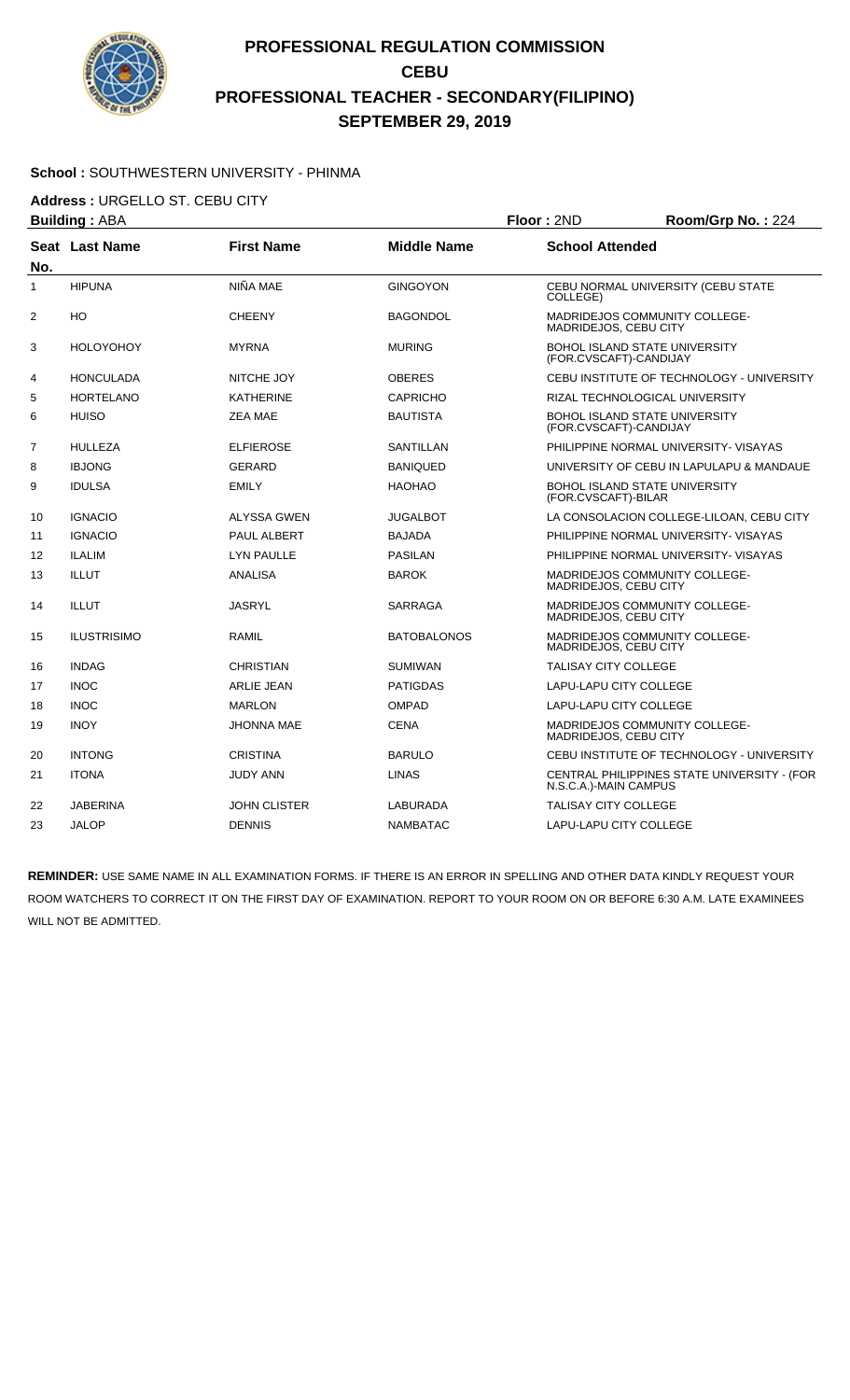

#### **School :** SOUTHWESTERN UNIVERSITY - PHINMA

**Address :** URGELLO ST. CEBU CITY

| <b>Building: ABA</b> |                  | Floor: 2ND           | Room/Grp No.: 225  |                                |                                                                  |
|----------------------|------------------|----------------------|--------------------|--------------------------------|------------------------------------------------------------------|
| No.                  | Seat Last Name   | <b>First Name</b>    | <b>Middle Name</b> | <b>School Attended</b>         |                                                                  |
| $\mathbf{1}$         | <b>JAMERO</b>    | <b>LHIOREN</b>       | <b>OCLARIT</b>     |                                | BOHOL INSTITUTE OF TECHNOLOGY-JAGNA                              |
| $\overline{2}$       | <b>JAMESON</b>   | <b>AIRENE</b>        | <b>MARTINEZ</b>    |                                | PHILIPPINE NORMAL UNIVERSITY- VISAYAS                            |
| 3                    | <b>JARANILLA</b> | <b>DONESSA</b>       | <b>MEDECIO</b>     | SOUTHLAND COLLEGE              |                                                                  |
| 4                    | <b>JARDELEZA</b> | CHONA                | <b>JUMAO-AS</b>    | NORTHERN CEBU COLLEGE          |                                                                  |
| 5                    | <b>JARDELIZA</b> | <b>RIZA</b>          | PAGHINAYAN         | NORTHERN CEBU COLLEGE          |                                                                  |
| 6                    | <b>JARINA</b>    | HANNAH MARIE         | LAWAN              | MADRIDEJOS, CEBU CITY          | MADRIDEJOS COMMUNITY COLLEGE-                                    |
| 7                    | JARMINAN         | <b>RECHEL</b>        | <b>PEROLINO</b>    | <b>BAYAWAN</b>                 | NEGROS ORIENTAL STATE UNIVERSITY (CVPC)-                         |
| 8                    | <b>JAVANA</b>    | <b>FE</b>            | <b>ERONICO</b>     | <b>BLESSED TRINITY COLLEGE</b> |                                                                  |
| 9                    | <b>JAYO</b>      | JOYCE ROSE           | <b>PUDE</b>        |                                | <b>BOHOL ISLAND STATE UNIVERSITY</b><br>(FOR.CVSCAFT)-TAGBILARAN |
| 10                   | <b>JAYOMA</b>    | <b>SHARLYN</b>       | <b>OMPOD</b>       | (FOR.CVSCAFT)-CANDIJAY         | <b>BOHOL ISLAND STATE UNIVERSITY</b>                             |
| 11                   | <b>JORDAN</b>    | JOY-ANN              | <b>TAMAGOS</b>     | <b>BAYAWAN</b>                 | NEGROS ORIENTAL STATE UNIVERSITY (CVPC)-                         |
| 12                   | <b>TOLOTOL</b>   | <b>ANGELICA</b>      | <b>AYOP</b>        | (FOR.CVSCAFT)-CANDIJAY         | <b>BOHOL ISLAND STATE UNIVERSITY</b>                             |
| 13                   | <b>TOLOTOL</b>   | JEANY                | <b>PADUNGAO</b>    | (FOR.CVSCAFT)-BILAR            | <b>BOHOL ISLAND STATE UNIVERSITY</b>                             |
| 14                   | <b>JUMAO-AS</b>  | <b>MICAH ROSE</b>    | <b>YGOT</b>        | UNIVERSITY OF CEBU             |                                                                  |
| 15                   | <b>JUMAWID</b>   | <b>MYRA</b>          | <b>BUDIONGAN</b>   |                                | UNIVERSITY OF THE VISAYAS-DANAO CITY                             |
| 16                   | <b>JUMAWID</b>   | <b>VANESSA MAY</b>   | <b>BUAYA</b>       |                                | <b>BOHOL ISLAND STATE UNIVERSITY</b><br>(FOR.CVSCAFT)-TAGBILARAN |
| 17                   | <b>JUNASA</b>    | <b>YLOMERA</b>       | <b>BOLANIO</b>     |                                | <b>BOHOL ISLAND STATE UNIVERSITY</b><br>(FOR.CVSCAFT)-TAGBILARAN |
| 18                   | JUNTILLA         | <b>HARRY</b>         | <b>BILLONES</b>    | <b>GUIHULNGAN</b>              | NEGROS ORIENTAL STATE UNIVERSITY (CVPC)-                         |
| 19                   | <b>KITANE</b>    | KENDRICK             | <b>MACIAS</b>      | <b>SILLIMAN UNIVERSITY</b>     |                                                                  |
| 20                   | <b>LABITAD</b>   | <b>KHAEY MAURINE</b> | <b>BACUS</b>       | UNIVERSITY OF CEBU             |                                                                  |
| 21                   | <b>LABRADOR</b>  | <b>MICHAEL</b>       | <b>DAVES</b>       | (FOR.CVSCAFT)-BILAR            | <b>BOHOL ISLAND STATE UNIVERSITY</b>                             |
| 22                   | LAGARE           | ALMIRA               | ESTRADA            | COLLEGE)                       | CEBU NORMAL UNIVERSITY (CEBU STATE                               |
| 23                   | <b>LAGMAN</b>    | KATHLEEN ANNE        | <b>BOROY</b>       |                                | KABANKALAN CATHOLIC COLLEGE                                      |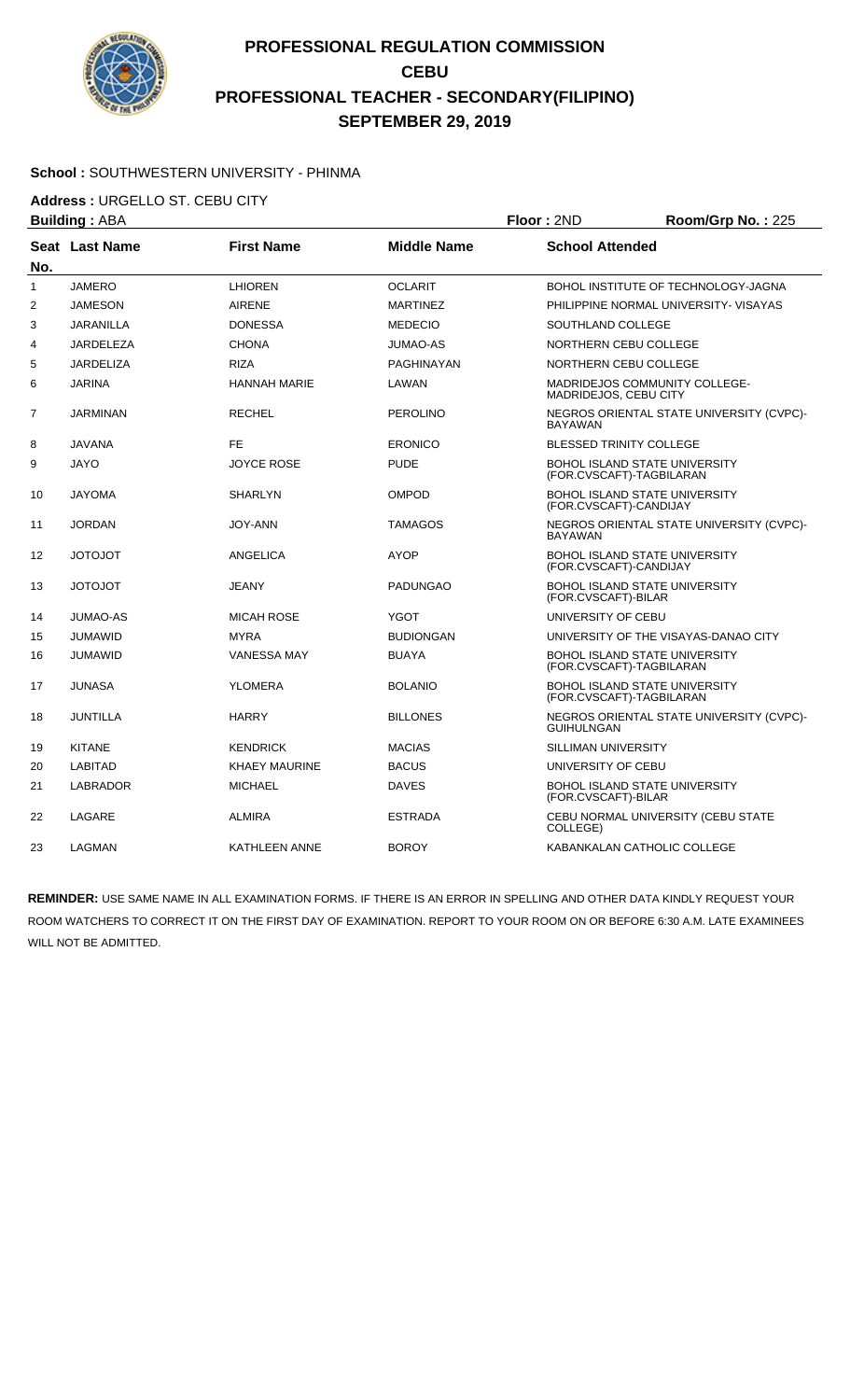

#### **School :** SOUTHWESTERN UNIVERSITY - PHINMA

**Address :** URGELLO ST. CEBU CITY

| <b>Building: ABA</b> |                  | Floor: 2ND          | Room/Grp No.: 226  |                                |                                             |
|----------------------|------------------|---------------------|--------------------|--------------------------------|---------------------------------------------|
| No.                  | Seat Last Name   | <b>First Name</b>   | <b>Middle Name</b> | <b>School Attended</b>         |                                             |
| $\mathbf{1}$         | <b>LAGTAPON</b>  | <b>RIZA</b>         | <b>FLORES</b>      |                                | KABANKALAN CATHOLIC COLLEGE                 |
| 2                    | <b>LAGUNA</b>    | <b>JULIUS</b>       | <b>JAGUNOS</b>     |                                | <b>BOHOL NORTHWESTERN COLLEGE</b>           |
| 3                    | LAHAYLAHAY       | <b>MARIA FE</b>     | <b>ROMEROSA</b>    | UNIVERSITY OF CEBU             |                                             |
| 4                    | LALOY            | <b>FRANCES JILL</b> | DE LA CHINA        | N.S.C.A.)-MAIN CAMPUS          | CENTRAL PHILIPPINES STATE UNIVERSITY - (FOR |
| 5                    | <b>LAMBO</b>     | <b>MITCHE</b>       | <b>GUILLEPA</b>    | <b>GUIHULNGAN</b>              | NEGROS ORIENTAL STATE UNIVERSITY (CVPC)-    |
| 6                    | <b>LAMOSTE</b>   | <b>JONESSA</b>      | ARAY               |                                | UNIVERSITY OF CEBU IN LAPULAPU & MANDAUE    |
| $\overline{7}$       | LAMPUSAN         | <b>JANESA</b>       | <b>MAGAT</b>       |                                | SAINT JOSEPH'S COLLEGE-MAASIN               |
| 8                    | LANDAZABAL       | <b>DIVINA</b>       | <b>TELEBRICO</b>   |                                | MOUNT CARMEL COLLEGE-ESCALANTE              |
| 9                    | LARAZAN          | <b>CHELA</b>        | <b>MARIMAT</b>     | DIAZ COLLEGE                   |                                             |
| 10                   | LASALA           | <b>JEAN</b>         | <b>ESPINOSA</b>    | MADRIDEJOS, CEBU CITY          | MADRIDEJOS COMMUNITY COLLEGE-               |
| 11                   | <b>LASTIMOSO</b> | ANAVERNE            | <b>DARAGOSA</b>    | <b>LAPU-LAPU CITY COLLEGE</b>  |                                             |
| 12                   | <b>LAURON</b>    | ARA NOVA            |                    | COLLEGE)                       | CEBU NORMAL UNIVERSITY (CEBU STATE          |
| 13                   | LAVITA           | <b>MERCEDES</b>     |                    | MADRIDEJOS, CEBU CITY          | MADRIDEJOS COMMUNITY COLLEGE-               |
| 14                   | LAWAS            | <b>JEMELYN</b>      | <b>CABANDO</b>     | <b>TALISAY CITY COLLEGE</b>    |                                             |
| 15                   | LAYAGUE          | <b>BERNADINE</b>    | CABAÑOG            |                                | PHILIPPINE NORMAL UNIVERSITY- VISAYAS       |
| 16                   | LAYAM            | <b>REGINE</b>       | <b>ALMONICAR</b>   | MADRIDEJOS, CEBU CITY          | MADRIDEJOS COMMUNITY COLLEGE-               |
| 17                   | LAYAO            | ALLAN               | <b>PLASENCIA</b>   | MADRIDEJOS, CEBU CITY          | MADRIDEJOS COMMUNITY COLLEGE-               |
| 18                   | LAYAOG           | <b>MARIEL</b>       | <b>JUMOLA</b>      | MADRIDEJOS, CEBU CITY          | MADRIDEJOS COMMUNITY COLLEGE-               |
| 19                   | LEGAJE           | <b>APRIL ROSE</b>   | <b>DORADO</b>      | <b>BAYAWAN</b>                 | NEGROS ORIENTAL STATE UNIVERSITY (CVPC)-    |
| 20                   | <b>LEONA</b>     | <b>JACKIELYN</b>    | <b>CABALLO</b>     | <b>BLESSED TRINITY COLLEGE</b> |                                             |
| 21                   | <b>LEONADO</b>   | <b>JOPHET</b>       | <b>BULLO</b>       |                                | UNIVERSITY OF CEBU IN LAPULAPU & MANDAUE    |
| 22                   | <b>LEONOR</b>    | <b>MARY SHEEN</b>   | <b>JAVINEZ</b>     |                                | SAINT JOSEPH'S COLLEGE-MAASIN               |
| 23                   | <b>LEONOR</b>    | <b>MARY SHEENA</b>  | <b>JAVINEZ</b>     |                                | SAINT JOSEPH'S COLLEGE-MAASIN               |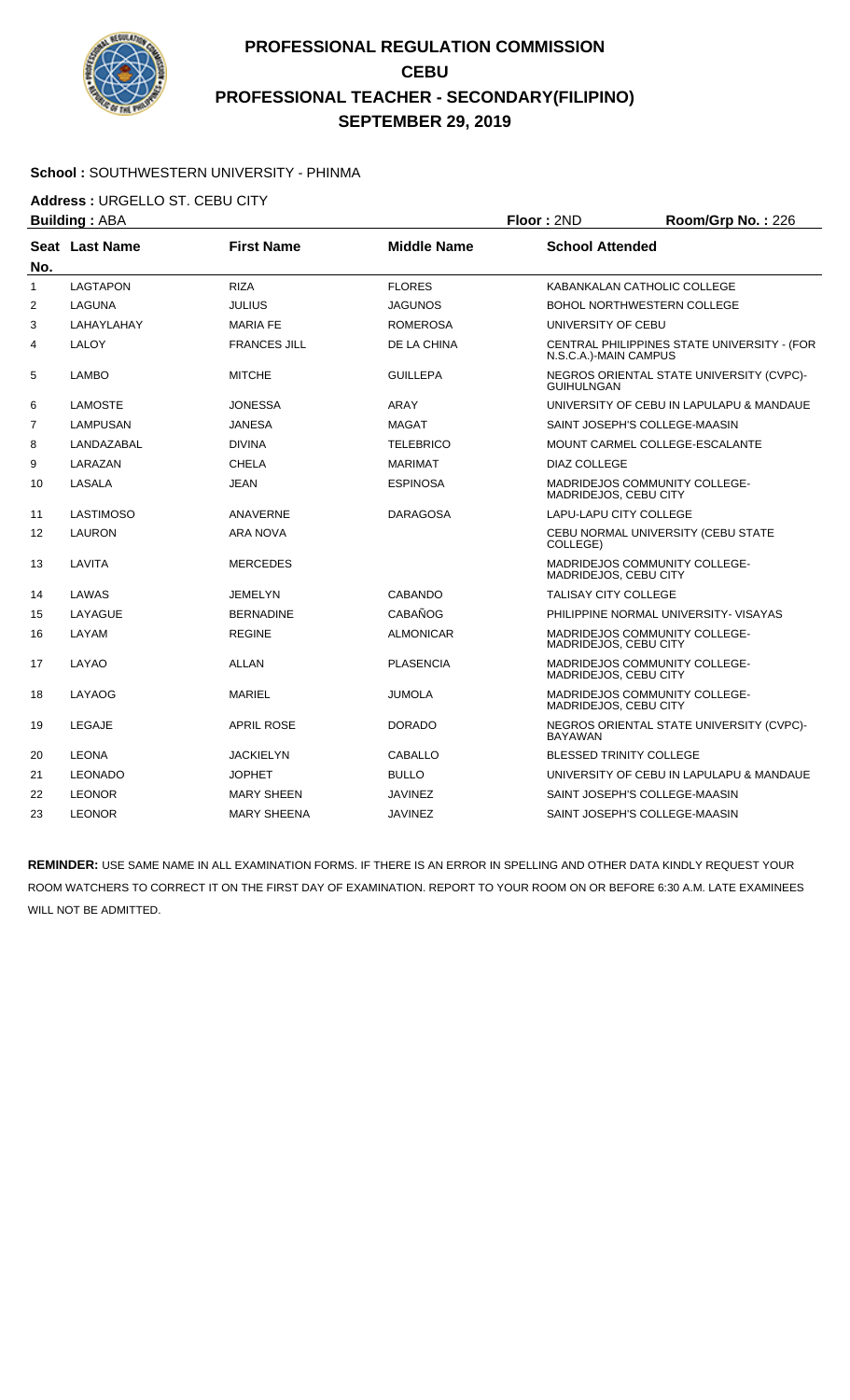

#### **School :** SOUTHWESTERN UNIVERSITY - PHINMA

**Address :** URGELLO ST. CEBU CITY

|                   | Floor: 3RD<br><b>Building: ABA</b> |                        | Room/Grp No.: 320  |                                                                  |                                          |
|-------------------|------------------------------------|------------------------|--------------------|------------------------------------------------------------------|------------------------------------------|
| No.               | Seat Last Name                     | <b>First Name</b>      | <b>Middle Name</b> | <b>School Attended</b>                                           |                                          |
| $\mathbf{1}$      | <b>LEPAOPAO</b>                    | <b>MONTHESA</b>        | <b>PADUGA</b>      |                                                                  | CEBU ROOSEVELT MEMORIAL COLLEGES         |
| $\overline{2}$    | <b>LEPON</b>                       | <b>DESE-MAE</b>        | <b>GALLARDO</b>    | NORTHERN CEBU COLLEGE                                            |                                          |
| 3                 | <b>LEPON</b>                       | <b>JULIE MEA</b>       | <b>CODERA</b>      | NORTHERN CEBU COLLEGE                                            |                                          |
| 4                 | <b>LEQUIN</b>                      | <b>AINEE</b>           | <b>PERINO</b>      | NORTHERN CEBU COLLEGE                                            |                                          |
| 5                 | LERIO                              | <b>ANNIE</b>           | VILLAREAL          | COLLEGE)                                                         | CEBU NORMAL UNIVERSITY (CEBU STATE       |
| 6                 | <b>LIBATON</b>                     | <b>JOEL JR</b>         | <b>SUBRIAN</b>     | SAINT PAUL UNIVERSITY-DUMAGUETE                                  |                                          |
| $\overline{7}$    | <b>LIBRANDO</b>                    | <b>FLORAMIE</b>        | <b>PALOMA</b>      | SAINT JOSEPH'S COLLEGE-MAASIN                                    |                                          |
| 8                 | <b>LIBUTLIBUT</b>                  | <b>MARIEL</b>          | <b>TANEO</b>       |                                                                  | UNIVERSITY OF CEBU IN LAPULAPU & MANDAUE |
| 9                 | <b>LICAYLICAY</b>                  | <b>WIMERLY</b>         | JABAGAT            | SOUTHLAND COLLEGE                                                |                                          |
| 10                | LIGAN                              | <b>JOAN</b>            | <b>DOLDOLEA</b>    | <b>BOHOL NORTHWESTERN COLLEGE</b>                                |                                          |
| 11                | <b>LIGO</b>                        | <b>ROXANNE MAY</b>     | <b>AVENTURADO</b>  | UNIVERSITY OF CEBU                                               |                                          |
| $12 \overline{ }$ | <b>LIMUTAN</b>                     | <b>MIRASOL</b>         | <b>INSON</b>       | LAPU-LAPU CITY COLLEGE                                           |                                          |
| 13                | <b>LINDO</b>                       | <b>LIZA</b>            | <b>SANGUENZA</b>   | <b>GENARO GONI MEMORIAL COLLEGE</b>                              |                                          |
| 14                | <b>LLEMIT</b>                      | <b>MARIA CATRENA</b>   | <b>LLEMIT</b>      | TAGBILARAN)                                                      | HOLY NAME UNIVERSITY (for.DIVINE WORD-   |
| 15                | <b>LLEMIT</b>                      | <b>ROSELLE</b>         | PELEGRINO          | BOHOL ISLAND STATE UNIVERSITY<br>(FOR.CVSCAFT)-TAGBILARAN        |                                          |
| 16                | <b>LLEMIT</b>                      | <b>RUDY</b>            | <b>BAGUHIN</b>     | <b>BOHOL ISLAND STATE UNIVERSITY</b><br>(FOR.CVSCAFT)-CANDIJAY   |                                          |
| 17                | <b>LODIOMON</b>                    | <b>CHARISSA</b>        | <b>BARGAMENTO</b>  |                                                                  | UNIVERSITY OF SAN JOSE-RECOLETOS         |
| 18                | <b>LODRIPAS</b>                    | <b>MARIA GEAH</b>      | <b>HENCIANOS</b>   | BOHOL INSTITUTE OF TECHNOLOGY-<br><b>TAGBILARAN CITY</b>         |                                          |
| 19                | <b>LONGAKIT</b>                    | ANALISA                | <b>ALFANTE</b>     | <b>TOLEDO GULLAS COLLEGE</b>                                     |                                          |
| 20                | <b>LOPENA</b>                      | <b>JOHN KEVEN</b>      | <b>MORTA</b>       | <b>BOHOL ISLAND STATE UNIVERSITY</b><br>(FOR.CVSCAFT)-TAGBILARAN |                                          |
| 21                | <b>LOPEZ</b>                       | <b>ROWENA</b>          | <b>VISABELLA</b>   | <b>TALISAY CITY COLLEGE</b>                                      |                                          |
| 22                | <b>LORCA</b>                       | <b>LEAN GIE</b>        | <b>GIDUCOS</b>     | MADRIDEJOS COMMUNITY COLLEGE-<br>MADRIDEJOS, CEBU CITY           |                                          |
| 23                | <b>LUAGE</b>                       | <b>MARY CHERRY LYN</b> | <b>EGANG</b>       | <b>BAYAWAN</b>                                                   | NEGROS ORIENTAL STATE UNIVERSITY (CVPC)- |
| 24                | LUCAÑAS                            | <b>MARNIE</b>          | <b>SILVA</b>       | <b>BAYAWAN</b>                                                   | NEGROS ORIENTAL STATE UNIVERSITY (CVPC)- |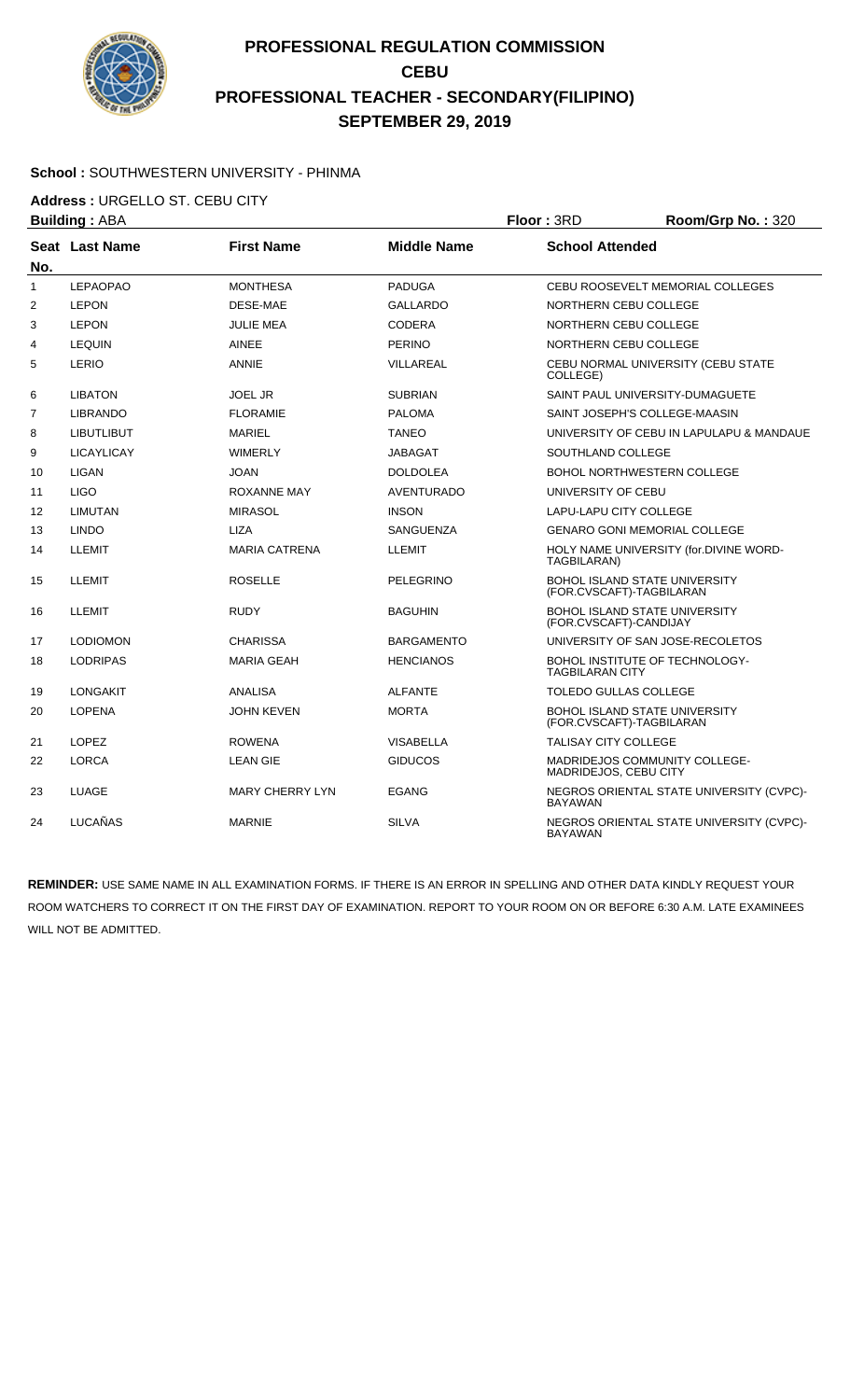

#### **School :** SOUTHWESTERN UNIVERSITY - PHINMA

**Address :** URGELLO ST. CEBU CITY

| <b>Building: ABA</b> |                  |                     |                    | Floor: 3RD                                                       | Room/Grp No.: 321                        |
|----------------------|------------------|---------------------|--------------------|------------------------------------------------------------------|------------------------------------------|
| No.                  | Seat Last Name   | <b>First Name</b>   | <b>Middle Name</b> | <b>School Attended</b>                                           |                                          |
| $\mathbf{1}$         | <b>LUDIVESE</b>  | <b>ELMA</b>         | <b>AUXTERO</b>     | <b>BOHOL ISLAND STATE UNIVERSITY</b><br>(FOR.CVSCAFT)-TAGBILARAN |                                          |
| $\overline{2}$       | <b>LUMACAD</b>   | <b>CHARMAINE</b>    | <b>LINGARO</b>     | <b>LAPU-LAPU CITY COLLEGE</b>                                    |                                          |
| 3                    | <b>LUMACAD</b>   | CHELI LANI          | <b>BASULGAN</b>    | COLLEGE)                                                         | CEBU NORMAL UNIVERSITY (CEBU STATE       |
| 4                    | <b>LUMONGSOD</b> | <b>KEVIN</b>        | <b>GORRE</b>       | <b>NORTHERN CEBU COLLEGE</b>                                     |                                          |
| 5                    | LUMONGSOD        | TERESITA            | <b>LEPON</b>       | NORTHERN CEBU COLLEGE                                            |                                          |
| 6                    | <b>LUNGAY</b>    | <b>LADY GRACE</b>   | <b>OMAPAS</b>      | <b>BOHOL NORTHWESTERN COLLEGE</b>                                |                                          |
| 7                    | LUYAS            | <b>CHRIS MARK</b>   | <b>ERE</b>         | <b>BAYAWAN</b>                                                   | NEGROS ORIENTAL STATE UNIVERSITY (CVPC)- |
| 8                    | LUYAS            | JESSA               | <b>OGABONG</b>     | <b>BAYAWAN</b>                                                   | NEGROS ORIENTAL STATE UNIVERSITY (CVPC)- |
| 9                    | <b>LUZON</b>     | NARCISO JR          | <b>LIGTAS</b>      | <b>BOHOL ISLAND STATE UNIVERSITY</b><br>(FOR.CVSCAFT)-CANDIJAY   |                                          |
| 10                   | MA-AS            | <b>JACQUILINE</b>   | <b>ALBINO</b>      | <b>BAYAWAN</b>                                                   | NEGROS ORIENTAL STATE UNIVERSITY (CVPC)- |
| 11                   | <b>MACA</b>      | JULIAN              | ORTEGA             | <b>DIAZ COLLEGE</b>                                              |                                          |
| 12                   | MACAGON-OB       | <b>LUCELA</b>       | <b>BONSOBRE</b>    | TALISAY CITY COLLEGE                                             |                                          |
| 13                   | <b>MACARAYAN</b> | <b>MARVIN</b>       | <b>MEJARES</b>     |                                                                  | BOHOL INSTITUTE OF TECHNOLOGY-JAGNA      |
| 14                   | <b>MADREDIJO</b> | <b>JOYCE</b>        |                    | SAINT JOSEPH'S COLLEGE-MAASIN                                    |                                          |
| 15                   | <b>MAGALLANO</b> | <b>ELAINE JOY</b>   | <b>SISBRENIO</b>   | MADRIDEJOS COMMUNITY COLLEGE-<br>MADRIDEJOS, CEBU CITY           |                                          |
| 16                   | MAGDADARO        | ROSE ANN            | <b>AUXTERO</b>     | <b>BOHOL ISLAND STATE UNIVERSITY</b><br>(FOR.CVSCAFT)-BILAR      |                                          |
| 17                   | <b>MAGHANAY</b>  | <b>BABY REGIE</b>   | <b>ASUMBRADO</b>   | <b>BOHOL ISLAND STATE UNIVERSITY</b><br>(FOR.CVSCAFT)-BILAR      |                                          |
| 18                   | <b>MAGHANOY</b>  | <b>SAIKY</b>        | <b>CAGOMOC</b>     | SIQUIJOR STATE COLLEGE                                           |                                          |
| 19                   | <b>MAGLAJOS</b>  | <b>FLORDEN ROSE</b> | <b>BARSOBIA</b>    | <b>BOHOL NORTHWESTERN COLLEGE</b>                                |                                          |
| 20                   | <b>MAHASOL</b>   | DAFCHEL NIO         | <b>VILLARIN</b>    | TALISAY CITY COLLEGE                                             |                                          |
| 21                   | <b>MAHUSAY</b>   | <b>JONELYN</b>      | <b>ENERO</b>       |                                                                  | UNIVERSITY OF CEBU IN LAPULAPU & MANDAUE |
| 22                   | <b>MAHUSAY</b>   | <b>VIRGINIA</b>     | <b>BOYONAS</b>     | LAPU-LAPU CITY COLLEGE                                           |                                          |
| 23                   | <b>MAINAR</b>    | ANGELYN             | <b>TAGAAN</b>      | <b>BOHOL ISLAND STATE UNIVERSITY</b><br>(FOR.CVSCAFT)-TAGBILARAN |                                          |
| 24                   | <b>MAJESTRAL</b> | CONRADO JR          | <b>BALILI</b>      | UNIVERSITY OF CEBU                                               |                                          |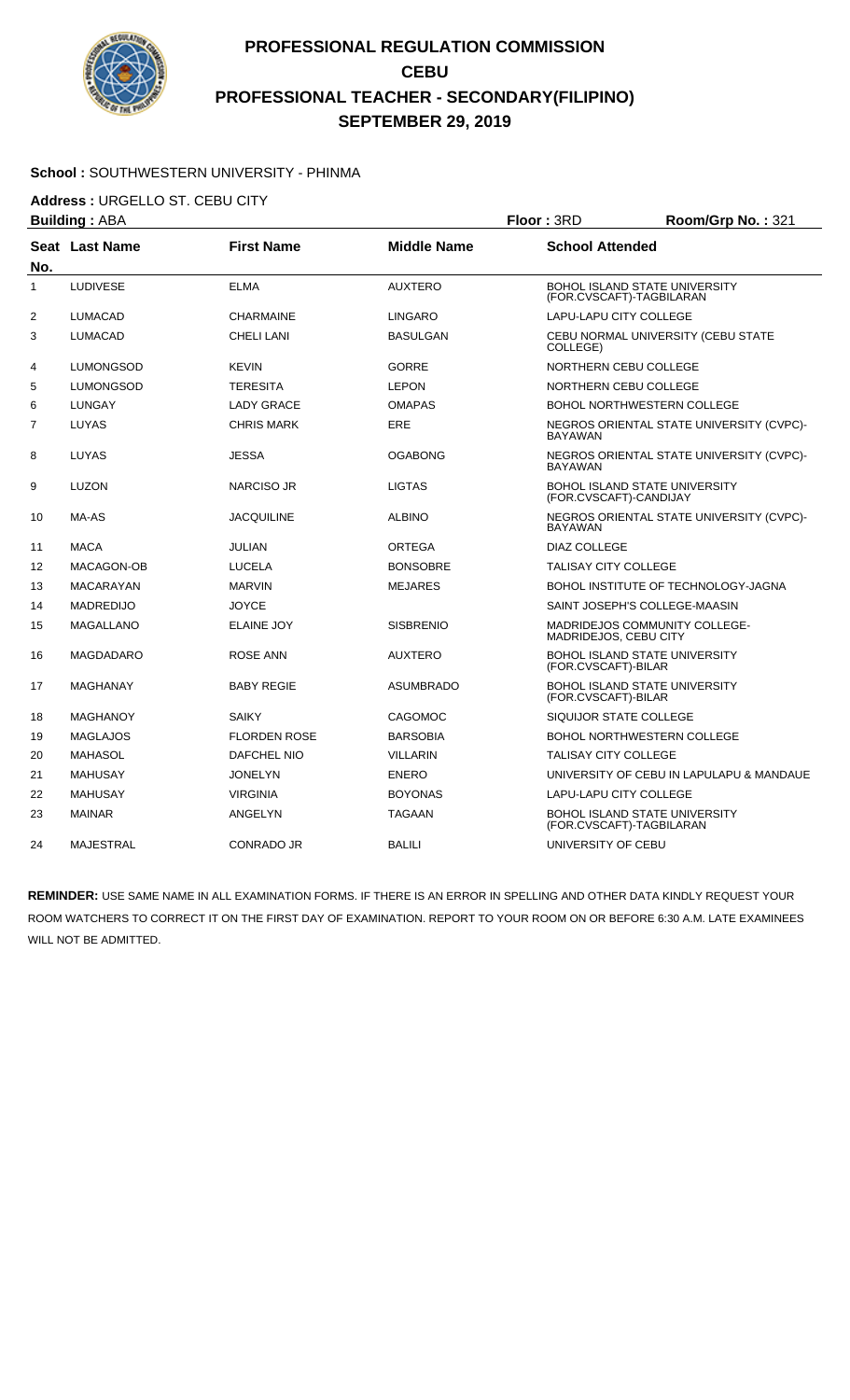

#### **School :** SOUTHWESTERN UNIVERSITY - PHINMA

**Address :** URGELLO ST. CEBU CITY

| <b>Building: ABA</b><br>Floor: 3RD |                     |                         |                    | Room/Grp No.: 322                                              |                                          |
|------------------------------------|---------------------|-------------------------|--------------------|----------------------------------------------------------------|------------------------------------------|
| No.                                | Seat Last Name      | <b>First Name</b>       | <b>Middle Name</b> | <b>School Attended</b>                                         |                                          |
| $\mathbf{1}$                       | <b>MAKIPIG</b>      | <b>MELCHOR JR</b>       | <b>TEQUILLO</b>    | NORTHERN CEBU COLLEGE                                          |                                          |
| $\overline{2}$                     | <b>MALABAGO</b>     | <b>MARIA HESYL</b>      | <b>BACALSO</b>     | <b>BOHOL ISLAND STATE UNIVERSITY</b><br>(FOR.CVSCAFT)-BILAR    |                                          |
| 3                                  | <b>MALANA</b>       | <b>ALLURE CHRISTIAN</b> | <b>NGUJO</b>       |                                                                | UNIVERSITY OF CEBU IN LAPULAPU & MANDAUE |
| 4                                  | <b>MALAZA</b>       | <b>MERK MARC</b>        | <b>PIA</b>         | SAINT JOSEPH'S COLLEGE-MAASIN                                  |                                          |
| 5                                  | <b>MALBAS</b>       | <b>VINA MAE</b>         | <b>JAVINEZ</b>     | SAINT JOSEPH'S COLLEGE-MAASIN                                  |                                          |
| 6                                  | <b>MALDO</b>        | <b>JOSEPHINE</b>        | <b>PANGANORON</b>  | BOHOL INSTITUTE OF TECHNOLOGY-<br><b>TAGBILARAN CITY</b>       |                                          |
| $\overline{7}$                     | <b>MALIHAN</b>      | <b>CHERRY ANN</b>       | <b>TIZON</b>       |                                                                | PHILIPPINE NORMAL UNIVERSITY- VISAYAS    |
| 8                                  | <b>MALINAO</b>      | <b>JERALY</b>           | <b>ANCAJAS</b>     | NORTHERN CEBU COLLEGE                                          |                                          |
| 9                                  | <b>MALINGIN</b>     | <b>MHERRA MAE</b>       | <b>USMAN</b>       |                                                                | UNIVERSITY OF CEBU IN LAPULAPU & MANDAUE |
| 10                                 | <b>MANANQUIL</b>    | REY JR.                 | CALDAMO            | DIAZ COLLEGE                                                   |                                          |
| 11                                 | <b>MANATAD</b>      | <b>MARY ROSE</b>        | <b>SARABOSING</b>  | COLLEGE)                                                       | CEBU NORMAL UNIVERSITY (CEBU STATE       |
| $12 \overline{ }$                  | <b>MANAYON</b>      | <b>JAY</b>              | <b>OSAYAN</b>      | <b>TAÑON COLLEGE</b>                                           |                                          |
| 13                                 | <b>MANCHA</b>       | <b>JAYSON</b>           | <b>JAICTIN</b>     | <b>BOHOL NORTHWESTERN COLLEGE</b>                              |                                          |
| 14                                 | MANDREZA            | <b>IVAN</b>             | <b>TAPULADO</b>    | <b>TOLEDO GULLAS COLLEGE</b>                                   |                                          |
| 15                                 | <b>MANGALINDAN</b>  | <b>CATHERINE</b>        | <b>MIAO</b>        | UNIVERSITY OF CEBU                                             |                                          |
| 16                                 | <b>MANGAPIS</b>     | <b>MABEL</b>            | <b>MERCADAL</b>    |                                                                | UNIVERSITY OF THE VISAYAS-CEBU CITY      |
| 17                                 | <b>MANGINSAY</b>    | <b>JESSA</b>            |                    | SIQUIJOR STATE COLLEGE                                         |                                          |
| 18                                 | <b>MANGUBAT</b>     | <b>ROWENA</b>           | <b>MAGALLANES</b>  | MADRIDEJOS COMMUNITY COLLEGE-<br>MADRIDEJOS, CEBU CITY         |                                          |
| 19                                 | <b>MANIGOS</b>      | MADEL                   | <b>DAYANAN</b>     | UNIVERSITY OF CEBU                                             |                                          |
| 20                                 | <b>MANLISE</b>      | <b>CATHERINE MAY</b>    | <b>DELA CERNA</b>  | UNIVERSITY OF CEBU                                             |                                          |
| 21                                 | <b>MANONGGIRING</b> | <b>SONAYA</b>           | <b>SALIMBAGO</b>   |                                                                | UNIVERSITY OF THE VISAYAS-CEBU CITY      |
| 22                                 | <b>MAPUTOL</b>      | JELYN                   | <b>BESINGA</b>     | <b>BOHOL ISLAND STATE UNIVERSITY</b><br>(FOR.CVSCAFT)-CANDIJAY |                                          |
| 23                                 | <b>MAQUILING</b>    | <b>ELIZABETH</b>        | LAURIE             | ANDRES BONIFACIO COLLEGE                                       |                                          |
| 24                                 | <b>MAQUILING</b>    | <b>ROMNICK</b>          | <b>ARAGONES</b>    | <b>DUMAGUETE</b>                                               | NEGROS ORIENTAL STATE UNIVERSITY (CVPC)- |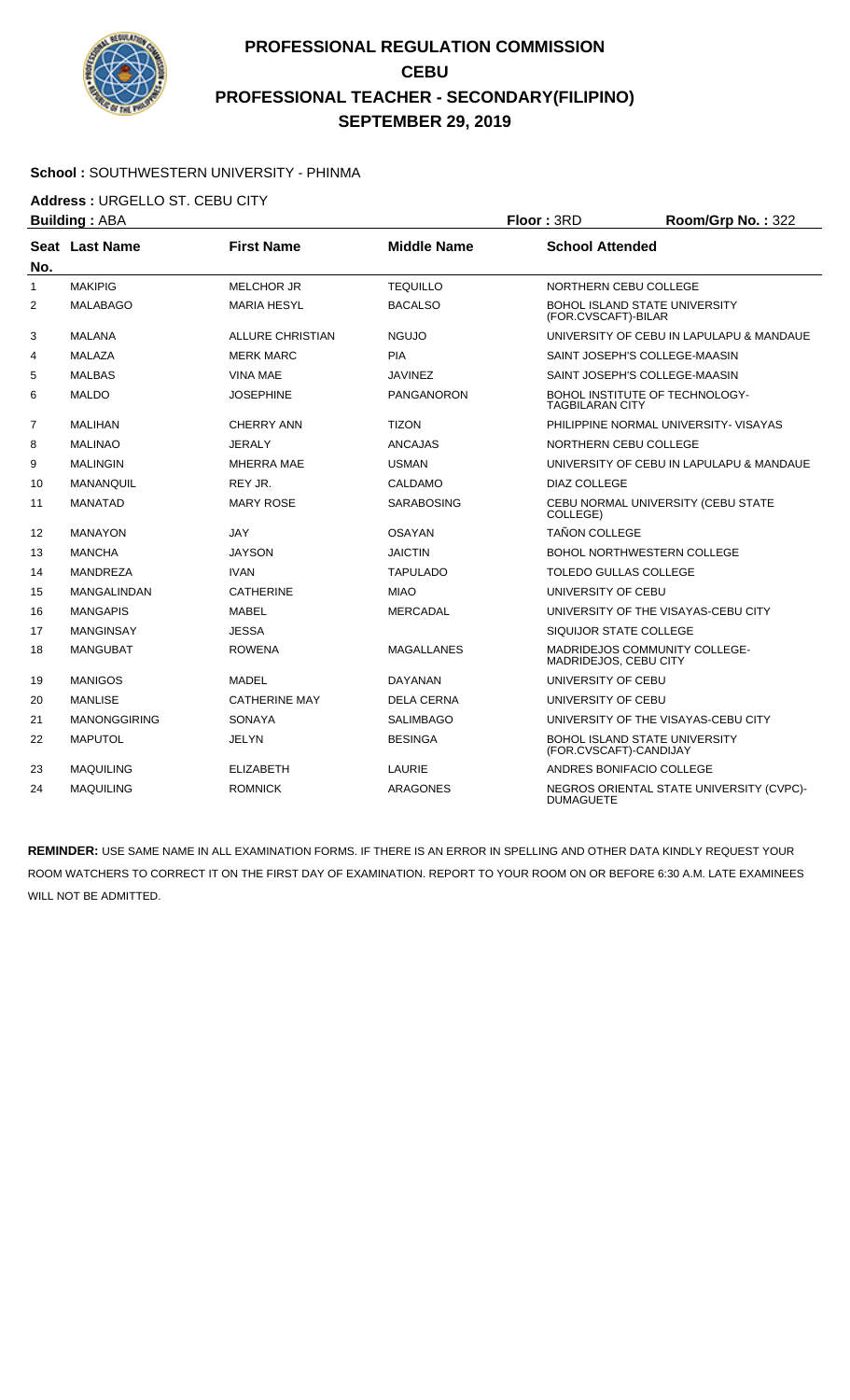

#### **School :** SOUTHWESTERN UNIVERSITY - PHINMA

**Address : URGELLO ST. CEBU CITY**<br>**Building** : ABA

|                | <b>Building: ABA</b> | Floor: 3RD        |                    |                                                                  | Room/Grp No.: 311                        |
|----------------|----------------------|-------------------|--------------------|------------------------------------------------------------------|------------------------------------------|
| No.            | Seat Last Name       | <b>First Name</b> | <b>Middle Name</b> | <b>School Attended</b>                                           |                                          |
| $\mathbf{1}$   | <b>MARABA</b>        | <b>IRISH</b>      | <b>DELA RAMA</b>   | NORTHERN CEBU COLLEGE                                            |                                          |
| $\overline{2}$ | MARABE               | <b>NOEMI</b>      | <b>GILTENDEZ</b>   | MADRIDEJOS COMMUNITY COLLEGE-<br>MADRIDEJOS, CEBU CITY           |                                          |
| 3              | <b>MARAMARA</b>      | <b>JHUNANIE</b>   | <b>REMASOG</b>     | MATI(JHCPC)                                                      | JOSEFINA H. CERILLES STATE COLLEGE-MAIN- |
| 4              | MARAÑON              | MEVEL             | <b>ONDOG</b>       | UNIVERSITY OF CEBU                                               |                                          |
| 5              | <b>MARATA</b>        | <b>MARY JOY</b>   | <b>GARSON</b>      | <b>BAYAWAN</b>                                                   | NEGROS ORIENTAL STATE UNIVERSITY (CVPC)- |
| 6              | <b>MARBEBE</b>       | <b>JOELYN</b>     | <b>ADANA</b>       | <b>TALISAY</b>                                                   | CARLOS A. HILADO MEMORIAL STATE COLLEGE- |
| $\overline{7}$ | <b>MARISCAL</b>      | <b>LETECIA</b>    | <b>RAMOS</b>       | UNIVERSITY OF CEBU                                               |                                          |
| 8              | <b>MARTUS</b>        | <b>JOSIE</b>      | <b>MATA</b>        | MADRIDEJOS COMMUNITY COLLEGE-<br>MADRIDEJOS, CEBU CITY           |                                          |
| 9              | <b>MASAYON</b>       | <b>ELMA</b>       |                    | <b>BAYAWAN</b>                                                   | NEGROS ORIENTAL STATE UNIVERSITY (CVPC)- |
| 10             | <b>MASLOG</b>        | <b>MARY GRACE</b> | <b>LOMOD</b>       | <b>BOHOL ISLAND STATE UNIVERSITY</b><br>(FOR.CVSCAFT)-BILAR      |                                          |
| 11             | <b>MASONG</b>        | <b>ANGIE</b>      | <b>NAILON</b>      | NORTHERN CEBU COLLEGE                                            |                                          |
| 12             | <b>MASUANGAT</b>     | <b>CHRISTYMAE</b> | <b>MONTELLANO</b>  | <b>NORTHERN CEBU COLLEGE</b>                                     |                                          |
| 13             | <b>MASUBAY</b>       | ANABELLA          | <b>TAGHOY</b>      | <b>LAPU-LAPU CITY COLLEGE</b>                                    |                                          |
| 14             | <b>MATA</b>          | <b>JADE ETHEL</b> | <b>CUIZON</b>      | COLLEGE)                                                         | CEBU NORMAL UNIVERSITY (CEBU STATE       |
| 15             | <b>MATA</b>          | <b>MAYNA</b>      | <b>ESPINA</b>      | MADRIDEJOS COMMUNITY COLLEGE-<br>MADRIDEJOS, CEBU CITY           |                                          |
| 16             | <b>MATALINES</b>     | <b>ELLA MARIE</b> | <b>GODMALIN</b>    | <b>BOHOL ISLAND STATE UNIVERSITY</b><br>(FOR.CVSCAFT)-TAGBILARAN |                                          |
| 17             | <b>MATSETAR</b>      | <b>AIDELYN</b>    | <b>TRACIO</b>      | <b>GUIHULNGAN</b>                                                | NEGROS ORIENTAL STATE UNIVERSITY (CVPC)- |
| 18             | <b>MAYANG</b>        | <b>MARGIE</b>     | <b>MONTORIO</b>    | KABANKALAN CATHOLIC COLLEGE                                      |                                          |
| 19             | <b>MEDRANO</b>       | <b>KHIENT</b>     | <b>GONZAGA</b>     | UNIVERSITY OF CEBU                                               |                                          |
| 20             | <b>MELENDRES</b>     | <b>MATERESA</b>   | <b>TRAVERO</b>     | <b>BOHOL ISLAND STATE UNIVERSITY</b><br>(FOR.CVSCAFT)-BILAR      |                                          |
| 21             | <b>MENDEZ</b>        | MA. JESSICA       | <b>MALAIT</b>      | NORTHERN CEBU COLLEGE                                            |                                          |
| 22             | <b>MENDEZ</b>        | NICOLAS JR        | <b>NAVAREZ</b>     | MATER DEI COLLEGE-BOHOL                                          |                                          |
| 23             | <b>MENDEZ</b>        | <b>ROSALINDA</b>  | <b>ADLAON</b>      | <b>BOHOL ISLAND STATE UNIVERSITY</b><br>(FOR.CVSCAFT)-BILAR      |                                          |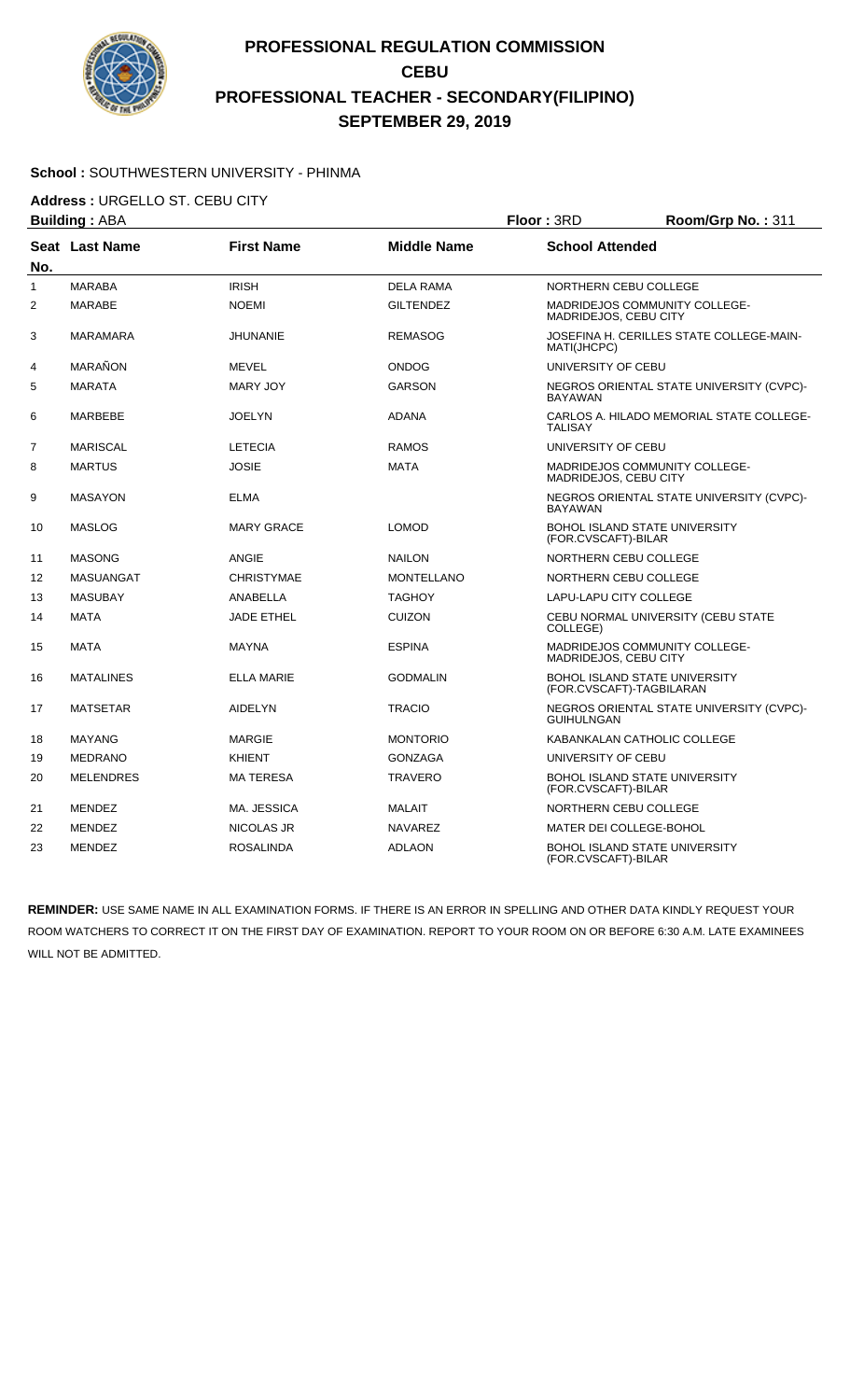

#### **School :** SOUTHWESTERN UNIVERSITY - PHINMA

**Address :** URGELLO ST. CEBU CITY

| <b>Building: ABA</b> |                       |                        |                    | Floor: 3RD                                                       | Room/Grp No.: 312                        |
|----------------------|-----------------------|------------------------|--------------------|------------------------------------------------------------------|------------------------------------------|
| No.                  | <b>Seat Last Name</b> | <b>First Name</b>      | <b>Middle Name</b> | <b>School Attended</b>                                           |                                          |
| $\mathbf{1}$         | <b>MENDOZA</b>        | <b>NESSIE JANE</b>     |                    | UNIVERSITY OF CEBU                                               |                                          |
| 2                    | <b>MENGUITO</b>       | <b>DAVE MICHAEL</b>    | <b>BABATUAN</b>    |                                                                  | UNIVERSITY OF CEBU IN LAPULAPU & MANDAUE |
| 3                    | <b>MENONG</b>         | <b>JENNIFER</b>        | <b>AUSTERO</b>     | <b>BOHOL ISLAND STATE UNIVERSITY</b><br>(FOR.CVSCAFT)-TAGBILARAN |                                          |
| 4                    | <b>MEOMEO</b>         | <b>RENJIL JOY</b>      | <b>MACALAM</b>     | BOHOL ISLAND STATE UNIVERSITY<br>(FOR.CVSCAFT)-BILAR             |                                          |
| 5                    | <b>MERCADER</b>       | JUNEL                  | <b>DAÑO</b>        | LAPU-LAPU CITY COLLEGE                                           |                                          |
| 6                    | <b>MIGUELES</b>       | <b>GERMAINE</b>        | <b>GUIMBARDA</b>   | BOHOL ISLAND STATE UNIVERSITY<br>(FOR.CVSCAFT)-TAGBILARAN        |                                          |
| $\overline{7}$       | <b>MINGUITO</b>       | <b>IREN</b>            | CAPULOY            |                                                                  | MANDAUE CITY COLLEGE- MANDAUE CITY, CEBU |
| 8                    | <b>MIRA</b>           | <b>MARY HAZEL</b>      | <b>BACUAC</b>      | <b>VILLAFLORES COLLEGE</b>                                       |                                          |
| 9                    | <b>MIRAS</b>          | <b>LOIMAR</b>          | <b>RAMIREZ</b>     | <b>BAYAWAN</b>                                                   | NEGROS ORIENTAL STATE UNIVERSITY (CVPC)- |
| 10                   | <b>MIRO</b>           | NATHANIA KYNA          | <b>PASTURAN</b>    | NORTHEASTERN CEBU COLLEGES                                       |                                          |
| 11                   | <b>MOGATO</b>         | <b>HANNAH JAYCILE</b>  | <b>PANTANOSAS</b>  | <b>WEST NEGROS COLLEGE</b>                                       |                                          |
| $12 \overline{ }$    | <b>MOJADO</b>         | <b>ROSE MARY</b>       | <b>MALANOG</b>     | <b>BOHOL NORTHWESTERN COLLEGE</b>                                |                                          |
| 13                   | <b>MONTALBAN</b>      | <b>THEMISTOCLES JR</b> | VALLEJO            | BOHOL INSTITUTE OF TECHNOLOGY-<br><b>TAGBILARAN CITY</b>         |                                          |
| 14                   | <b>MONTECILLO</b>     | <b>GRACE</b>           | <b>FIN</b>         |                                                                  | UNIVERSITY OF THE VISAYAS-DANAO CITY     |
| 15                   | <b>MONTECILLO</b>     | <b>PAUL JAMES</b>      | <b>ESTRERA</b>     |                                                                  | UNIVERSITY OF CEBU IN LAPULAPU & MANDAUE |
| 16                   | <b>MONTECINO</b>      | <b>ANALYN</b>          | <b>SIBOL</b>       | <b>BAYAWAN</b>                                                   | NEGROS ORIENTAL STATE UNIVERSITY (CVPC)- |
| 17                   | <b>MONTEJO</b>        | <b>IRENE</b>           | <b>ALIMORIN</b>    | COLLEGE)                                                         | CEBU NORMAL UNIVERSITY (CEBU STATE       |
| 18                   | <b>MONTEROLA</b>      | <b>NAOMIE</b>          | <b>GIDA</b>        | UNIVERSITY OF CEBU                                               |                                          |
| 19                   | <b>MONTESIOSO</b>     | <b>MARIA CIE</b>       | <b>TORRALBA</b>    | NORTHEASTERN CEBU COLLEGES                                       |                                          |
| 20                   | <b>MORADAS</b>        | <b>JANEBEL</b>         | <b>MARFA</b>       | <b>MADRIDEJOS COMMUNITY COLLEGE-</b><br>MADRIDEJOS, CEBU CITY    |                                          |
| 21                   | <b>MORALES</b>        | <b>JOMARIE</b>         | <b>TAYACTAC</b>    | MADRIDEJOS COMMUNITY COLLEGE-<br>MADRIDEJOS, CEBU CITY           |                                          |
| 22                   | <b>MORALES</b>        | <b>LEA</b>             | <b>BANDOQUILLO</b> | UNIVERSITY OF CEBU                                               |                                          |
| 23                   | <b>MORALES</b>        | <b>MARY QUINE</b>      | <b>SAAR</b>        | SILLIMAN UNIVERSITY                                              |                                          |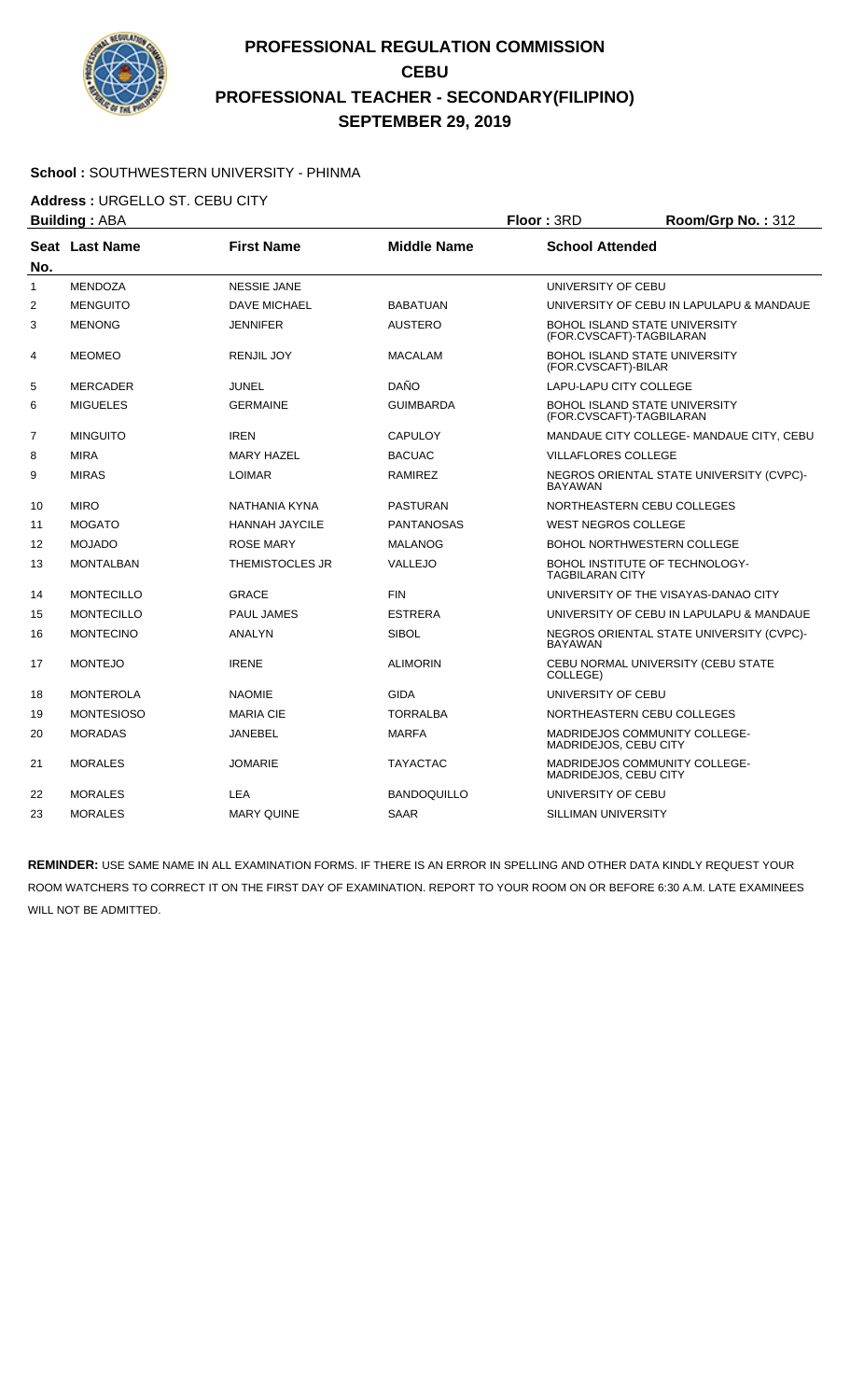

#### **School :** SOUTHWESTERN UNIVERSITY - PHINMA

**Address : URGELLO ST. CEBU CITY**<br>**Building** : ABA

|                | <b>Building: ABA</b> |                    |                    | Floor: 3RD<br>Room/Grp No.: 313 |                                                                  |
|----------------|----------------------|--------------------|--------------------|---------------------------------|------------------------------------------------------------------|
| No.            | Seat Last Name       | <b>First Name</b>  | <b>Middle Name</b> | <b>School Attended</b>          |                                                                  |
| $\mathbf{1}$   | <b>MORALES</b>       | <b>ROWEL</b>       | <b>ESCARPE</b>     |                                 | <b>WESTERN MINDANAO STATE U-IPIL</b>                             |
| $\overline{2}$ | <b>MORDENIO</b>      | <b>LYCAH</b>       | <b>ESPARTERO</b>   |                                 | KABANKALAN CATHOLIC COLLEGE                                      |
| 3              | <b>MORENO</b>        | <b>MARJORIE</b>    | <b>PONCE</b>       |                                 | MANDAUE CITY COLLEGE- MANDAUE CITY, CEBU                         |
| 4              | MOREÑO               | <b>RENZY</b>       | <b>MATA</b>        | MADRIDEJOS, CEBU CITY           | <b>MADRIDEJOS COMMUNITY COLLEGE-</b>                             |
| 5              | <b>MUÑEZ</b>         | <b>GIA</b>         |                    |                                 | <b>BOHOL NORTHWESTERN COLLEGE</b>                                |
| 6              | <b>MURING</b>        | <b>DIANE</b>       | <b>ALOLINO</b>     |                                 | <b>BOHOL ISLAND STATE UNIVERSITY</b><br>(FOR.CVSCAFT)-TAGBILARAN |
| $\overline{7}$ | <b>NADELA</b>        | <b>SHERYLL</b>     | <b>OBIAL</b>       |                                 | UNIVERSITY OF THE VISAYAS-DANAO CITY                             |
| 8              | NAMOCO               | <b>LAURIN MAE</b>  | <b>NAQUIN</b>      | <b>BAYAWAN</b>                  | NEGROS ORIENTAL STATE UNIVERSITY (CVPC)-                         |
| 9              | <b>NARVASA</b>       | <b>JEANILYN</b>    | <b>SILAWAN</b>     | COLLEGE)                        | CEBU NORMAL UNIVERSITY (CEBU STATE                               |
| 10             | <b>NATAD</b>         | <b>CHISI</b>       | <b>SANCHEZ</b>     | <b>TOLEDO GULLAS COLLEGE</b>    |                                                                  |
| 11             | <b>NAVARRETE</b>     | <b>KAREN KATE</b>  | <b>RAMOS</b>       | COLLEGE)                        | CEBU NORMAL UNIVERSITY (CEBU STATE                               |
| 12             | <b>NAVARRO</b>       | <b>ANGELICA</b>    |                    | <b>BAYAWAN</b>                  | NEGROS ORIENTAL STATE UNIVERSITY (CVPC)-                         |
| 13             | <b>NEGRIDO</b>       | <b>APRIL JOY</b>   | VALENZUELA         | MADRIDEJOS, CEBU CITY           | <b>MADRIDEJOS COMMUNITY COLLEGE-</b>                             |
| 14             | <b>NISTAL</b>        | <b>BARBIE JANE</b> | <b>PAMAN</b>       |                                 | <b>BOHOL ISLAND STATE UNIVERSITY</b><br>(FOR.CVSCAFT)-TAGBILARAN |
| 15             | <b>NITOLLAMA</b>     | <b>WINDELYN</b>    |                    |                                 | <b>BOHOL ISLAND STATE UNIVERSITY</b><br>(FOR.CVSCAFT)-TAGBILARAN |
| 16             | <b>NOLASCO</b>       | <b>GERLY</b>       | <b>LAPINID</b>     | TALISAY CITY COLLEGE            |                                                                  |
| 17             | <b>NUNESCO</b>       | <b>LYNNETTE</b>    | <b>OCQUIOLA</b>    | <b>OXFORDIAN COLLEGE</b>        |                                                                  |
| 18             | <b>OBELLE</b>        | <b>CRESHA MAE</b>  | <b>ZERNA</b>       | <b>DUMAGUETE</b>                | NEGROS ORIENTAL STATE UNIVERSITY (CVPC)-                         |
| 19             | <b>OBEÑITA</b>       | <b>MARY JANE</b>   | <b>GERARDO</b>     | UNIVERSITY OF CEBU              |                                                                  |
| 20             | <b>OCAÑA</b>         | DAISY JANE         | <b>MAGDASOC</b>    | COLLEGE)                        | CEBU NORMAL UNIVERSITY (CEBU STATE                               |
| 21             | <b>OCHEA</b>         | <b>BENJAMIN</b>    | <b>EYAS</b>        | <b>LAPU-LAPU CITY COLLEGE</b>   |                                                                  |
| 22             | <b>OCHEA</b>         | MA. LOURDES        |                    | COLLEGE)                        | CEBU NORMAL UNIVERSITY (CEBU STATE                               |
| 23             | <b>OCSO</b>          | DEH-ANN            | <b>CAPUYAN</b>     | SIQUIJOR STATE COLLEGE          |                                                                  |
| 24             | <b>ODERIO</b>        | <b>ADONA CARLA</b> | <b>POWAO</b>       | COLLEGE)                        | CEBU NORMAL UNIVERSITY (CEBU STATE                               |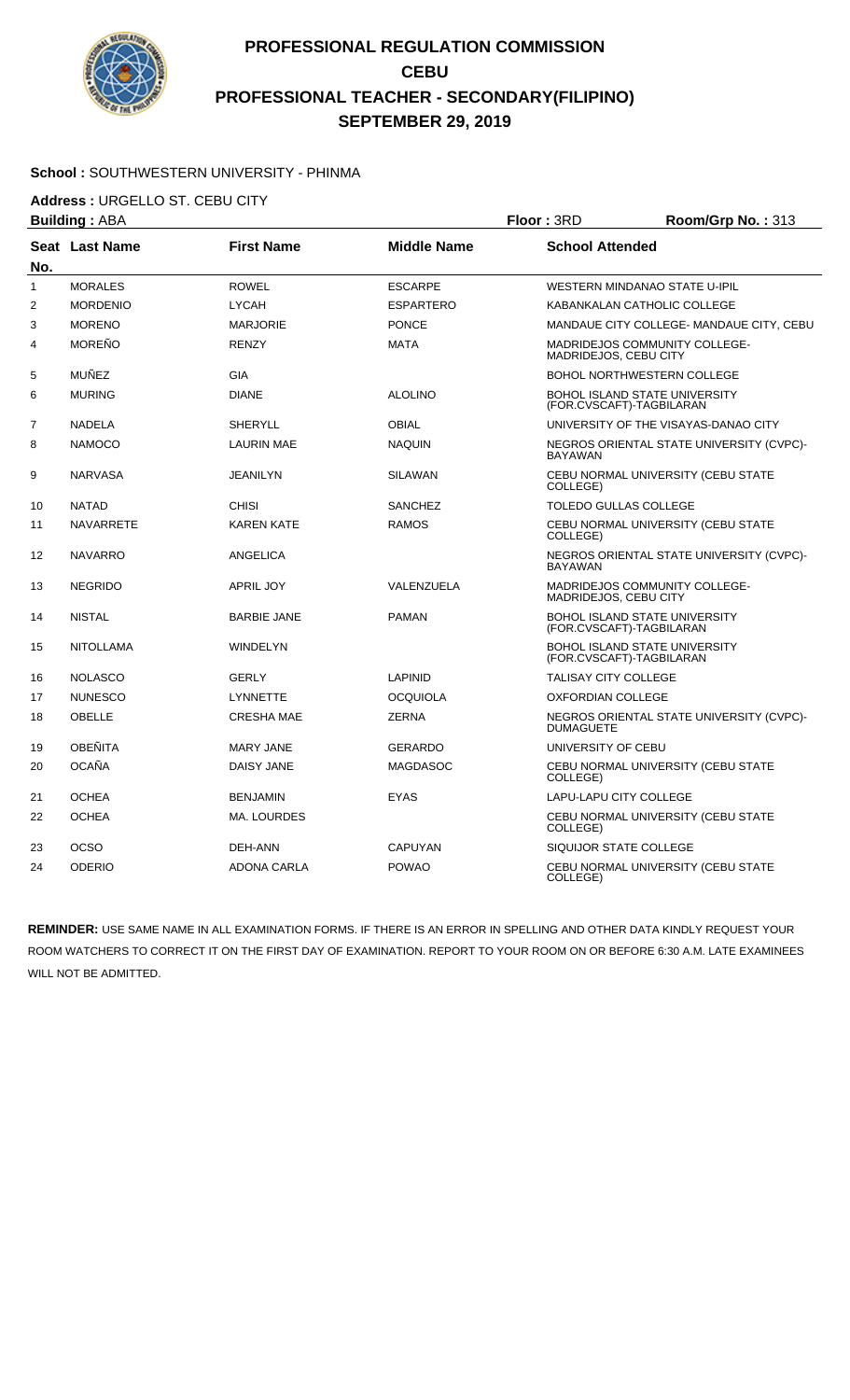

#### **School :** SOUTHWESTERN UNIVERSITY - PHINMA

**Address :** URGELLO ST. CEBU CITY

|                | <b>Building: ABA</b> |                        |                     | Floor: 3RD<br>Room/Grp No.: 314                                  |                                             |
|----------------|----------------------|------------------------|---------------------|------------------------------------------------------------------|---------------------------------------------|
| No.            | Seat Last Name       | <b>First Name</b>      | <b>Middle Name</b>  | <b>School Attended</b>                                           |                                             |
| $\mathbf{1}$   | <b>OFCIAR</b>        | <b>FLORDELISA</b>      | <b>TANGHAL</b>      |                                                                  | PHILIPPINE NORMAL UNIVERSITY- VISAYAS       |
| 2              | <b>OLBES</b>         | <b>ZANDRA MARIE</b>    | <b>BALASTA</b>      | <b>BOHOL ISLAND STATE UNIVERSITY</b><br>(FOR.CVSCAFT)-TAGBILARAN |                                             |
| 3              | <b>OLPOS</b>         | <b>PEPE</b>            | <b>CADALIN</b>      | <b>BAIS CAMPUS</b>                                               | NEGROS ORIENTAL STATE UNIVERSITY (CVPC)-    |
| 4              | <b>OMPAD</b>         | LARABEL                | <b>DELA TORRE</b>   | <b>LAPU-LAPU CITY COLLEGE</b>                                    |                                             |
| 5              | <b>ONDO</b>          | <b>ICHA SHAILENE</b>   | <b>LINAO</b>        | COLLEGE)                                                         | CEBU NORMAL UNIVERSITY (CEBU STATE          |
| 6              | ORAÑO                | <b>GEROME</b>          | <b>TORREJOS</b>     |                                                                  | SOUTHERN LEYTE STATE UNIVERSITY-T.OPPUS     |
| $\overline{7}$ | <b>ORATING</b>       | <b>MAE AMOR</b>        | <b>ERANES</b>       | <b>BAYAWAN</b>                                                   | NEGROS ORIENTAL STATE UNIVERSITY (CVPC)-    |
| 8              | <b>ORDINES</b>       | <b>MARIVIC</b>         | <b>NOYAD</b>        | <b>BAYAWAN</b>                                                   | NEGROS ORIENTAL STATE UNIVERSITY (CVPC)-    |
| 9              | <b>ORE</b>           | <b>ISAGANI GIL</b>     | <b>VILLACARILLO</b> |                                                                  | PHILIPPINE NORMAL UNIVERSITY- VISAYAS       |
| 10             | <b>OROZCO</b>        | <b>CHRISTIAN JASON</b> | <b>BRINGCOLA</b>    | COLLEGE)                                                         | CEBU NORMAL UNIVERSITY (CEBU STATE          |
| 11             | <b>ORTEGA</b>        | <b>KEN AIER</b>        |                     | <b>BAYAWAN</b>                                                   | NEGROS ORIENTAL STATE UNIVERSITY (CVPC)-    |
| 12             | <b>ORTEZA</b>        | <b>HONEY</b>           | <b>BARONG</b>       | LAPU-LAPU CITY COLLEGE                                           |                                             |
| 13             | <b>OTED</b>          | <b>LAWRENCE</b>        | <b>CERVANTES</b>    | MADRIDEJOS COMMUNITY COLLEGE-<br>MADRIDEJOS, CEBU CITY           |                                             |
| 14             | <b>OWABAN</b>        | <b>REJILIA</b>         | <b>BULAC</b>        | <b>BAYAWAN</b>                                                   | NEGROS ORIENTAL STATE UNIVERSITY (CVPC)-    |
| 15             | OYO-A                | DANE ALVIE             | <b>PURAY</b>        | <b>LAPU-LAPU CITY COLLEGE</b>                                    |                                             |
| 16             | <b>PABERA</b>        | <b>BABELYN</b>         | <b>YURONG</b>       | N.S.C.A.)-MAIN CAMPUS                                            | CENTRAL PHILIPPINES STATE UNIVERSITY - (FOR |
| 17             | PABLE                | <b>JACEL</b>           | <b>DADA</b>         | NORTHERN CEBU COLLEGE                                            |                                             |
| 18             | <b>PABONITA</b>      | <b>EMELIA</b>          | <b>PRIMOR</b>       |                                                                  | UNIVERSITY OF THE VISAYAS-CEBU CITY         |
| 19             | <b>PACILAN</b>       | <b>JENELYN</b>         | <b>BATINDAAN</b>    | MADRIDEJOS COMMUNITY COLLEGE-<br>MADRIDEJOS, CEBU CITY           |                                             |
| 20             | <b>PACULANANG</b>    | <b>DESSEREE ANN</b>    | <b>MALTO</b>        | <b>VILLAFLORES COLLEGE</b>                                       |                                             |
| 21             | <b>PACUYAO</b>       | <b>MARY ANN</b>        | APYAG               | SIQUIJOR STATE COLLEGE                                           |                                             |
| 22             | <b>PADAYAO</b>       | <b>NIEL MHAR</b>       | <b>RAGASAJO</b>     |                                                                  | CEBU INSTITUTE OF TECHNOLOGY - UNIVERSITY   |
| 23             | <b>PAGAOSON</b>      | <b>ESTER</b>           | <b>BABOR</b>        | SOUTHLAND COLLEGE                                                |                                             |
| 24             | <b>PAGARAN</b>       | NIñA JOANNE            | <b>PALACA</b>       | COLLEGE)                                                         | CEBU NORMAL UNIVERSITY (CEBU STATE          |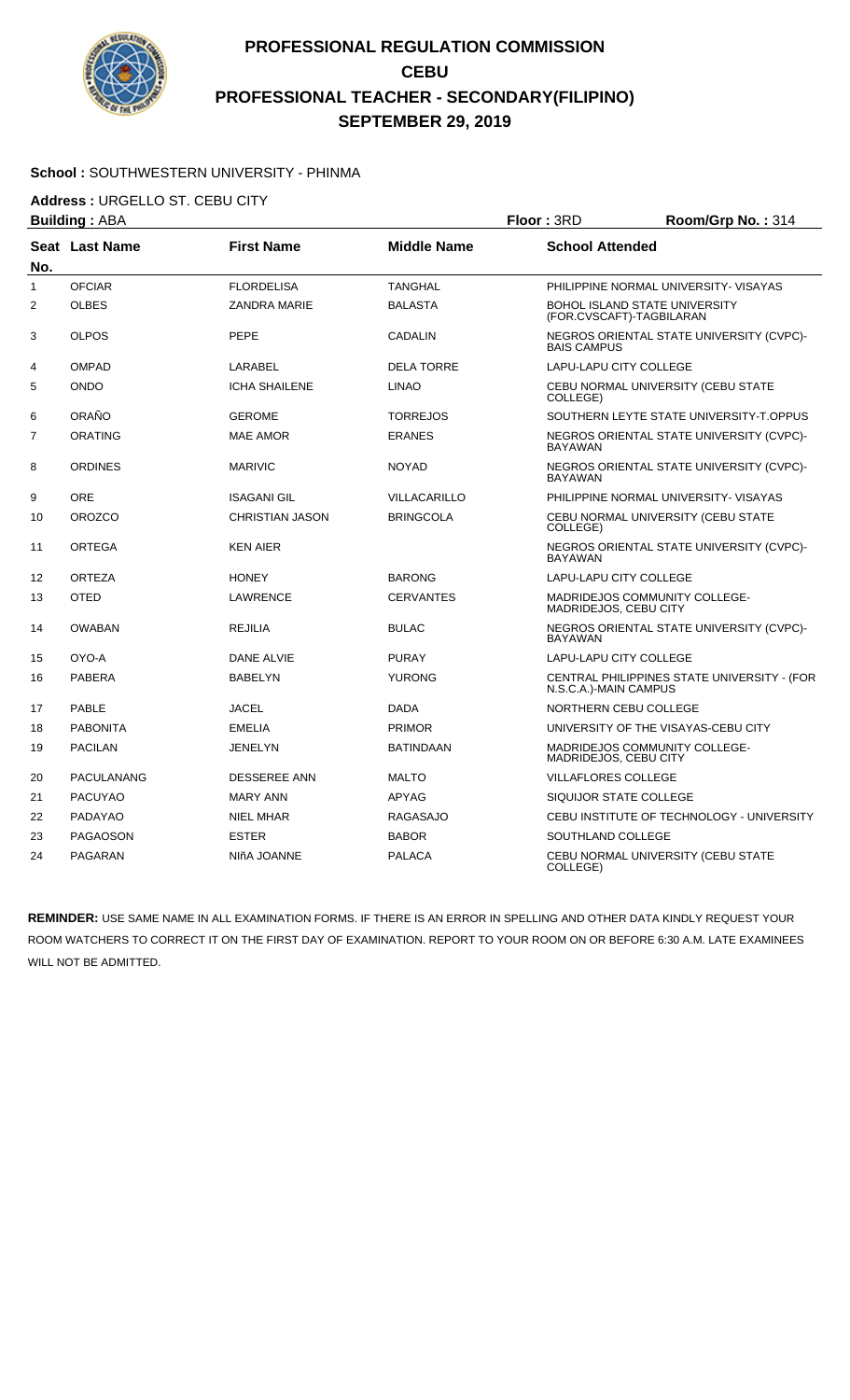

#### **School :** SOUTHWESTERN UNIVERSITY - PHINMA

**Address :** URGELLO ST. CEBU CITY

|     | <b>Building: ABA</b> | Floor: 3RD                               |                    |                                                                  | Room/Grp No.: 315                           |
|-----|----------------------|------------------------------------------|--------------------|------------------------------------------------------------------|---------------------------------------------|
| No. | Seat Last Name       | <b>First Name</b>                        | <b>Middle Name</b> | <b>School Attended</b>                                           |                                             |
| 1   | PAGHUBASAN           | <b>JANET</b>                             | <b>ATOC</b>        |                                                                  | UNIVERSITY OF CEBU IN LAPULAPU & MANDAUE    |
| 2   | <b>PAINIT</b>        | <b>ELENA MAE</b>                         | <b>SALINO</b>      | <b>BOHOL ISLAND STATE UNIVERSITY</b><br>(FOR.CVSCAFT)-TAGBILARAN |                                             |
| 3   | PAJO                 | ANGEL JANICE                             | <b>PAIT</b>        | BOHOL ISLAND STATE UNIVERSITY<br>(FOR.CVSCAFT)-TAGBILARAN        |                                             |
| 4   | <b>PAJUAY</b>        | <b>RESCHELL</b>                          | <b>RODELA</b>      | COLLEGE)                                                         | CEBU NORMAL UNIVERSITY (CEBU STATE          |
| 5   | PALABRICA            | <b>KATHERINE JOY</b>                     | <b>UMBAO</b>       |                                                                  | PHILIPPINE NORMAL UNIVERSITY- VISAYAS       |
| 6   | <b>PALATA</b>        | <b>KENNETH</b>                           | AM-IS              | UNIVERSITY OF CEBU                                               |                                             |
| 7   | <b>PALOMAR</b>       | JUSTINE ROSE                             | <b>BELONGILOT</b>  | COLLEGE)                                                         | CEBU NORMAL UNIVERSITY (CEBU STATE          |
| 8   | <b>PALOMAR</b>       | <b>MELODY</b>                            | NACURITA           | <b>BAYAWAN</b>                                                   | NEGROS ORIENTAL STATE UNIVERSITY (CVPC)-    |
| 9   | <b>PALOMAR</b>       | <b>SARIEL MAY</b>                        | <b>MALIPAONON</b>  | <b>BAYAWAN</b>                                                   | NEGROS ORIENTAL STATE UNIVERSITY (CVPC)-    |
| 10  | <b>PAMAT</b>         | <b>CLARICE</b>                           | <b>ENAD</b>        | <b>BOHOL NORTHWESTERN COLLEGE</b>                                |                                             |
| 11  | PAÑA                 | <b>LANZ ALEXIS</b><br><b>BEASHAMAINE</b> | SALMORIN           | <b>BOHOL ISLAND STATE UNIVERSITY</b><br>(FOR.CVSCAFT)-TAGBILARAN |                                             |
| 12  | <b>PANCHO</b>        | <b>CARLOS JR</b>                         | <b>CANTIVEROS</b>  | KABANKALAN CATHOLIC COLLEGE                                      |                                             |
| 13  | <b>PANCHO</b>        | <b>MARGIE</b>                            | <b>VASQUEZ</b>     |                                                                  | UNIVERSITY OF THE VISAYAS-DANAO CITY        |
| 14  | PANGATUNGAN          | <b>JELIAN</b>                            | <b>AMISTAD</b>     | LAPU-LAPU CITY COLLEGE                                           |                                             |
| 15  | PANGATUNGAN          | <b>MAE</b>                               | <b>TAMPUS</b>      |                                                                  | UNIVERSITY OF CEBU IN LAPULAPU & MANDAUE    |
| 16  | <b>PANTON</b>        | <b>EDELYN</b>                            | <b>GOTEB</b>       | MOUNT CARMEL COLLEGE-ESCALANTE                                   |                                             |
| 17  | <b>PANUNCIALES</b>   | <b>HERMIE</b>                            | <b>DELLOSO</b>     | SOUTHLAND COLLEGE                                                |                                             |
| 18  | <b>PAPA</b>          | <b>ZENITH JANE</b>                       | <b>TIMAGOS</b>     | N.S.C.A.)-MOISES PADILLA CAMPUS                                  | CENTRAL PHILIPPINES STATE UNIVERSITY - (FOR |
| 19  | <b>PAQUIBOT</b>      | <b>CRISTINE</b>                          | <b>PADILLO</b>     |                                                                  | UNIVERSITY OF CEBU IN LAPULAPU & MANDAUE    |
| 20  | <b>PAQUIBOT</b>      | ROMEO JHANDIE                            | <b>ALVAIRA</b>     |                                                                  | UNIVERSITY OF CEBU IN LAPULAPU & MANDAUE    |
| 21  | <b>PAQUIBOT</b>      | <b>SANIE MAE</b>                         |                    |                                                                  | UNIVERSITY OF CEBU IN LAPULAPU & MANDAUE    |
| 22  | <b>PARADERO</b>      | WELMER                                   |                    | <b>TOLEDO GULLAS COLLEGE</b>                                     |                                             |
| 23  | <b>PARAGOSO</b>      | <b>ANNE</b>                              | SAAVEDRA           | COLLEGE)                                                         | CEBU NORMAL UNIVERSITY (CEBU STATE          |
| 24  | <b>PARAMI</b>        | <b>KAREN JOY</b>                         | <b>CALIMPON</b>    | <b>BALITE INSTITUTE OF TECHNOLOGY</b>                            |                                             |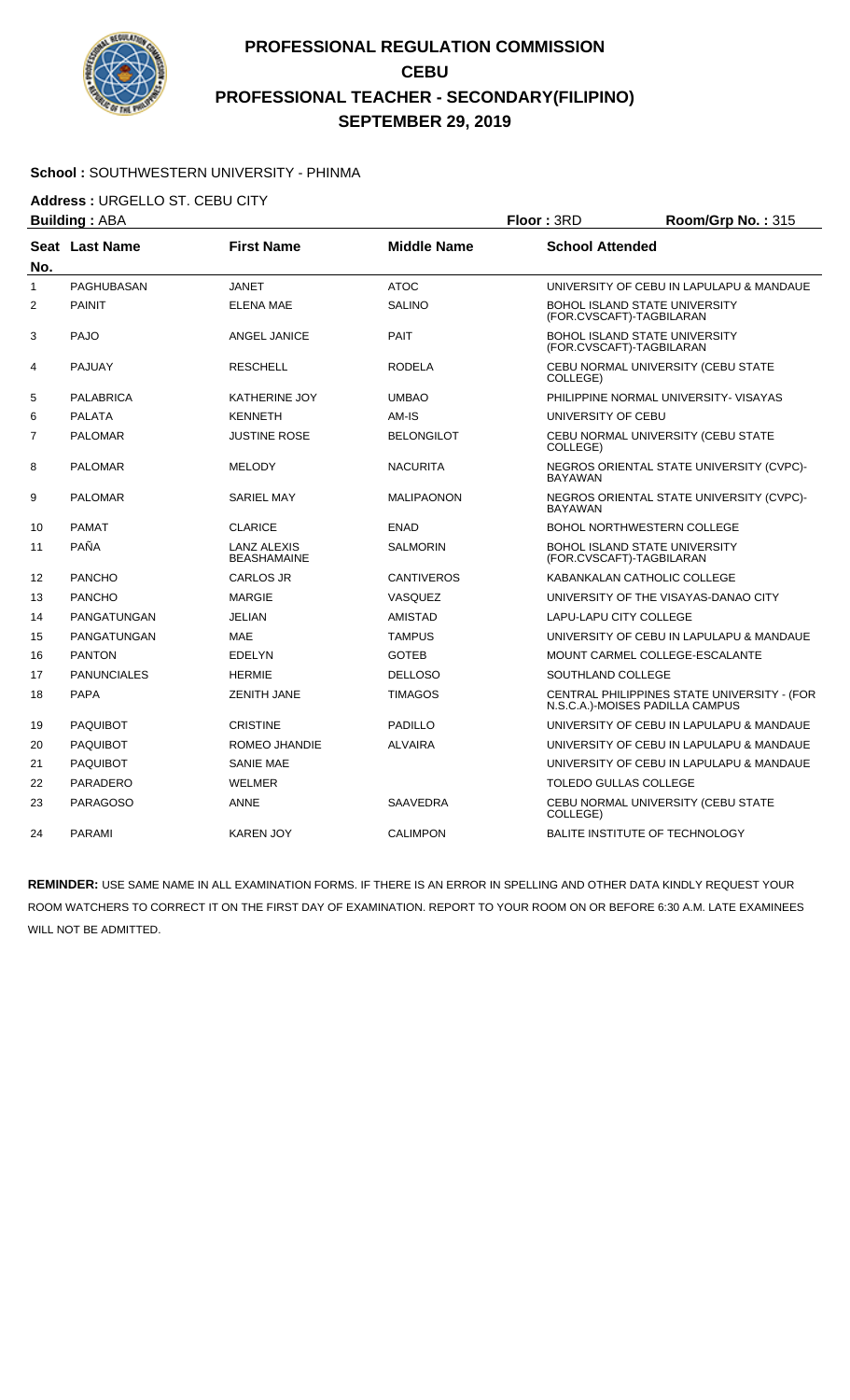

#### **School :** SOUTHWESTERN UNIVERSITY - PHINMA

**Address :** URGELLO ST. CEBU CITY

|              | <b>Building: ABA</b>  |                      |                    | Floor: 3RD<br>Room/Grp No.: 316 |                                          |
|--------------|-----------------------|----------------------|--------------------|---------------------------------|------------------------------------------|
| No.          | <b>Seat Last Name</b> | <b>First Name</b>    | <b>Middle Name</b> | <b>School Attended</b>          |                                          |
| $\mathbf{1}$ | PAREÑO                | <b>JACKELOU</b>      | <b>LUCMAYON</b>    |                                 | NORTHEASTERN CEBU COLLEGES               |
| 2            | <b>PARILLA</b>        | <b>MELODY AMOR</b>   | ORCULLO            | MATER DEI COLLEGE-BOHOL         |                                          |
| 3            | <b>PARILLA</b>        | PAMEL EYRA           | CANQUE             |                                 | UNIVERSITY OF SAN JOSE-RECOLETOS         |
| 4            | PARSACALA             | <b>JESS MARIE</b>    | <b>DUERME</b>      | TALISAY CITY COLLEGE            |                                          |
| 5            | PARTULAN              | <b>FREXIE NICAH</b>  | <b>GICA</b>        | UNIVERSITY OF CEBU              |                                          |
| 6            | <b>PASTITEO</b>       | <b>MILJEAN</b>       | <b>CENA</b>        | MADRIDEJOS, CEBU CITY           | <b>MADRIDEJOS COMMUNITY COLLEGE-</b>     |
| 7            | <b>PASTOR</b>         | <b>ALDRIN</b>        | <b>ARTAJO</b>      |                                 | PHILIPPINE NORMAL UNIVERSITY- VISAYAS    |
| 8            | <b>PASTOR</b>         | <b>KARL</b>          | <b>ERASMO</b>      |                                 | PHILIPPINE NORMAL UNIVERSITY- VISAYAS    |
| 9            | <b>PASTORITE</b>      | <b>GENNA FE</b>      | <b>ESGANA</b>      | MADRIDEJOS, CEBU CITY           | MADRIDEJOS COMMUNITY COLLEGE-            |
| 10           | <b>PATINGA</b>        | <b>CHERRY MAE</b>    |                    | <b>DUMAGUETE</b>                | NEGROS ORIENTAL STATE UNIVERSITY (CVPC)- |
| 11           | <b>PAUNAL</b>         | ROSE IREGEN          | <b>SEBUJA</b>      | <b>BAYAWAN</b>                  | NEGROS ORIENTAL STATE UNIVERSITY (CVPC)- |
| 12           | <b>PEDRANO</b>        | <b>JERALDINE</b>     | <b>ORO</b>         | NORTHERN CEBU COLLEGE           |                                          |
| 13           | <b>PEDRANO</b>        | <b>RITZ PATRICK</b>  | <b>MOLLEJON</b>    | NORTHERN CEBU COLLEGE           |                                          |
| 14           | <b>PELEGRIN</b>       | <b>ARNOLD</b>        | PIAÑAR             | NORTHERN CEBU COLLEGE           |                                          |
| 15           | <b>PELEGRIN</b>       | <b>LETLET</b>        | <b>TUMULAK</b>     | NORTHERN CEBU COLLEGE           |                                          |
| 16           | <b>PELIGRINO</b>      | VANESSA              |                    | (FOR.CVSCAFT)-CANDIJAY          | BOHOL ISLAND STATE UNIVERSITY            |
| 17           | <b>PELIN</b>          | LADYJUNE             | <b>SIBI</b>        |                                 | SAINT JOSEPH'S COLLEGE-MAASIN            |
| 18           | <b>PELIN</b>          | <b>MICHELLE</b>      |                    | (FOR.CVSCAFT)-CANDIJAY          | BOHOL ISLAND STATE UNIVERSITY            |
| 19           | <b>PELONES</b>        | <b>MARIA PRINCES</b> | QUIAMCO            | MADRIDEJOS, CEBU CITY           | MADRIDEJOS COMMUNITY COLLEGE-            |
| 20           | PEÑAROYA              | <b>ERIC</b>          | <b>MAMBAHIN</b>    | (FOR.CVSCAFT)-TAGBILARAN        | <b>BOHOL ISLAND STATE UNIVERSITY</b>     |
| 21           | <b>PEÑAS</b>          | <b>MARICEL</b>       | <b>RUTA</b>        |                                 | NORTHEASTERN CEBU COLLEGES               |
| 22           | <b>PEPE</b>           | <b>AUBREY</b>        | <b>PACA</b>        |                                 | SAINT JOSEPH'S COLLEGE-MAASIN            |
| 23           | <b>PERALES</b>        | LYNJIE               | <b>TAUTHO</b>      |                                 | LA CONSOLACION COLLEGE-LILOAN, CEBU CITY |
| 24           | PEREZ                 | GERLYN               | <b>ALCANTARA</b>   | UNIVERSITY OF CEBU              |                                          |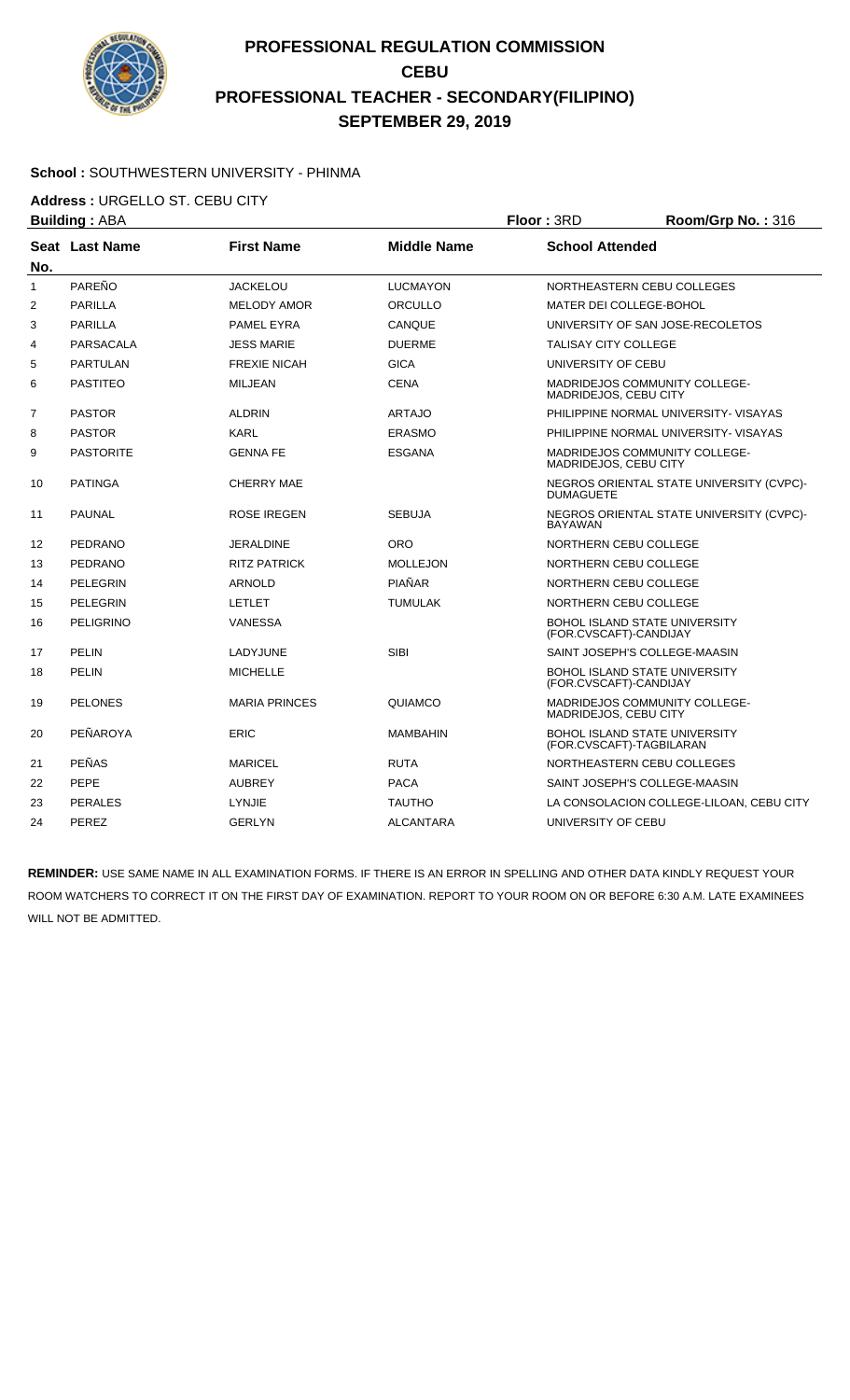

### **School :** SOUTHWESTERN UNIVERSITY - PHINMA

**Address :** URGELLO ST. CEBU CITY

|                | <b>Building: ABA</b> |                      |                    | Floor: 3RD<br>Room/Grp No.: 317                                  |                                          |
|----------------|----------------------|----------------------|--------------------|------------------------------------------------------------------|------------------------------------------|
| No.            | Seat Last Name       | <b>First Name</b>    | <b>Middle Name</b> | <b>School Attended</b>                                           |                                          |
| $\mathbf{1}$   | PEREZ                | <b>NAHUM</b>         | <b>CAMPILLANOS</b> | SOUTHLAND COLLEGE                                                |                                          |
| 2              | PERFIÑAN             | <b>ANALYN</b>        | <b>BECIOS</b>      | <b>MADRIDEJOS COMMUNITY COLLEGE-</b><br>MADRIDEJOS, CEBU CITY    |                                          |
| 3              | <b>PERNITO</b>       | RIZA MAE             | <b>TOLEDO</b>      | <b>PALOMPON</b>                                                  | PALOMPON INSTITUTE OF TECHNOLOGY-        |
| 4              | <b>PEROSO</b>        | RICHE ANN            | <b>LABORTE</b>     | LAPU-LAPU CITY COLLEGE                                           |                                          |
| 5              | PETILUNA             | SHIN PHOBEFIN        | <b>DIMPAS</b>      | COLLEGE)                                                         | CEBU NORMAL UNIVERSITY (CEBU STATE       |
| 6              | <b>PIAÑAR</b>        | <b>REJEAN</b>        | <b>LOBIANO</b>     | NORTHERN CEBU COLLEGE                                            |                                          |
| $\overline{7}$ | <b>PIELAGO</b>       | <b>CARMEL SHIELA</b> | <b>LUAGUE</b>      | COLLEGE)                                                         | CEBU NORMAL UNIVERSITY (CEBU STATE       |
| 8              | <b>PILAPIL</b>       | MA. SOCORRO          |                    | CONSOLACION COMMUNITY COLLEGE                                    |                                          |
| 9              | <b>PILAPIL</b>       | MA. THERESA          |                    | CONSOLACION COMMUNITY COLLEGE                                    |                                          |
| 10             | <b>PILAPIL</b>       | <b>MARK JUBEN</b>    | <b>MAPESOS</b>     | <b>BOHOL ISLAND STATE UNIVERSITY</b><br>(FOR.CVSCAFT)-CANDIJAY   |                                          |
| 11             | <b>PILLEPAS</b>      | <b>LORIE ANN</b>     | <b>BASCAR</b>      | MOUNT CARMEL COLLEGE-ESCALANTE                                   |                                          |
| 12             | PIÑERO               | <b>DANNA</b>         | <b>DAEL</b>        | <b>VILLAFLORES COLLEGE</b>                                       |                                          |
| 13             | PIÑERO               | <b>VICENTE ALLAN</b> | <b>REAL</b>        | <b>VILLAFLORES COLLEGE</b>                                       |                                          |
| 14             | PIT                  | <b>IMEE KATHRYN</b>  | <b>DINGAL</b>      |                                                                  | SHARIFF KABUNSUAN COLLEGE-COTABATO       |
| 15             | <b>PLANDO</b>        | <b>JESSA</b>         | <b>FANO</b>        | COLLEGE)                                                         | CEBU NORMAL UNIVERSITY (CEBU STATE       |
| 16             | <b>PLASABAS</b>      | <b>SHARMAINE</b>     | <b>ELLADORA</b>    |                                                                  | SOUTHERN LEYTE STATE UNIVERSITY-T.OPPUS  |
| 17             | <b>PLAZA</b>         | <b>ANABEL</b>        | <b>CABAHUG</b>     | MADRIDEJOS COMMUNITY COLLEGE-<br>MADRIDEJOS, CEBU CITY           |                                          |
| 18             | <b>PLAZOS</b>        | <b>MICHELLE</b>      | <b>MONTESA</b>     |                                                                  | UNIVERSITY OF CEBU IN LAPULAPU & MANDAUE |
| 19             | <b>POGOY</b>         | <b>ARJEAN</b>        | <b>LONGOS</b>      | <b>BOHOL ISLAND STATE UNIVERSITY</b><br>(FOR.CVSCAFT)-CANDIJAY   |                                          |
| 20             | <b>PORLARES</b>      | <b>JOSELINA</b>      | <b>ESCAPATORIA</b> | <b>BOHOL ISLAND STATE UNIVERSITY</b><br>(FOR.CVSCAFT)-TAGBILARAN |                                          |
| 21             | <b>POSADAS</b>       | <b>CHARMEE</b>       | <b>BIOL</b>        | <b>BOHOL ISLAND STATE UNIVERSITY</b><br>(FOR.CVSCAFT)-BILAR      |                                          |
| 22             | <b>POTOT</b>         | <b>CRISIA MAE</b>    | ASTACAAN           | LAPU-LAPU CITY COLLEGE                                           |                                          |
| 23             | <b>PREMACIO</b>      | <b>JOAN</b>          | <b>ESCARLAN</b>    | MADRIDEJOS COMMUNITY COLLEGE-<br>MADRIDEJOS, CEBU CITY           |                                          |
| 24             | <b>PRIETO</b>        | <b>IVY GRACE</b>     | <b>OLIVERIO</b>    | COLEGIO DE SAN ANTONIO DE PADUA                                  |                                          |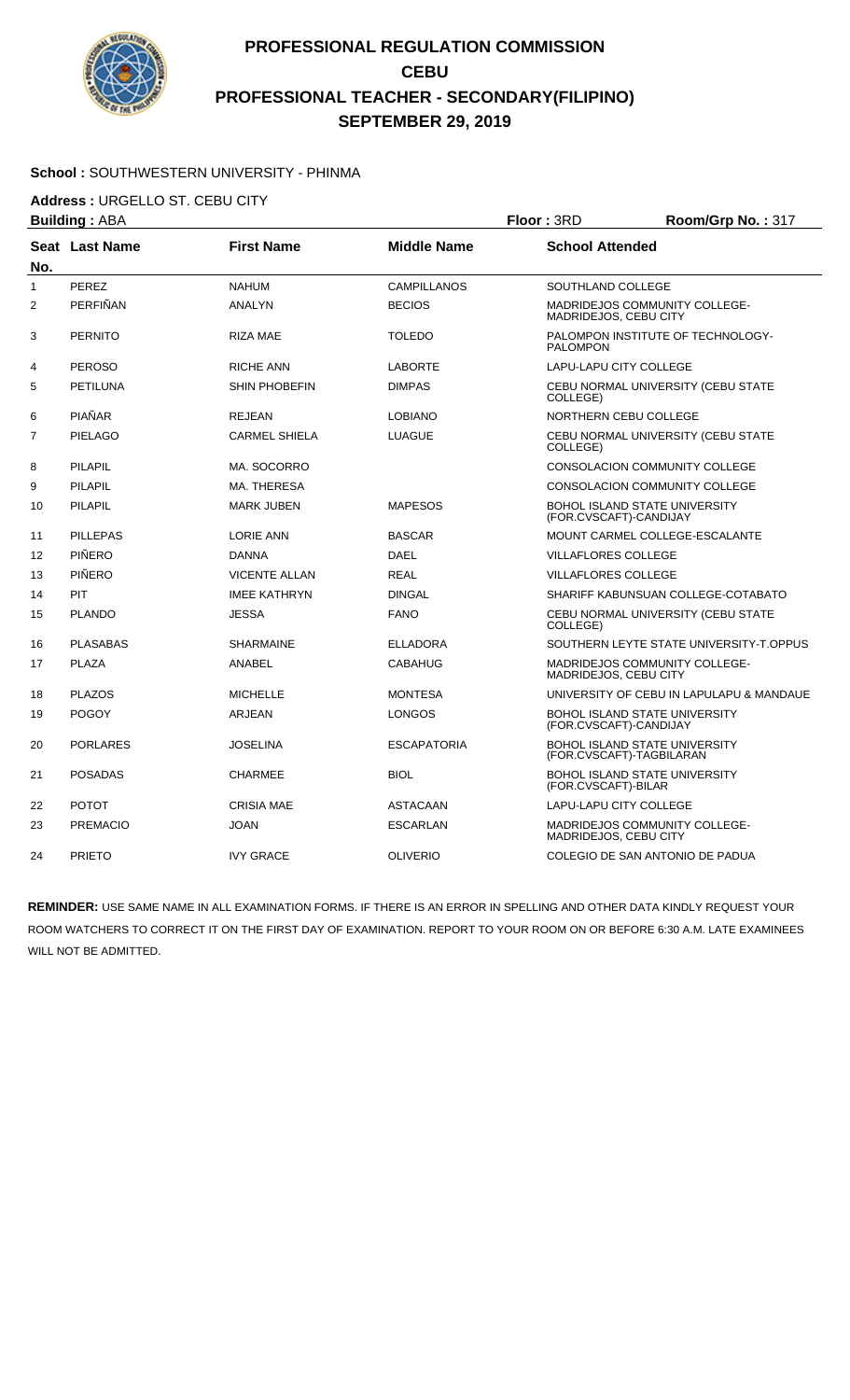

### **School :** SOUTHWESTERN UNIVERSITY - PHINMA

**Address :** URGELLO ST. CEBU CITY

| <b>Building: ABA</b> |                |                     | Floor: 3RD         | Room/Grp No.: 318            |                                          |
|----------------------|----------------|---------------------|--------------------|------------------------------|------------------------------------------|
| No.                  | Seat Last Name | <b>First Name</b>   | <b>Middle Name</b> | <b>School Attended</b>       |                                          |
| $\mathbf{1}$         | <b>PRIETO</b>  | <b>JONALYN</b>      | <b>SEQUINA</b>     |                              | <b>BOHOL NORTHWESTERN COLLEGE</b>        |
| 2                    | <b>PUEBLO</b>  | <b>JENISA</b>       | <b>BUT-AY</b>      | <b>VILLAFLORES COLLEGE</b>   |                                          |
| 3                    | <b>PUGOSO</b>  | <b>ANIE</b>         | <b>MURING</b>      | (FOR.CVSCAFT)-CANDIJAY       | <b>BOHOL ISLAND STATE UNIVERSITY</b>     |
| 4                    | <b>PULONG</b>  | <b>LENIE</b>        | <b>OBADO</b>       |                              | KABANKALAN CATHOLIC COLLEGE              |
| 5                    | <b>PUMAR</b>   | <b>JOAN VENUS</b>   | AÑOS               | UNIVERSITY OF CEBU           |                                          |
| 6                    | <b>QUEVEDO</b> | <b>VIRGITTH</b>     | <b>PIAL</b>        | COLLEGE)                     | CEBU NORMAL UNIVERSITY (CEBU STATE       |
| $\overline{7}$       | QUEZON         | <b>GINA</b>         | <b>ALOB</b>        | MADRIDEJOS, CEBU CITY        | <b>MADRIDEJOS COMMUNITY COLLEGE-</b>     |
| 8                    | QUEZON         | <b>JOCELYN</b>      | <b>SOLITARIO</b>   | <b>MADRIDEJOS, CEBU CITY</b> | <b>MADRIDEJOS COMMUNITY COLLEGE-</b>     |
| 9                    | QUIJANO        | <b>FELY ROSE</b>    | <b>SOLLANO</b>     | COLLEGE)                     | CEBU NORMAL UNIVERSITY (CEBU STATE       |
| 10                   | QUIJANO        | <b>JULIE VIENNE</b> | <b>DESABILLE</b>   | MADRIDEJOS, CEBU CITY        | MADRIDEJOS COMMUNITY COLLEGE-            |
| 11                   | <b>QUIMBO</b>  | ELIZA MAE           | <b>ENRIQUEZ</b>    |                              | UNIVERSITY OF THE VISAYAS-CEBU CITY      |
| 12                   | QUINAIN        | <b>JENNIFER</b>     |                    | UNIVERSITY OF CEBU           |                                          |
| 13                   | QUINILITAN     | <b>JULIET</b>       | <b>NOBLE</b>       | <b>BAYAWAN</b>               | NEGROS ORIENTAL STATE UNIVERSITY (CVPC)- |
| 14                   | QUIO           | SHIELA JEAN         | <b>DOONG</b>       |                              | <b>BOHOL NORTHWESTERN COLLEGE</b>        |
| 15                   | QUISADO        | <b>JOSIECAR</b>     | <b>PAQUIN</b>      |                              | SAINT JOSEPH'S COLLEGE-MAASIN            |
| 16                   | <b>RABACA</b>  | <b>CHARIZA</b>      | <b>CANOY</b>       | <b>TALISAY CITY COLLEGE</b>  |                                          |
| 17                   | <b>RABACA</b>  | <b>TRIXIE VERN</b>  | CANTILA            | <b>GUIHULNGAN</b>            | NEGROS ORIENTAL STATE UNIVERSITY (CVPC)- |
| 18                   | <b>RABUSA</b>  | ANA CLARISSE JEANE  | <b>DIPALING</b>    | <b>DUMAGUETE</b>             | NEGROS ORIENTAL STATE UNIVERSITY (CVPC)- |
| 19                   | <b>RACAZA</b>  | ANGELIE CAMILLE     | <b>CONCEPCION</b>  | <b>TOLEDO GULLAS COLLEGE</b> |                                          |
| 20                   | <b>RACAZA</b>  | <b>MARY ROSE</b>    | DAAN               | <b>TALISAY CITY COLLEGE</b>  |                                          |
| 21                   | <b>RALLOS</b>  | <b>LEMMARK</b>      |                    | UNIVERSITY OF CEBU           |                                          |
| 22                   | <b>RAMIREZ</b> | <b>MARY JHAN</b>    | <b>BALDADO</b>     | <b>DUMAGUETE</b>             | NEGROS ORIENTAL STATE UNIVERSITY (CVPC)- |
| 23                   | <b>RAYOSO</b>  | <b>CRISTINO</b>     | <b>SIRAY</b>       | <b>VILLAFLORES COLLEGE</b>   |                                          |
| 24                   | <b>RAZON</b>   | ANNE JUVYLLE        | <b>GARCIA</b>      | (FOR.CVSCAFT)-BILAR          | <b>BOHOL ISLAND STATE UNIVERSITY</b>     |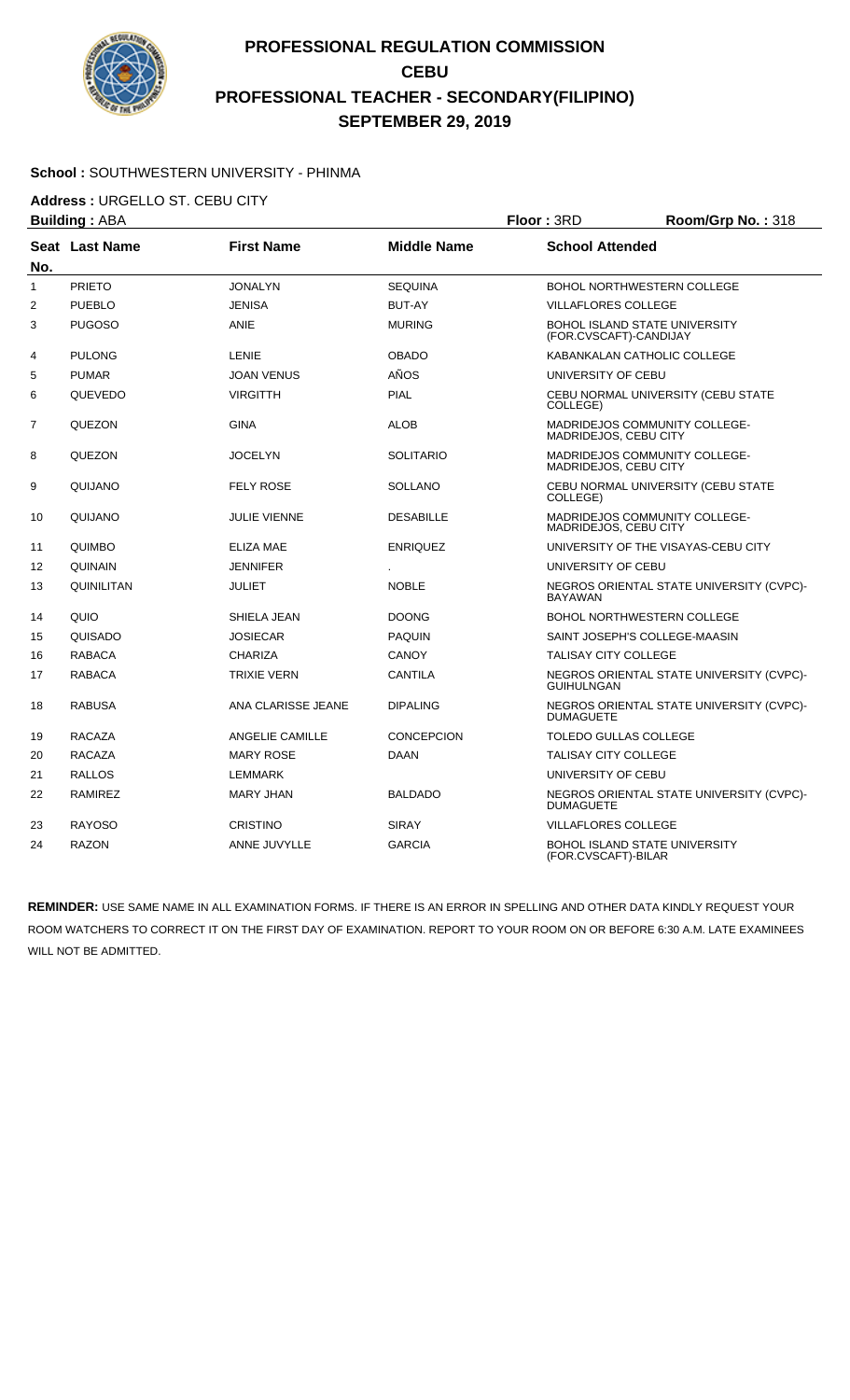

### **School :** SOUTHWESTERN UNIVERSITY - PHINMA

**Address :** URGELLO ST. CEBU CITY

|                | <b>Building: ABA</b> | Floor: 3RD            |                    | Room/Grp No.: 319                                                |                                          |
|----------------|----------------------|-----------------------|--------------------|------------------------------------------------------------------|------------------------------------------|
|                | Seat Last Name       | <b>First Name</b>     | <b>Middle Name</b> | <b>School Attended</b>                                           |                                          |
| No.            |                      |                       |                    |                                                                  |                                          |
| $\mathbf{1}$   | <b>REAL</b>          | MELJIZA               | <b>GANTALAO</b>    | <b>GUIHULNGAN</b>                                                | NEGROS ORIENTAL STATE UNIVERSITY (CVPC)- |
| 2              | <b>REBALBUSA</b>     | <b>MELONA</b>         | <b>UBOD</b>        | SIQUIJOR STATE COLLEGE                                           |                                          |
| 3              | <b>REDOBLE</b>       | ABEGAIL               | GABATO             | UNIVERSITY OF CEBU                                               |                                          |
| 4              | <b>REGONDOLA</b>     | <b>EDRIAN</b>         | <b>CEROS</b>       | <b>BOHOL NORTHWESTERN COLLEGE</b>                                |                                          |
| 5              | <b>REMEDIO</b>       | <b>MARY JAYNE</b>     | DELA PEÑA          | COLLEGE)                                                         | CEBU NORMAL UNIVERSITY (CEBU STATE       |
| 6              | <b>REMULTA</b>       | <b>MAYNE</b>          | <b>TAUTHO</b>      |                                                                  | UNIVERSITY OF THE VISAYAS-DANAO CITY     |
| $\overline{7}$ | <b>REPASO</b>        | LANIE                 | <b>MENDEZ</b>      |                                                                  | MANDAUE CITY COLLEGE- MANDAUE CITY, CEBU |
| 8              | <b>REQUINTO</b>      | <b>JOEY</b>           | <b>FERNAN</b>      | NORTHERN CEBU COLLEGE                                            |                                          |
| 9              | <b>RETES</b>         | ALEXANDER JR          | <b>DOLLETE</b>     | <b>VILLAFLORES COLLEGE</b>                                       |                                          |
| 10             | <b>REYES</b>         | <b>IRENE</b>          | <b>PINSOY</b>      | <b>BOHOL NORTHWESTERN COLLEGE</b>                                |                                          |
| 11             | <b>REYES</b>         | <b>JUSTIN</b>         |                    | <b>BOHOL ISLAND STATE UNIVERSITY</b><br>(FOR.CVSCAFT)-TAGBILARAN |                                          |
| 12             | <b>RIO</b>           | <b>CHRISTIAN</b>      | <b>BERNIL</b>      | COLLEGE)                                                         | CEBU NORMAL UNIVERSITY (CEBU STATE       |
| 13             | <b>RIPDOS</b>        | <b>RESHEL</b>         | <b>BARICUATRO</b>  |                                                                  | UNIVERSITY OF THE VISAYAS-CEBU CITY      |
| 14             | <b>RIVERA</b>        | <b>APPLE GRACE</b>    | <b>SANTILLAN</b>   | MADRIDEJOS COMMUNITY COLLEGE-<br>MADRIDEJOS, CEBU CITY           |                                          |
| 15             | <b>RIVERO</b>        | <b>MICHEL</b>         | <b>MONDANO</b>     | <b>BOHOL NORTHWESTERN COLLEGE</b>                                |                                          |
| 16             | <b>ROJO</b>          | <b>JAGIA MAE</b>      | <b>RICONALLA</b>   | COLLEGE)                                                         | CEBU NORMAL UNIVERSITY (CEBU STATE       |
| 17             | <b>ROJO</b>          | JHARI PIA             | AMPER              | UNIVERSITY OF SAN JOSE-RECOLETOS                                 |                                          |
| 18             | <b>ROLUMA</b>        | <b>MERRY CRISH</b>    | <b>DIEZ</b>        | <b>BOHOL ISLAND STATE UNIVERSITY</b><br>(FOR.CVSCAFT)-TAGBILARAN |                                          |
| 19             | <b>ROSAL</b>         | <b>REYLAN</b>         | <b>GUIRON</b>      | <b>BAYAWAN</b>                                                   | NEGROS ORIENTAL STATE UNIVERSITY (CVPC)- |
| 20             | <b>ROSALES</b>       | <b>RAMIL</b>          | GO                 | <b>BATUAN COLLEGES INC.</b>                                      |                                          |
| 21             | <b>ROSAUT</b>        | <b>ROSFEL</b>         | <b>TIRO</b>        | COLLEGE)                                                         | CEBU NORMAL UNIVERSITY (CEBU STATE       |
| 22             | <b>ROSEL</b>         | JUNMARK               | <b>MALIG-ON</b>    | <b>BOHOL ISLAND STATE UNIVERSITY</b><br>(FOR.CVSCAFT)-BILAR      |                                          |
| 23             | <b>RUINA</b>         | <b>MA. CHRIESTINE</b> | <b>RAPAS</b>       | CONCEPTION-BAYBAY                                                | FRANCISCAN COLLEGE OF THE IMMACULATE     |
| 24             | <b>RUIZ</b>          | <b>JOAN</b>           | <b>NERI</b>        | NORTHERN CEBU COLLEGE                                            |                                          |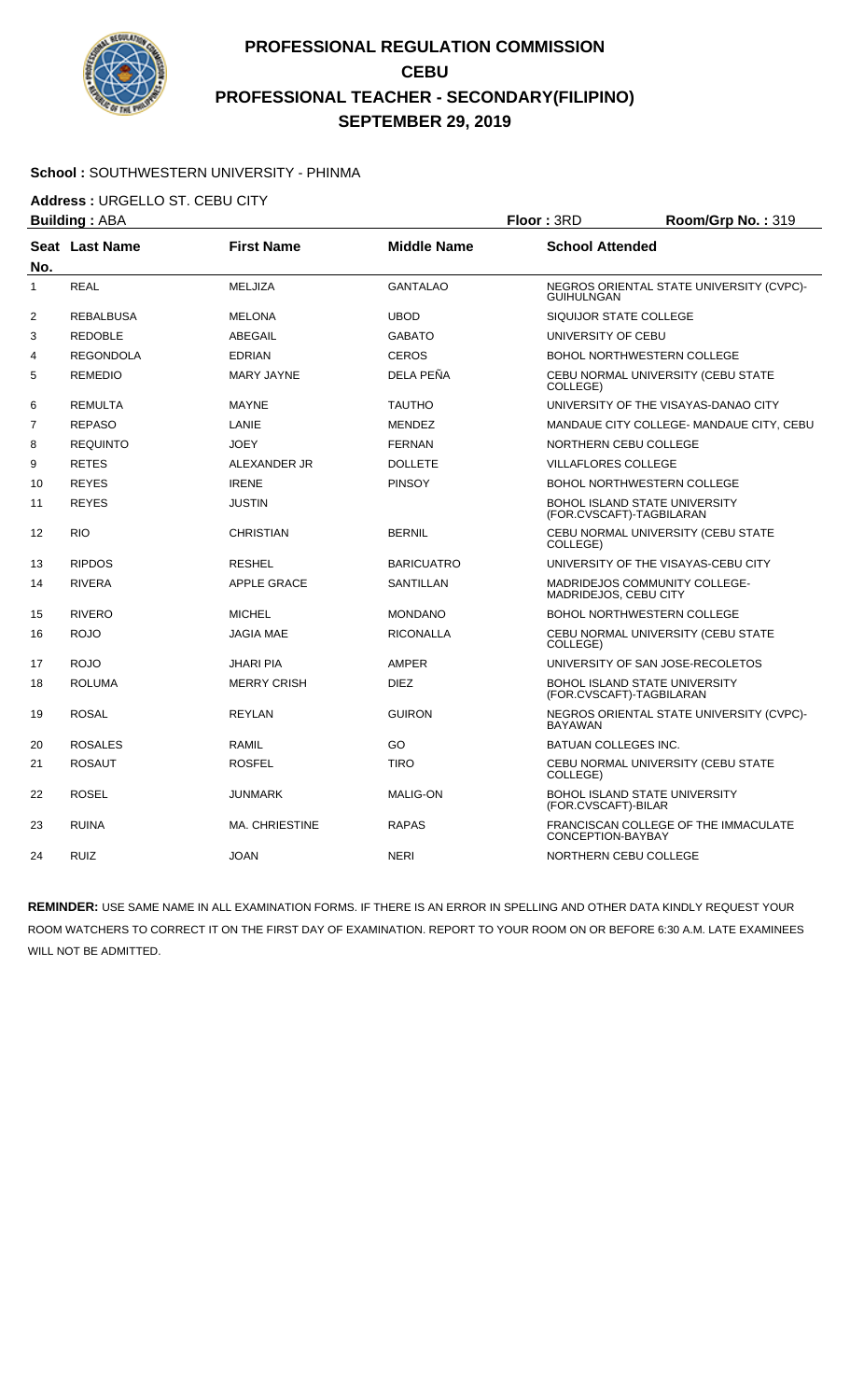

#### **School :** SOUTHWESTERN UNIVERSITY - PHINMA

**Address :** URGELLO ST. CEBU CITY

|                | <b>Building: ABA</b> |                       |                    | Floor: 3RD                   | Room/Grp No.: 327                           |
|----------------|----------------------|-----------------------|--------------------|------------------------------|---------------------------------------------|
| No.            | Seat Last Name       | <b>First Name</b>     | <b>Middle Name</b> | <b>School Attended</b>       |                                             |
| $\mathbf{1}$   | <b>RUTA</b>          | <b>RAY RUSSEL</b>     | <b>BOBO</b>        |                              | COLEGIO DE SAN ANTONIO DE PADUA             |
| $\overline{2}$ | <b>SABROSO</b>       | PRECIOUS DANNICA      | <b>PUENTENEGRA</b> | COLLEGE)                     | CEBU NORMAL UNIVERSITY (CEBU STATE          |
| 3              | <b>SABUERO</b>       | <b>RANDEL JR</b>      | <b>BATINDAAN</b>   | <b>MADRIDEJOS, CEBU CITY</b> | <b>MADRIDEJOS COMMUNITY COLLEGE-</b>        |
| 4              | <b>SADORA</b>        | RHEA JANE             | AÑASCO             |                              | <b>BOHOL NORTHWESTERN COLLEGE</b>           |
| 5              | SAGOT                | <b>SHEILA</b>         | <b>BASLAG</b>      |                              | <b>BOHOL NORTHWESTERN COLLEGE</b>           |
| 6              | <b>SALACOT</b>       | <b>MARIVIC</b>        | <b>BRIONES</b>     | <b>BAIS CAMPUS</b>           | NEGROS ORIENTAL STATE UNIVERSITY (CVPC)-    |
| 7              | SALAUM               | LOUIE                 | <b>VALLEJOS</b>    | (FOR.CVSCAFT)-CANDIJAY       | <b>BOHOL ISLAND STATE UNIVERSITY</b>        |
| 8              | <b>SALAZAR</b>       | <b>JOEGELINE</b>      | <b>SALERA</b>      |                              | MOUNT CARMEL COLLEGE-ESCALANTE              |
| 9              | <b>SALGADO</b>       | <b>JANUARIN</b>       | <b>DORON</b>       |                              | SAINT JOSEPH'S COLLEGE-MAASIN               |
| 10             | <b>SALIGAN</b>       | <b>APRIL DONNA</b>    | <b>ZABLADA</b>     | <b>BAYAWAN</b>               | NEGROS ORIENTAL STATE UNIVERSITY (CVPC)-    |
| 11             | SALIGAN              | <b>JIFFANY</b>        | <b>MEJIO</b>       | (FOR.CVSCAFT)-TAGBILARAN     | <b>BOHOL ISLAND STATE UNIVERSITY</b>        |
| 12             | <b>SALON</b>         | <b>ANGELICA</b>       | <b>ESTOCE</b>      | UNIVERSITY OF CEBU           |                                             |
| 13             | <b>SALVADO</b>       | <b>RHEA</b>           | <b>TOSO</b>        | MADRIDEJOS, CEBU CITY        | <b>MADRIDEJOS COMMUNITY COLLEGE-</b>        |
| 14             | <b>SALVATIERRA</b>   | <b>VIVIALYN</b>       | <b>BACATO</b>      | N.S.C.A.)-MAIN CAMPUS        | CENTRAL PHILIPPINES STATE UNIVERSITY - (FOR |
| 15             | <b>SAMBILAD</b>      | <b>VENCE HITHER</b>   | <b>CABONELAS</b>   |                              | CEBU INSTITUTE OF TECHNOLOGY - UNIVERSITY   |
| 16             | <b>SAMILO</b>        | <b>HANNAH FAITH</b>   | CIOCO              |                              | KABANKALAN CATHOLIC COLLEGE                 |
| 17             | <b>SAMSON</b>        | <b>ERICA ASHLEY</b>   | <b>CAJERAS</b>     | COLLEGE)                     | CEBU NORMAL UNIVERSITY (CEBU STATE          |
| 18             | <b>SAMSON</b>        | MICAHLARAJ JANINE     | <b>SARMIENTO</b>   | SIQUIJOR STATE COLLEGE       |                                             |
| 19             | <b>SANCHEZ</b>       | <b>CLIENT</b>         | <b>ATIENZA</b>     |                              | UNIVERSITY OF CEBU IN LAPULAPU & MANDAUE    |
| 20             | <b>SANONG</b>        | <b>JOHN PAUL</b>      | <b>MONLOY</b>      |                              | KABANKALAN CATHOLIC COLLEGE                 |
| 21             | <b>SANSON</b>        | <b>STEPHANIE JANE</b> | <b>SUPERALES</b>   | <b>DUMAGUETE</b>             | NEGROS ORIENTAL STATE UNIVERSITY (CVPC)-    |
| 22             | SANTILLAN            | <b>DESIREE</b>        | <b>LUMANG</b>      |                              | PHILIPPINE NORMAL UNIVERSITY- VISAYAS       |
| 23             | SANTILLAN            | ELLA                  | <b>BATIANCILA</b>  | MADRIDEJOS, CEBU CITY        | MADRIDEJOS COMMUNITY COLLEGE-               |
| 24             | SANTILLAN            | <b>JANINE</b>         | <b>SINDAY</b>      | MADRIDEJOS, CEBU CITY        | MADRIDEJOS COMMUNITY COLLEGE-               |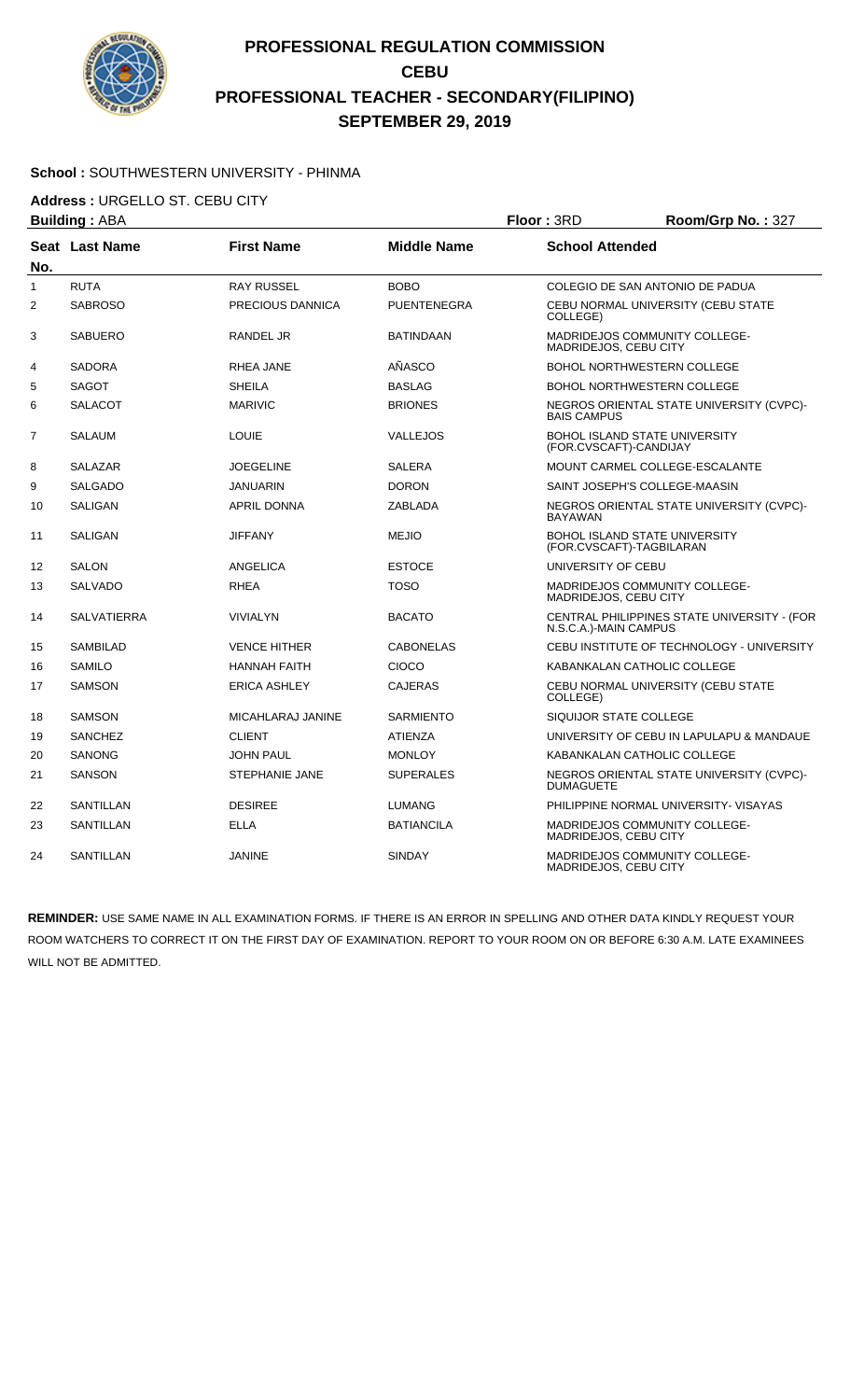

#### **School :** SOUTHWESTERN UNIVERSITY - PHINMA

**Address :** URGELLO ST. CEBU CITY

|              | <b>Building: ABA</b>  |                   | Floor: 3RD         | Room/Grp No.: 328                        |                                             |
|--------------|-----------------------|-------------------|--------------------|------------------------------------------|---------------------------------------------|
| No.          | <b>Seat Last Name</b> | <b>First Name</b> | <b>Middle Name</b> | <b>School Attended</b>                   |                                             |
| $\mathbf{1}$ | <b>SAPID</b>          | <b>CESAR JR</b>   | <b>SALO</b>        |                                          | <b>BOHOL NORTHWESTERN COLLEGE</b>           |
| 2            | <b>SARABIA</b>        | <b>CATHERINE</b>  | <b>GALLEGO</b>     |                                          | UNIVERSITY OF THE VISAYAS-CEBU CITY         |
| 3            | <b>SARABIA</b>        | <b>DIANE</b>      | <b>HURTILANO</b>   | MADRIDEJOS, CEBU CITY                    | MADRIDEJOS COMMUNITY COLLEGE-               |
| 4            | <b>SARASPE</b>        | <b>KAREN JANE</b> | <b>ENOPIA</b>      | LAPU-LAPU CITY COLLEGE                   |                                             |
| 5            | <b>SEBIAL</b>         | <b>CHERIMIE</b>   | <b>PEREZ</b>       | <b>TALISAY CITY COLLEGE</b>              |                                             |
| 6            | <b>SECRETARIA</b>     | LILAH POINSETTIA  | <b>CAPARIDA</b>    | <b>TALISAY CITY COLLEGE</b>              |                                             |
| 7            | <b>SEDILLO</b>        | <b>GUILLIAN</b>   | <b>RODA</b>        | <b>BAYAWAN</b>                           | NEGROS ORIENTAL STATE UNIVERSITY (CVPC)-    |
| 8            | <b>SEDURIFA</b>       | <b>ARLE</b>       | <b>GIDO</b>        | MADRIDEJOS, CEBU CITY                    | <b>MADRIDEJOS COMMUNITY COLLEGE-</b>        |
| 9            | <b>SEGUIRO</b>        | <b>MARY GRACE</b> | <b>PEREZ</b>       | N.S.C.A.)-MAIN CAMPUS                    | CENTRAL PHILIPPINES STATE UNIVERSITY - (FOR |
| 10           | <b>SELGAS</b>         | <b>CHERYL</b>     | <b>EVAROLA</b>     | <b>TALISAY CITY COLLEGE</b>              |                                             |
| 11           | <b>SENO</b>           | <b>MARY JOY</b>   | <b>BARAGO</b>      | LA CONSOLACION COLLEGE-LILOAN, CEBU CITY |                                             |
| 12           | <b>SERING</b>         | <b>JENNYZEL</b>   | CALISQUIZ          | SIQUIJOR STATE COLLEGE                   |                                             |
| 13           | <b>SESUELOS</b>       | <b>MARITESS</b>   | <b>OLIVEROS</b>    | <b>LAPU-LAPU CITY COLLEGE</b>            |                                             |
| 14           | <b>SEVELLENO</b>      | <b>SHERLIE</b>    | <b>BAYKING</b>     | <b>WEST NEGROS COLLEGE</b>               |                                             |
| 15           | <b>SEVILLE</b>        | <b>ALFRED</b>     | <b>PACILAN</b>     | MADRIDEJOS, CEBU CITY                    | MADRIDEJOS COMMUNITY COLLEGE-               |
| 16           | <b>SIACOR</b>         | SHELVIE MAE       |                    | <b>BAYAWAN</b>                           | NEGROS ORIENTAL STATE UNIVERSITY (CVPC)-    |
| 17           | <b>SIMODLAN</b>       | <b>NELIZA</b>     | CAHULOGAN          | (FOR.CVSCAFT)-CANDIJAY                   | <b>BOHOL ISLAND STATE UNIVERSITY</b>        |
| 18           | <b>SINADJAN</b>       | <b>MARY FAITH</b> | <b>PIAMONTE</b>    | NORTHERN CEBU COLLEGE                    |                                             |
| 19           | <b>SINAPSAP</b>       | <b>KAYCE</b>      | <b>CAJELO</b>      | (FOR.CVSCAFT)-BILAR                      | BOHOL ISLAND STATE UNIVERSITY               |
| 20           | <b>SOCOBOS</b>        | <b>RICKY</b>      | <b>CAMPO</b>       | <b>TALISAY CITY COLLEGE</b>              |                                             |
| 21           | <b>SOCORIN</b>        | ALJULLIE I        | LOGROÑO            | <b>TAGBILARAN CITY</b>                   | BOHOL INSTITUTE OF TECHNOLOGY-              |
| 22           | <b>SOLITANA</b>       | <b>DHIMUEL</b>    | <b>TURCO</b>       | <b>VILLAFLORES COLLEGE</b>               |                                             |
| 23           | SOLIVIO               | <b>RICA</b>       | <b>BAIS</b>        |                                          | MOUNT CARMEL COLLEGE-ESCALANTE              |
| 24           | <b>SOMBELON</b>       | LUMUEL            | <b>ALIDO</b>       | <b>TOLEDO GULLAS COLLEGE</b>             |                                             |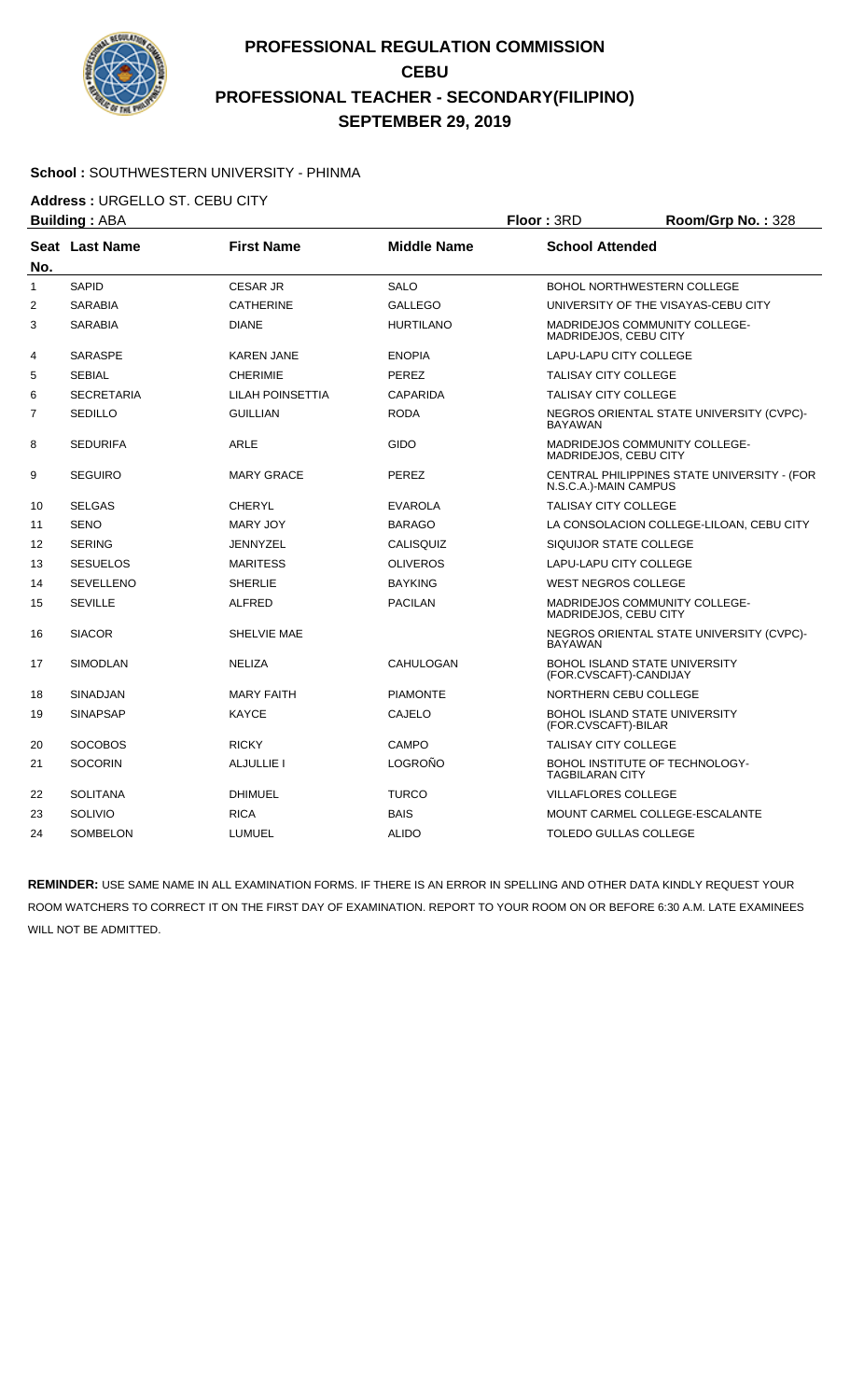

### **School :** SOUTHWESTERN UNIVERSITY - PHINMA

**Address :** URGELLO ST. CEBU CITY

|                | <b>Building: ABA</b> |                           | Floor: 3RD         | Room/Grp No.: 329            |                                             |
|----------------|----------------------|---------------------------|--------------------|------------------------------|---------------------------------------------|
| No.            | Seat Last Name       | <b>First Name</b>         | <b>Middle Name</b> | <b>School Attended</b>       |                                             |
| $\mathbf{1}$   | <b>SOTES</b>         | <b>CHRISTINE MELODY</b>   | <b>JUMOLA</b>      | MADRIDEJOS, CEBU CITY        | MADRIDEJOS COMMUNITY COLLEGE-               |
| $\overline{2}$ | SOY                  | <b>JACQUELINE</b>         | <b>SIMBAJON</b>    | (FOR.CVSCAFT)-TAGBILARAN     | <b>BOHOL ISLAND STATE UNIVERSITY</b>        |
| 3              | <b>SUAFFIELD</b>     | <b>JACKYLEN</b>           | <b>ORGANIZA</b>    | (FOR.CVSCAFT)-TAGBILARAN     | BOHOL ISLAND STATE UNIVERSITY               |
| 4              | <b>SUBSUBAN</b>      | LYRA MAE                  | <b>CANANEA</b>     | (FOR.CVSCAFT)-BILAR          | BOHOL ISLAND STATE UNIVERSITY               |
| 5              | <b>SUCUANO</b>       | <b>MARY KRISTINE JANE</b> | PAGLINAWAN         | SIQUIJOR STATE COLLEGE       |                                             |
| 6              | <b>SUELTO</b>        | <b>JANINE</b>             | <b>SEIT</b>        | <b>VILLAFLORES COLLEGE</b>   |                                             |
| $\overline{7}$ | <b>SUICO</b>         | <b>ROBELIN</b>            | <b>MONTEBON</b>    | UNIVERSITY OF CEBU           |                                             |
| 8              | <b>SUMAGANG</b>      | <b>ONYX REY</b>           | <b>LOOC</b>        | SIQUIJOR STATE COLLEGE       |                                             |
| 9              | <b>SUMAGANG</b>      | <b>REGINE ME</b>          | PAGLINAWAN         | SIQUIJOR STATE COLLEGE       |                                             |
| 10             | <b>SUMALINOG</b>     | <b>MARY DIVINE</b>        | <b>BATIANCILA</b>  |                              | UNIVERSITY OF CEBU IN LAPULAPU & MANDAUE    |
| 11             | <b>TAALA</b>         | <b>KYLA MAE</b>           | <b>VERANO</b>      | <b>BAYAWAN</b>               | NEGROS ORIENTAL STATE UNIVERSITY (CVPC)-    |
| 12             | <b>TABAL</b>         | <b>CHARISSE LYCEL</b>     | <b>MONTEJO</b>     | UNIVERSITY OF CEBU           |                                             |
| 13             | <b>TABON</b>         | ANGELICA                  | <b>CURIB</b>       | (FOR.CVSCAFT)-CANDIJAY       | <b>BOHOL ISLAND STATE UNIVERSITY</b>        |
| 14             | <b>TABUCON</b>       | NICOLE SOFIA              | <b>BREGAUDIT</b>   | <b>PALOMPON</b>              | PALOMPON INSTITUTE OF TECHNOLOGY-           |
| 15             | <b>TAC-AN</b>        | <b>MARICEL</b>            | <b>PAICAN</b>      | <b>BATUAN COLLEGES INC.</b>  |                                             |
| 16             | <b>TAGLE</b>         | <b>JENIFER</b>            | <b>SABLE</b>       |                              | UNIVERSITY OF CEBU IN LAPULAPU & MANDAUE    |
| 17             | <b>TAJOR</b>         | ANGEL                     |                    |                              | MANDAUE CITY COLLEGE- MANDAUE CITY, CEBU    |
| 18             | <b>TALATAYOD</b>     | <b>JOYCE</b>              | <b>GENOSAS</b>     | COLLEGE)                     | CEBU NORMAL UNIVERSITY (CEBU STATE          |
| 19             | <b>TAMBIS</b>        | <b>MELCOR</b>             | <b>PATAC</b>       |                              | <b>BOHOL NORTHWESTERN COLLEGE</b>           |
| 20             | <b>TANDA</b>         | <b>SAIDAH</b>             | <b>MAHASINDIL</b>  | (FOR.CVSCAFT)-TAGBILARAN     | BOHOL ISLAND STATE UNIVERSITY               |
| 21             | <b>TANGAL</b>        | <b>MELINDA</b>            | <b>NAVARRO</b>     | <b>TALISAY CITY COLLEGE</b>  |                                             |
| 22             | <b>TANGARO</b>       | <b>MECHELLE</b>           | <b>GLINOGO</b>     | TALISAY CITY COLLEGE         |                                             |
| 23             | <b>TARZAN</b>        | <b>ERNA</b>               | <b>PACULANANG</b>  | N.S.C.A.)-MAIN CAMPUS        | CENTRAL PHILIPPINES STATE UNIVERSITY - (FOR |
| 24             | <b>TATOY</b>         | <b>JELLY</b>              | <b>ETULLE</b>      | <b>NORTHERN CEBU COLLEGE</b> |                                             |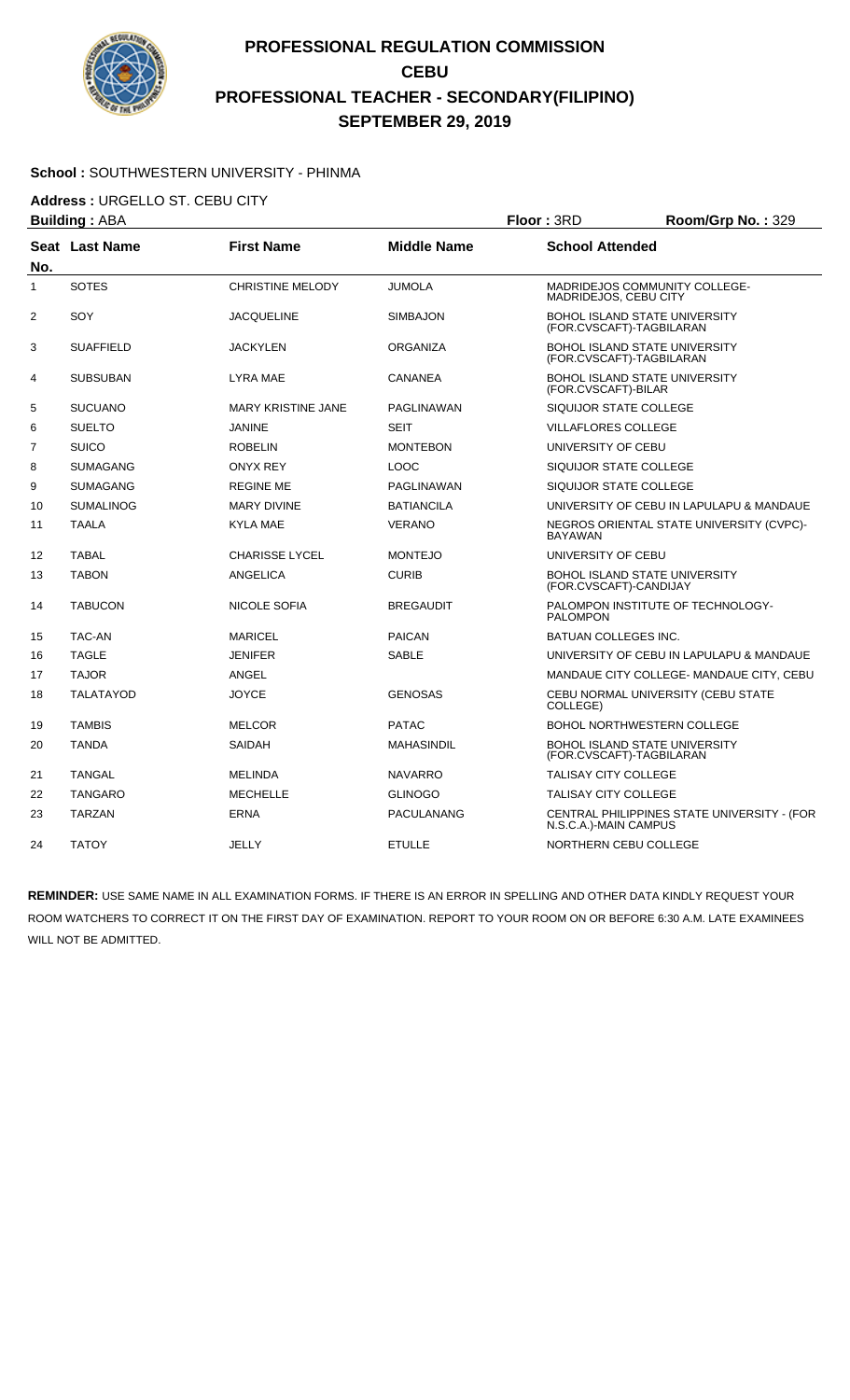

#### **School :** SOUTHWESTERN UNIVERSITY - PHINMA

**Address :** URGELLO ST. CEBU CITY

| <b>Building: ABA</b> |                       |                   | Floor: 3RD         | Room/Grp No.: 331            |                                             |
|----------------------|-----------------------|-------------------|--------------------|------------------------------|---------------------------------------------|
| No.                  | <b>Seat Last Name</b> | <b>First Name</b> | <b>Middle Name</b> | <b>School Attended</b>       |                                             |
| 1                    | <b>TAYHON</b>         | <b>DIANA LEE</b>  | <b>MAGBANUA</b>    | <b>BAYAWAN</b>               | NEGROS ORIENTAL STATE UNIVERSITY (CVPC)-    |
| 2                    | <b>TAYHON</b>         | <b>MAILYN</b>     | <b>JOAQUIN</b>     | N.S.C.A.)-MAIN CAMPUS        | CENTRAL PHILIPPINES STATE UNIVERSITY - (FOR |
| 3                    | <b>TEJAMO</b>         | <b>RIZZA</b>      | <b>MAHILUM</b>     |                              | MOUNT CARMEL COLLEGE-ESCALANTE              |
| 4                    | <b>TEJANO</b>         | <b>AICELE MAE</b> | <b>SARAGA</b>      |                              | <b>BOHOL NORTHWESTERN COLLEGE</b>           |
| 5                    | <b>TEJERO</b>         | <b>NOVELLA</b>    | <b>GUIMERY</b>     | <b>BAYAWAN</b>               | NEGROS ORIENTAL STATE UNIVERSITY (CVPC)-    |
| 6                    | <b>TELACAS</b>        | <b>JELYN</b>      | LERASAN            | NORTHERN CEBU COLLEGE        |                                             |
| 7                    | <b>TENIO</b>          | ARYL              | <b>OBUS</b>        |                              | SOUTHERN LEYTE STATE UNIVERSITY-T.OPPUS     |
| 8                    | <b>TEORIMA</b>        | <b>KIMBERLY</b>   | <b>BANGA</b>       | SOUTHLAND COLLEGE            |                                             |
| 9                    | <b>TEQUIN</b>         | <b>CHARLYN</b>    | <b>SUNIT</b>       | NORTHERN CEBU COLLEGE        |                                             |
| 10                   | <b>TIGUE</b>          | <b>JONA</b>       | <b>BRIONES</b>     | COLLEGE)                     | CEBU NORMAL UNIVERSITY (CEBU STATE          |
| 11                   | <b>TIMTIM</b>         | <b>OLGA MAE</b>   | <b>ARCAY</b>       | SILLIMAN UNIVERSITY          |                                             |
| 12                   | <b>TINGAL</b>         | <b>RHEA</b>       | <b>GACAYAN</b>     | <b>TOLEDO GULLAS COLLEGE</b> |                                             |
| 13                   | <b>TINGCANG</b>       | <b>VERA ROSE</b>  | <b>DEVIBAR</b>     | SILLIMAN UNIVERSITY          |                                             |
| 14                   | <b>TIRADO</b>         | ELLEN MARIE       | <b>RUTA</b>        |                              | UNIVERSITY OF THE VISAYAS-DANAO CITY        |
| 15                   | <b>TIRO</b>           | <b>SANDY MAY</b>  | <b>UBAS</b>        | <b>TOLEDO GULLAS COLLEGE</b> |                                             |
| 16                   | <b>TITONG</b>         | <b>ROWENA</b>     | <b>TIONGCO</b>     |                              | KABANKALAN CATHOLIC COLLEGE                 |
| 17                   | <b>TOCMO</b>          | <b>GENIVA</b>     | <b>PONTOD</b>      |                              | SAINT JOSEPH'S COLLEGE-MAASIN               |
| 18                   | <b>TOLERO</b>         | <b>DAVERIC</b>    | <b>ESPINOSA</b>    | COLLEGE)                     | CEBU NORMAL UNIVERSITY (CEBU STATE          |
| 19                   | <b>TOLETE</b>         | <b>RONJIE</b>     | <b>PALACIOS</b>    |                              | KABANKALAN CATHOLIC COLLEGE                 |
| 20                   | <b>TOLIBAS</b>        | <b>JAIRAH</b>     | <b>FELICIO</b>     |                              | SOUTHERN LEYTE STATE UNIVERSITY-T.OPPUS     |
| 21                   | <b>TOMANGAN</b>       | <b>HAZEL</b>      | <b>DALMACIO</b>    | SOUTHLAND COLLEGE            |                                             |
| 22                   | <b>TONGCO</b>         | <b>RICHNEL</b>    | <b>DANO</b>        |                              | UNIVERSITY OF CEBU IN LAPULAPU & MANDAUE    |
| 23                   | <b>TOONG</b>          | <b>RACQUEL</b>    | <b>ABELLA</b>      |                              | SAINT JOSEPH'S COLLEGE-MAASIN               |
| 24                   | <b>TORREDES</b>       | <b>JEROLD</b>     | <b>CUBIO</b>       |                              | <b>BOHOL NORTHWESTERN COLLEGE</b>           |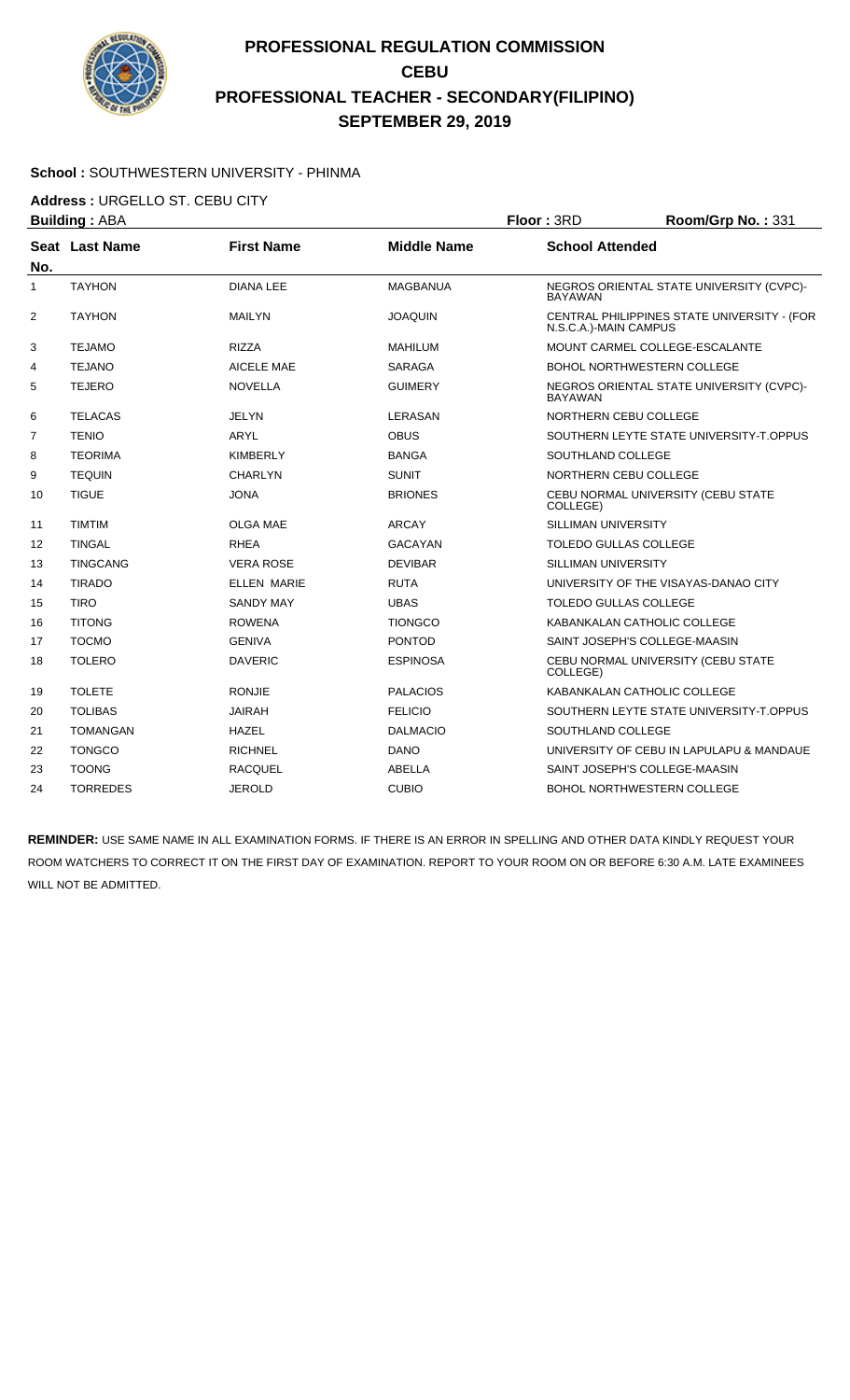

#### **School :** SOUTHWESTERN UNIVERSITY - PHINMA

**Address :** URGELLO ST. CEBU CITY

|     | <b>Building: ABA</b> |                      |                    | Floor: 3RD                                                     | Room/Grp No.: 332                           |
|-----|----------------------|----------------------|--------------------|----------------------------------------------------------------|---------------------------------------------|
| No. | Seat Last Name       | <b>First Name</b>    | <b>Middle Name</b> | <b>School Attended</b>                                         |                                             |
| 1   | <b>TORREFIEL</b>     | <b>ALMECKA</b>       | JUMAO-AS           | <b>TALISAY CITY COLLEGE</b>                                    |                                             |
| 2   | <b>TORREJAS</b>      | <b>CHARLENE</b>      | <b>ROSALES</b>     | <b>BOHOL ISLAND STATE UNIVERSITY</b><br>(FOR.CVSCAFT)-BILAR    |                                             |
| 3   | <b>TORREMOCHA</b>    | <b>JANEZA</b>        | <b>TORITA</b>      |                                                                | UNIVERSITY OF THE VISAYAS-CEBU CITY         |
| 4   | <b>TORRENUEVA</b>    | <b>DAVELETTE</b>     | <b>ORAPA</b>       | BOHOL INSTITUTE OF TECHNOLOGY-<br><b>TAGBILARAN CITY</b>       |                                             |
| 5   | <b>TORREON</b>       | <b>CATHERINE</b>     | <b>MASONG</b>      | NORTHERN CEBU COLLEGE                                          |                                             |
| 6   | <b>TORREON</b>       | LYNJEMAE             | <b>NAVALES</b>     | LAPU-LAPU CITY COLLEGE                                         |                                             |
| 7   | <b>TORRES</b>        | <b>JOHN AUGUSTUS</b> | <b>TORETE</b>      | <b>VILLAFLORES COLLEGE</b>                                     |                                             |
| 8   | <b>TRACIO</b>        | <b>JINKY</b>         | <b>AROMBO</b>      | <b>GUIHULNGAN</b>                                              | NEGROS ORIENTAL STATE UNIVERSITY (CVPC)-    |
| 9   | <b>TRAYA</b>         | <b>GERTRUDES</b>     | CANOY              | UNIVERSITY OF CEBU                                             |                                             |
| 10  | <b>TRONGCOSO</b>     | LUIS CARLITO         | <b>RONDERO</b>     | LAPU-LAPU CITY COLLEGE                                         |                                             |
| 11  | <b>TRUYA</b>         | <b>FHECHE</b>        | <b>CUIZON</b>      | COLLEGE)                                                       | CEBU NORMAL UNIVERSITY (CEBU STATE          |
| 12  | <b>TRUZ</b>          | <b>JOHNNY</b>        | <b>ARTAJO</b>      | <b>DUMAGUETE</b>                                               | NEGROS ORIENTAL STATE UNIVERSITY (CVPC)-    |
| 13  | <b>TUBAT</b>         | <b>GAUDIOSA</b>      | <b>JUMANOG</b>     | <b>FOUNDATION UNIVERSITY</b>                                   |                                             |
| 14  | <b>TUBOC</b>         | ROGER LAWRENCE       | CABAÑERO           | <b>TALISAY CITY COLLEGE</b>                                    |                                             |
| 15  | <b>TUBONGBANUA</b>   | ANGELOU              | <b>MALVAS</b>      | N.S.C.A.)-CAUAYAN CAMPUS                                       | CENTRAL PHILIPPINES STATE UNIVERSITY - (FOR |
| 16  | <b>TULID</b>         | <b>SHARISSA</b>      | <b>VESTAR</b>      | NORTHERN CEBU COLLEGE                                          |                                             |
| 17  | <b>TUMULAK</b>       | <b>JAMAN</b>         | <b>ALBURO</b>      | NORTHERN CEBU COLLEGE                                          |                                             |
| 18  | <b>TUMULAK</b>       | VEÑA                 | <b>ALBURO</b>      | <b>NORTHERN CEBU COLLEGE</b>                                   |                                             |
| 19  | <b>TUÑACAO</b>       | <b>KATRINA</b>       | <b>LUCENA</b>      | TAGBILARAN)                                                    | HOLY NAME UNIVERSITY (for.DIVINE WORD-      |
| 20  | <b>TUSOY</b>         | <b>LECEL</b>         | <b>CRETA</b>       | <b>BOHOL ISLAND STATE UNIVERSITY</b><br>(FOR.CVSCAFT)-BILAR    |                                             |
| 21  | <b>TUYOR</b>         | <b>MELANIE</b>       | <b>NARRA</b>       | <b>BOHOL ISLAND STATE UNIVERSITY</b><br>(FOR.CVSCAFT)-CANDIJAY |                                             |
| 22  | <b>URSABIA</b>       | KIMBERLY MAE         | <b>PIASAN</b>      | NORTHERN CEBU COLLEGE                                          |                                             |
| 23  | VALEÑA               | <b>JARREZ</b>        | <b>MANEJA</b>      | COLLEGE)                                                       | CEBU NORMAL UNIVERSITY (CEBU STATE          |
| 24  | <b>VALENCIA</b>      | <b>RONALYN</b>       | <b>RODRIGUEZ</b>   | <b>BAYAWAN COLLEGE</b>                                         |                                             |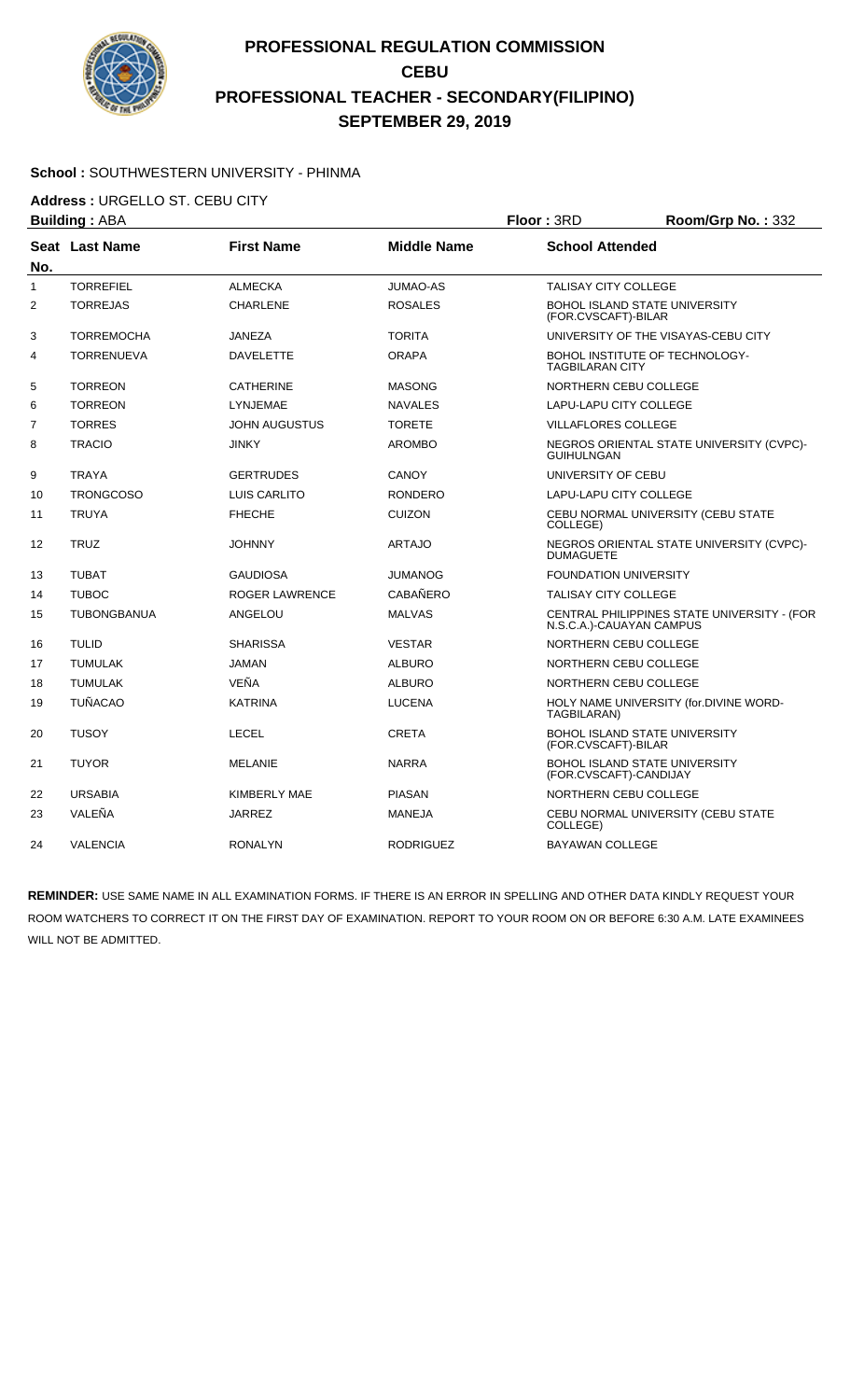

#### **School :** SOUTHWESTERN UNIVERSITY - PHINMA

**Address :** URGELLO ST. CEBU CITY

|                     | <b>Building: ABA</b> |                      |                    | Floor: 3RD                  | Room/Grp No.: 333                           |
|---------------------|----------------------|----------------------|--------------------|-----------------------------|---------------------------------------------|
|                     | Seat Last Name       | <b>First Name</b>    | <b>Middle Name</b> | <b>School Attended</b>      |                                             |
| No.<br>$\mathbf{1}$ | VALLECERA            | <b>MARIECHE</b>      | <b>ESCARAN</b>     | (FOR.CVSCAFT)-CANDIJAY      | <b>BOHOL ISLAND STATE UNIVERSITY</b>        |
| 2                   | VALLESTERO           | <b>NORMAN</b>        | <b>BARAPON</b>     |                             | BOHOL NORTHWESTERN COLLEGE                  |
| 3                   | <b>VARIAS</b>        | <b>MARY JANE</b>     | <b>BALLESPIN</b>   |                             | SAINT JOSEPH'S COLLEGE-MAASIN               |
| 4                   | VASQUEZ              | ROSE-ANN             | <b>SIEGA</b>       |                             | SAINT JOSEPH'S COLLEGE-MAASIN               |
| 5                   | VELASCO              | <b>ILLIS KEEN</b>    | <b>SESCON</b>      |                             | NORTHERN CEBU COLLEGE                       |
| 6                   | <b>VELIGANILAO</b>   | <b>EMIL ROSE</b>     | FARIOLEN           | MADRIDEJOS, CEBU CITY       | MADRIDEJOS COMMUNITY COLLEGE-               |
| $\overline{7}$      | <b>VELIGANIO</b>     | MAYLENE              | <b>BATINDAAN</b>   | MADRIDEJOS, CEBU CITY       | <b>MADRIDEJOS COMMUNITY COLLEGE-</b>        |
| 8                   | <b>VERDIDA</b>       | <b>EVEMLY KENJEI</b> | ABELLA             | <b>TALISAY CITY COLLEGE</b> |                                             |
| 9                   | <b>VERGARA</b>       | <b>ESTHER ROSE</b>   | <b>DORADO</b>      | N.S.C.A.)-MAIN CAMPUS       | CENTRAL PHILIPPINES STATE UNIVERSITY - (FOR |
| 10                  | VERIÑA               | <b>BABY MAE</b>      | <b>GARCIA</b>      | <b>VILLAFLORES COLLEGE</b>  |                                             |
| 11                  | <b>VIDAD</b>         | <b>KIMBERLY</b>      | JUMAWAN            | SIQUIJOR STATE COLLEGE      |                                             |
| $12 \overline{ }$   | <b>VILLA</b>         | <b>GRACE</b>         | <b>CORTEZ</b>      |                             | PHILIPPINE NORMAL UNIVERSITY- VISAYAS       |
| 13                  | <b>VILLAMERO</b>     | <b>VANESSA FAYE</b>  | <b>MANDIPOL</b>    |                             | UNIVERSITY OF THE VISAYAS-DANAO CITY        |
| 14                  | <b>VILLAMORA</b>     | <b>DENNICEL</b>      | <b>OMBAJEN</b>     | (FOR.CVSCAFT)-BILAR         | <b>BOHOL ISLAND STATE UNIVERSITY</b>        |
| 15                  | <b>VILLAPLANA</b>    | <b>JOANNE</b>        | <b>INSAO</b>       | UNIVERSITY OF CEBU          |                                             |
| 16                  | <b>VILLARASA</b>     | <b>RINA</b>          | <b>ETURMA</b>      |                             | NORTHERN CEBU COLLEGE                       |
| 17                  | <b>VILLARIN</b>      | <b>CHARESSE</b>      | <b>BACLADO</b>     |                             | UNIVERSITY OF THE VISAYAS-CEBU CITY         |
| 18                  | <b>VILLARMIA</b>     | <b>REGGIE</b>        | <b>AGOHAYON</b>    |                             | MOUNT CARMEL COLLEGE-ESCALANTE              |
| 19                  | <b>VILLAROSA</b>     | <b>CHONA</b>         | <b>ALONZO</b>      | <b>TALISAY CITY COLLEGE</b> |                                             |
| 20                  | VILLARUEL            | <b>NERILOU</b>       | <b>DILAO</b>       | (FOR.CVSCAFT)-CANDIJAY      | <b>BOHOL ISLAND STATE UNIVERSITY</b>        |
| 21                  | <b>VILLATIMA</b>     | <b>MARJELOU</b>      | <b>COLEGIO</b>     | COLEGIO DE STA, RITA        |                                             |
| 22                  | <b>VILLAVER</b>      | DARRA NEXIE          | <b>ALFANTA</b>     | <b>TALISAY CITY COLLEGE</b> |                                             |
| 23                  | <b>VILLAVER</b>      | <b>MA. LORENE</b>    | <b>ESCARTIN</b>    |                             | <b>BLESSED TRINITY COLLEGE</b>              |
| 24                  | <b>VILLEGAS</b>      | <b>ANA MARIE</b>     | <b>TEMPLADO</b>    | MADRIDEJOS, CEBU CITY       | <b>MADRIDEJOS COMMUNITY COLLEGE-</b>        |